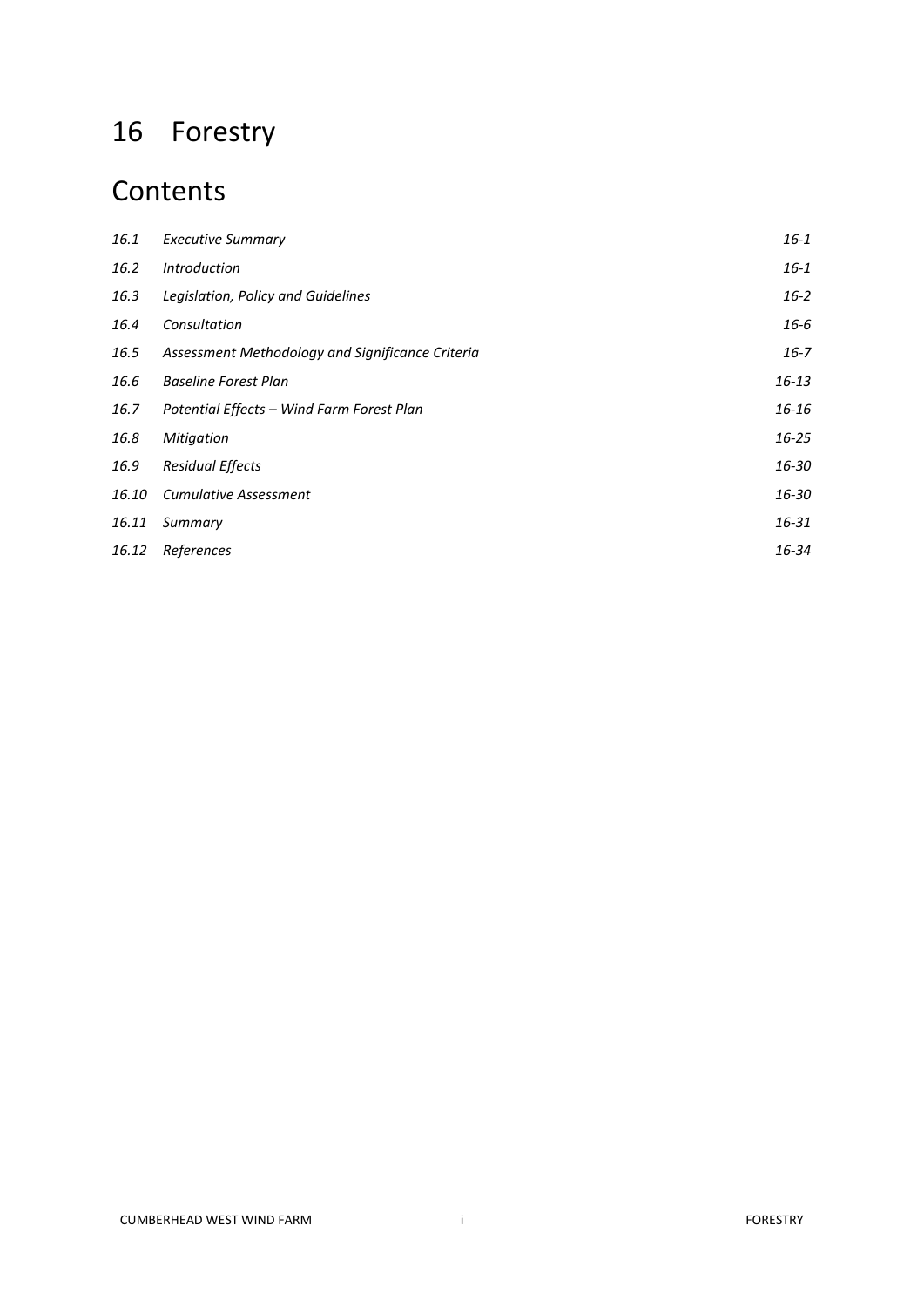This page is intentionally blank.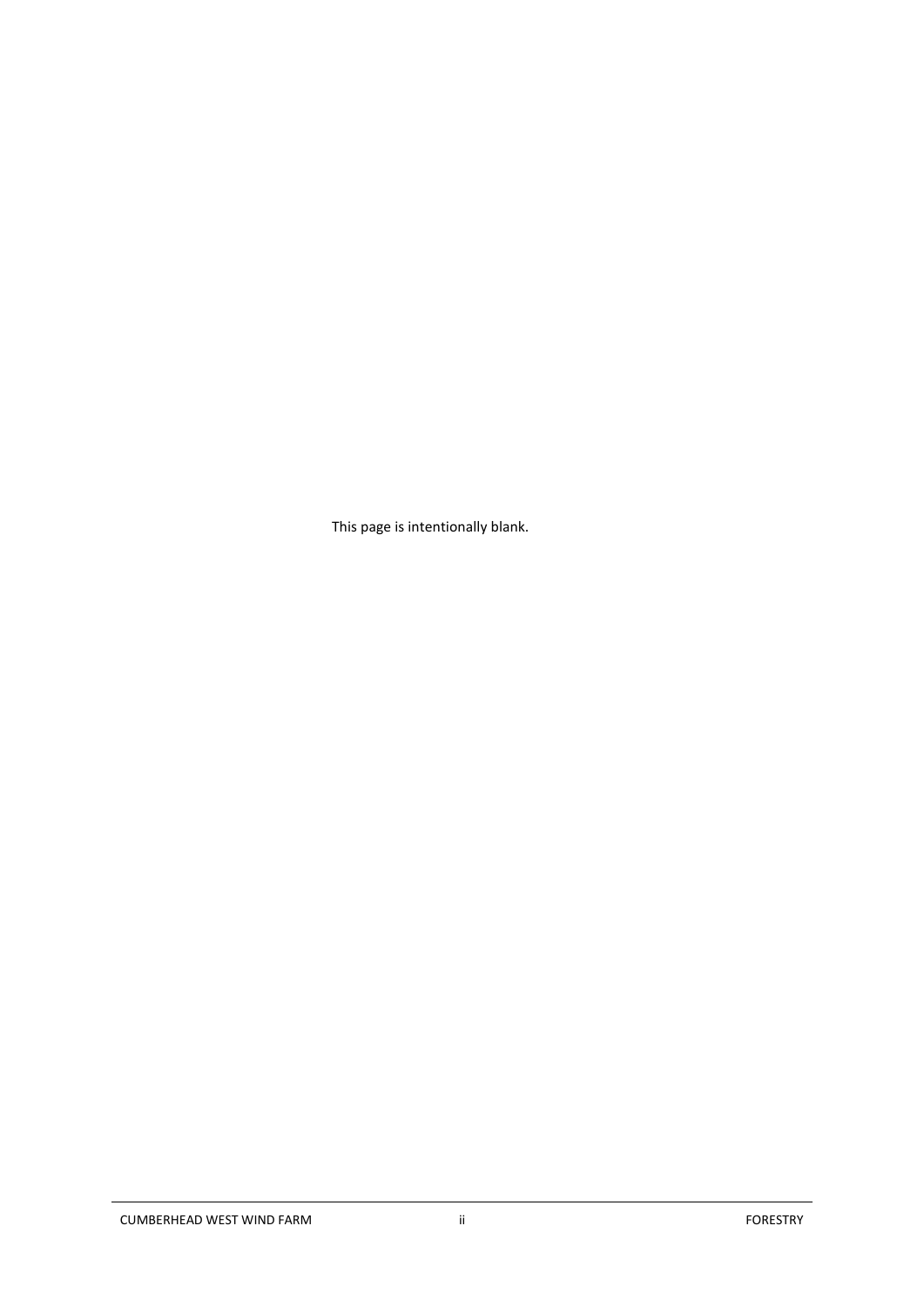# 16 Forestry

## <span id="page-2-0"></span>16.1 Executive Summary

- 16.1.1 The Proposed Development is situated within an extensive area of commercial forestry known as the Cumberhead Forestry Complex, which was originally planted between 1974 and 1989. Felling and replanting has been taking place under a Forestry Commission Scotland/Scottish Forestry (FCS/SF) approved Forest Plan since 2006, steadily restructuring the age and species profile of the forest.
- 16.1.2 This chapter details the design approach adopted to optimise the fit between the Proposed Development and the existing Baseline Forest Plan, before analysing the differences between the Baseline Forest Plan and Wind Farm Forest Plan in order to assess the potential impacts.
- 16.1.3 The Proposed Development will have an infrastructure and associated tree free area of 98.64 ha, requiring 59.38 ha of woodland to be felled. Of this 98.64 ha area, 61.96 ha was due to be replanted predominantly with Sitka spruce under the Baseline Forest Plan. As the Proposed Development precludes this replanting, 61.96 ha (3.0 % of the total forest area) will be subject to compensatory planting, to be delivered through the Compensatory Planting Plan on third-party land via option agreement with the landowner. A number of search areas for borrow pits have been identified within forestry areas and these areas have been included within the compensatory planting calculation.
- 16.1.4 The Proposed Development results in an additional 37.31 ha of harvesting in Phase 2 of the Forest Plan between (2021 to 2025), which represents a 7.7 % change from the Baseline Phase 2 felling area but only a 1.8 % change over the entire forest area. The relatively minor changes required to accommodate the Proposed Development are reflected in the timber production forecasts. The Wind Farm Forest Plan results in a slight decrease in timber production of 3,171 T or 2.0 % in Phase 2 between (2021 to 2025), and a 1.5 % decrease in total production over the 20-year Forest Plan period compared to the Baseline.
- 16.1.5 Timber harvesting to facilitate construction will occur ahead of the main construction phase, with all timber extracted via the existing forest road access to Station Road at Douglas West. As the Proposed Development has been designed to fit closely with the Baseline Forest Plan, there is little generation of forestry residues, however a Forest Residue Management Plan (Section 16.8) has been produced detailing how the small volumes generated will be utilised.
- 16.1.6 Overall, the Proposed Development is considered to have a good fit with the Baseline Forest Plan and a correspondingly modest effect on the social, economic and environmental benefits delivered by the Cumberhead Forest Complex, with the Wind Farm Forest Plan having an overall minor beneficial effect.

# <span id="page-2-1"></span>16.2 Introduction

- 16.2.1 The Proposed Development encompasses approximately 970ha of existing woodland, extending over two ownerships. The majority of the woodland forms part of the Cumberhead Forest Complex, extending to 2,014.62ha which is held in a single private ownership, of which, approximately 931 ha forms part of the Proposed Development. Eighteen turbines are located within the Cumberhead Forest Complex, primarily located in areas of young, recently felled and replanted woodland or woodland due to be felled over the next five years. The remaining three turbines are located on the neighbouring Cumberhead Farm, where one turbine is located in open ground and two turbines are partially located within a young commercial woodland, extending to 39.49 ha planted on the farm in 2017. For the purposes of this report, the total area of forestry has been reported as a single area, with figures broken down by ownership within the summary tables.
- 16.2.2 Cumberhead Forest was originally planted between 1974 and 1989 predominantly with Sitka spruce, with smaller proportions of other conifers including Lodgepole pine, Japanese larch and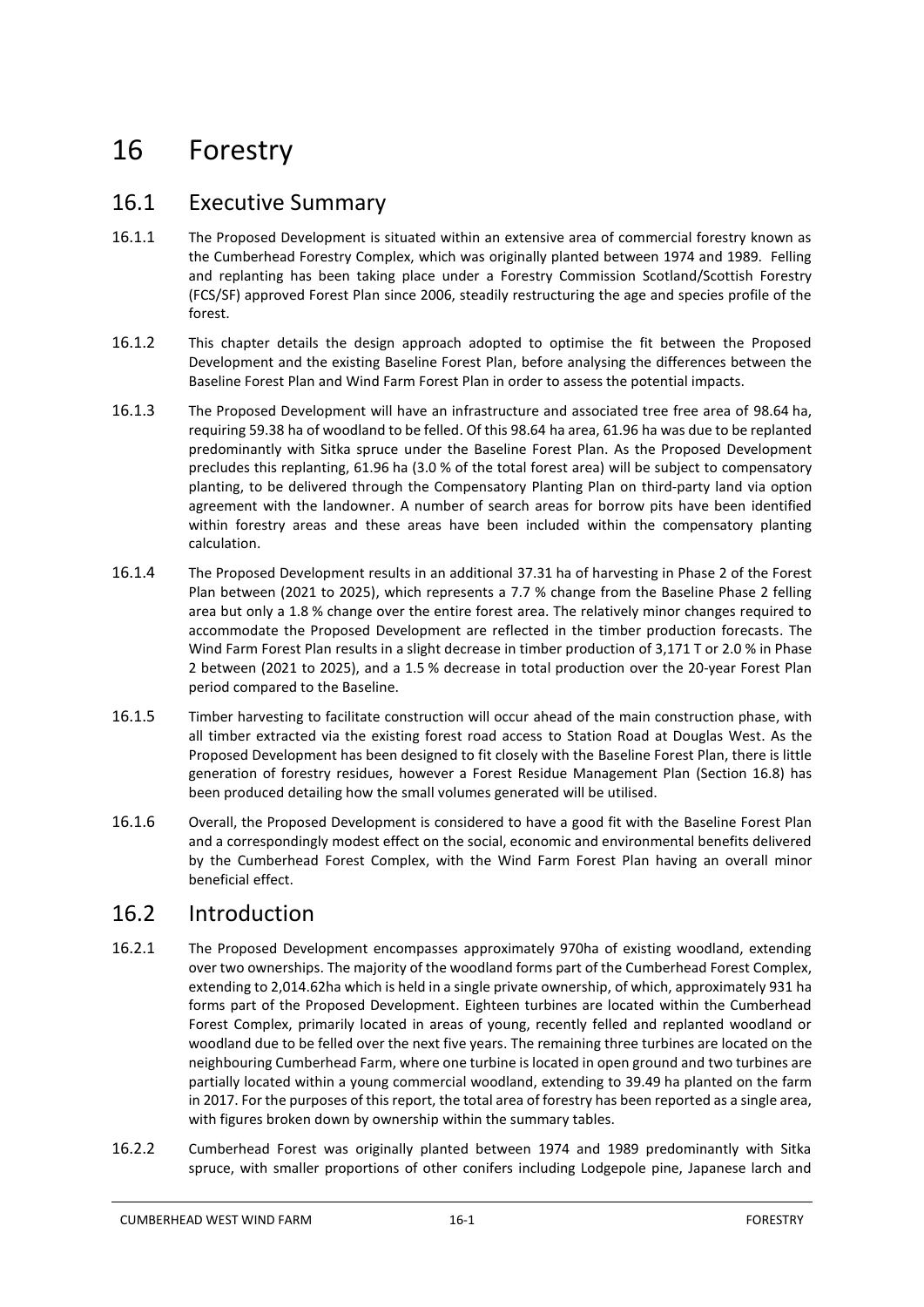Scots pine. Integral open ground is found throughout the forest, primarily associated with rides, riparian corridors and hill tops. The site is a productive commercial woodland with yield classes varying from 4 to 20, with the majority of the crop recording yield classes of 12 to 20. As such Cumberhead can be considered a good commercial forest property.

- 16.2.3 Cumberhead Forest has been extensively restructured over the past thirty years under successive Forest Plans, with greater species diversity having been introduced since 2006 when harvesting commenced, including areas of diverse conifers, native broadleaved trees associated with riparian corridors and designed open ground to improve landscape design.
- 16.2.4 Cumberhead Farm planted 39.49ha of new commercial woodland in 2017 designed to tie in with the replanting design of the adjoining Cumberhead Forest. As may be expected from a young woodland, no felling or replanting plans are yet in place.
- 16.2.5 This chapter describes the forestry related aspects of the Proposed Development, which consists of 21 turbines, which are to be located within areas of established commercial forestry within Cumberhead Forest and Cumberhead Farm. This assessment will compare the baseline position in relation to felling and replanting operations against changes arising as a result of the Proposed Development. The main forest is currently undergoing restructuring through an approved Forest Plan (the Baseline Forest Plan), detailing the sequential felling and replanting of conifer crops, gradually increasing the age class structure, species diversity and improving landscape design, with tree crops currently having planting years between 1974 and 2020.
- 16.2.6 Wherever possible, turbines have been located as sympathetically as possible reflecting the current forest structure, felling phases and replanting design identified within the Baseline Forest Plan, and keyholing of turbines into the forest to minimise the area impacted by the Proposed Development.
- 16.2.7 Replanting will take place up to the keyhole areas with bat protection buffer zones of 75 m radius around turbine bases to minimise woodland removal. The infrastructure associated with the Proposed Development, as described in the EIA Report (refer to Chapter 3 Proposed Development), including access tracks, turbines and crane pads, substation/energy storage and site compounds will require some limited removal of trees. Borrow pits and the temporary laydown and construction compound areas will be re-instated following the construction period and replanted (although following pre-application consultation with SF, these areas will be accounted for in the compensatory planting calculations).

# <span id="page-3-0"></span>16.3 Legislation, Policy and Guidelines

- 16.3.1 Relevant legislation and guidance documents have been reviewed and taken into account as part of this forestry assessment. Chapter 5 Planning Policy sets out the planning policy framework that is relevant to the EIA. The policies set out below include those from the South Lanarkshire Local Development Plan 2015. This section also considers the relevant aspects of Scottish Planning Policy (SPP), Planning Advice Notes and other relevant guidance. Of relevance to the forestry assessment presented within this chapter, regard has been had to the following policies:
	- Forestry and Land Management (Scotland) Act, 2018;
	- Climate Change Action Plan (Scotland), 2018;
	- Scotland's Forestry Strategy (SFS), 2019;
	- Scottish Land Use Strategy (SLUS), 2016;
	- Scottish Planning Policy (SPP), 2014;
	- National Planning Framework for Scotland 3 (NPF3), 2014;
	- Control of Woodland Removal Policy (CoWRP), 2009;
	- Guidance to FCS staff on implementing the Scottish Government's Policy on Control of Woodland Removal, 2019;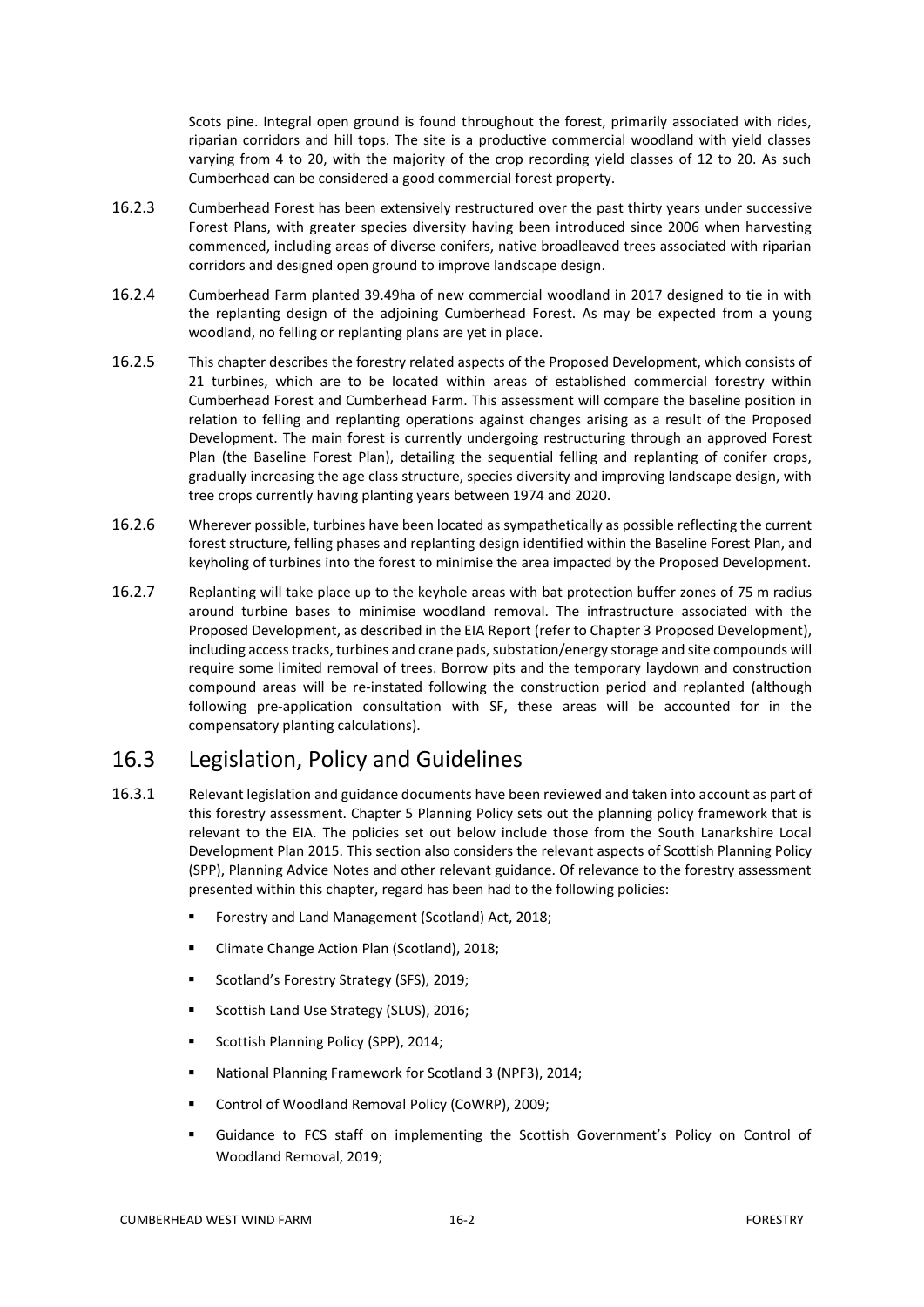- Supplementary guidance to support the FC Forests and Peatland Habitat Guidance Note, 2000;
- Management of Forestry Waste, 2017;
- Use of Trees Cleared to Facilitate Development on Afforested Land Joint Position Statement and Guidance, 2014;
- Clydeplan Strategic Development Plan and Local Development Plan, 2017; and
- Glasgow and Clyde Valley Forestry and Woodland Strategy, 2011.
- 16.3.2 These documents and their relevance to this chapter are described in more detail below.

#### *National Policies*

- 16.3.3 The Forestry and Land Management (Scotland) Act 2018 marked a new era for forestry in Scotland. Both the Act and the Strategy have the principles of sustainable forest management at their core, including adherence to the principle of 'the right tree, in the right place, for the right purpose,' and recognising the opportunities to better integrate forestry with other land uses and businesses.
- 16.3.4 The Scottish Government's 2018 Climate Change Plan outlines the crucial contribution of forestry to mitigating climate change through sequestering carbon dioxide from the atmosphere and storing carbon in sustainably managed forests and wood products. The Plan sets targets for increasing forest cover and woodland creation, and for increasing the use of timber in construction.
- 16.3.5 The SFS (FCS, 2019) is the Scottish Ministers' framework for taking forestry through the first half of this century and beyond. The strategy sets out the Ministers' 50-year vision for a Scottish forestry sector that is:

*"In 2070, Scotland will have more forests and woodlands, sustainably managed and better integrated with other land uses. These will provide a more resilient, adaptable resource, with greater natural capital value, that supports a strong economy, a thriving environment, and healthy and flourishing communities".*

- 16.3.6 This vision is built on the key strategic themes of Wood and Wood Fibre Supply and Demand, Climate Change Mitigation, Market Value and Efficiency, Adaptation and Resilience, Integrated Land Use, Skills and Workforce, Natural Assets, Environmental Quality and Biodiversity, Sustainable Thriving Rural Communities, Landscape and the Historic Environment, Health and Well-Being, and Urban Forestry.
- 16.3.7 The SFS sets out the following objectives:
	- Ensuring Forest and Woodlands are Sustainably Managed
	- Expanding the area of forests and woodlands, recognising wider land-use objectives
	- Improving efficiency and productivity, and developing markets
	- Increasing the adaptability and resilience of forests and woodlands
	- Enhancing the environmental benefits provided by forests and woodlands
	- Engaging more people, communities and businesses in the creation, management and use of forests and woodlands
- 16.3.8 Scotland's Forestry Strategy Implementation and Plan 2020-22 details for the delivery, actions, monitoring and reporting on SFS, with the following specific action relating to forestry and renewables:
	- **■** Implement the Control of Woodland Removal Policy.
- 16.3.9 The SLUS is a strategic framework for achieving the 'best' use from Scotland's land resource. The strategy aims to achieve a more integrated approach to land use, maintaining the future capacity of the land resource and is based on the three pillars of sustainability; economy, environment and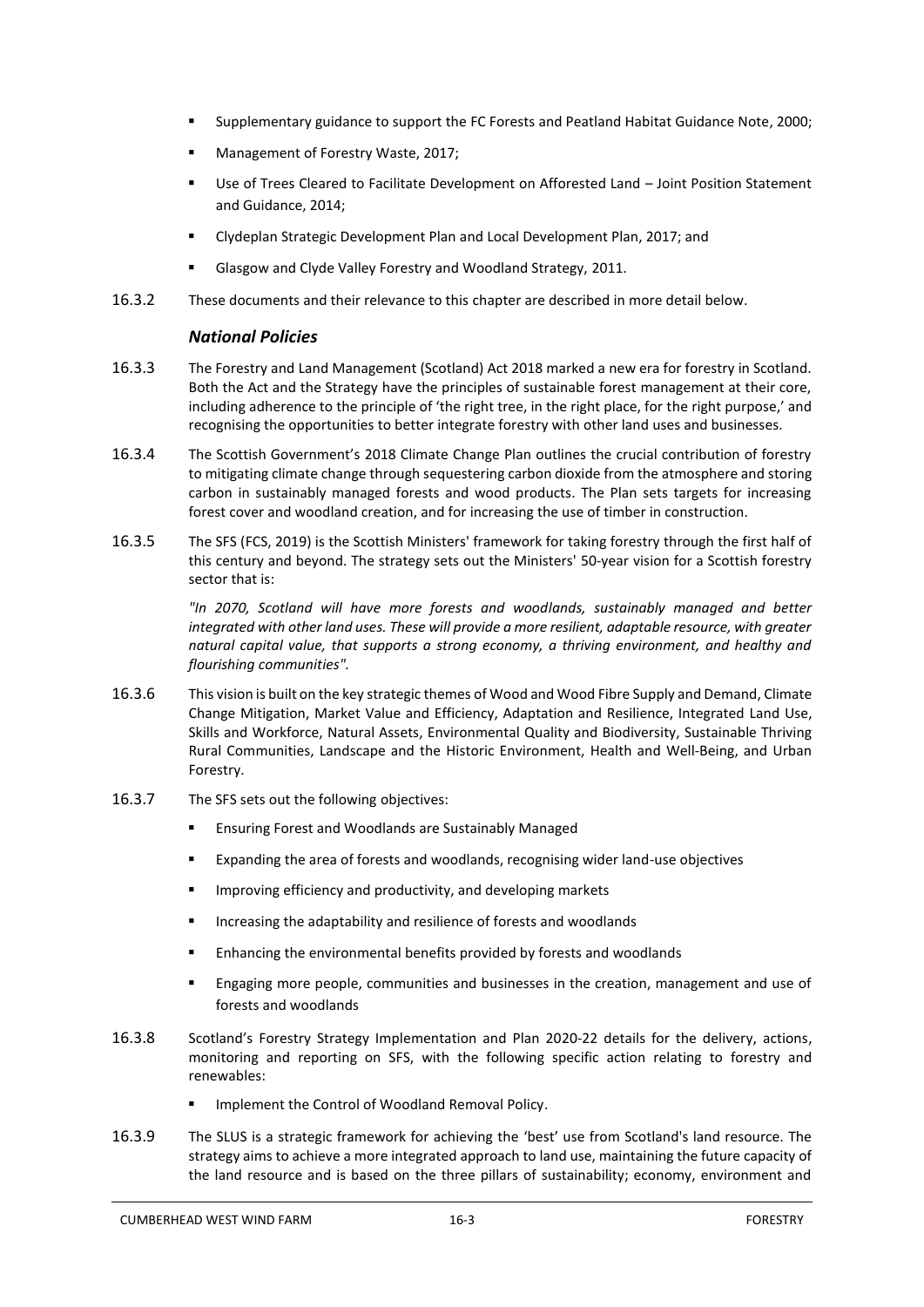communities. Attaining multiple benefits from land is a key theme, and the focus on forestry is the identification of areas best for tree planting in an integrated land use system. Regional Forestry and Woodland strategies developed by local authorities are identified as the delivery mechanism to promote good practice and multi benefit land use.

- 16.3.10 Trees and woodlands are addressed in the SPP, which recommends local authorities prepare woodland strategies to support the development of forestry and woodlands in their area (Paragraph 201). The opportunities for woodland creation are highlighted in Paragraph 217, along with the need for the Control of Woodland Removal Policy to be taken into consideration in relation to development (Paragraph 218), stating woodland removal should only be permitted where it would achieve significant and clearly defined additional public benefits. Where woodland is removed in association with development, developers will generally be expected to provide compensatory planting.
- 16.3.11 NFP3 details the national woodland expansion target of 100,000 ha over the ten years between 2012 and 2022, with a subsequent review of woodland expansion targets in the 2020s to ensure national objectives on emissions and land use are achieved.
- 16.3.12 In general, there is a strong presumption against woodland removal, and replanting of harvested forests is a normal condition of gaining felling approval. The ability of woodlands to sequester carbon, and hence their role in possible mitigation of climate change, is an important factor in shaping regulatory mechanisms.
- 16.3.13 The control of forestry felling is usually administered under the Forestry and Land Management (Scotland) Act, (2018). Woodland removal, defined as *"the permanent removal of woodland for the purposes of conversion to another land use"* falls within the scope of Forestry (Environmental Impact Assessment) (Scotland) Regulations 2017, except in cases when woodland removal is associated with development. In the case of wind farm development, potential significant environmental effects of woodland removal are assessed by the Scottish Ministers for consent applications over 50 MW as is proposed here.
- 16.3.14 The Scottish Government's policy document on Control of Woodland Removal provides the broad framework under which accompanying implementation guidance has been produced to give details and background on the latest guidance, policy and to discuss the principles, criteria and process for managing the policy's implementation in respect of forestry removal on development sites.
- 16.3.15 Principal aims of the Control of Woodland Removal Policy are to provide a strategic framework for appropriate woodland removal and to support climate change mitigation and adaptation.
- 16.3.16 The Control of Woodland Removal Policy is built on the following principles:
	- strong presumption in favour of protecting Scotland's woodland resource;
	- woodland removal should be allowed only where significant and clearly defined additional public benefit can be demonstrated. A proposal for compensatory planting may add additional public benefit;
	- approval for woodland removal should be conditional on the undertaking of actions to ensure full delivery of the defined additional public benefits;
	- planning conditions and agreements are used to mitigate the environmental impacts arising from development and SF will also encourage their application to development-related woodland removal; and
	- where felling is permitted but woodland removal is not supported, conditions conducive to woodland regeneration should be maintained through adherence to good forestry practices as defined in the UK Forestry Standard.
- 16.3.17 The Control of Woodland Removal Policy identifies the following criteria for areas where woodland removal may occur without a requirement for compensatory planting: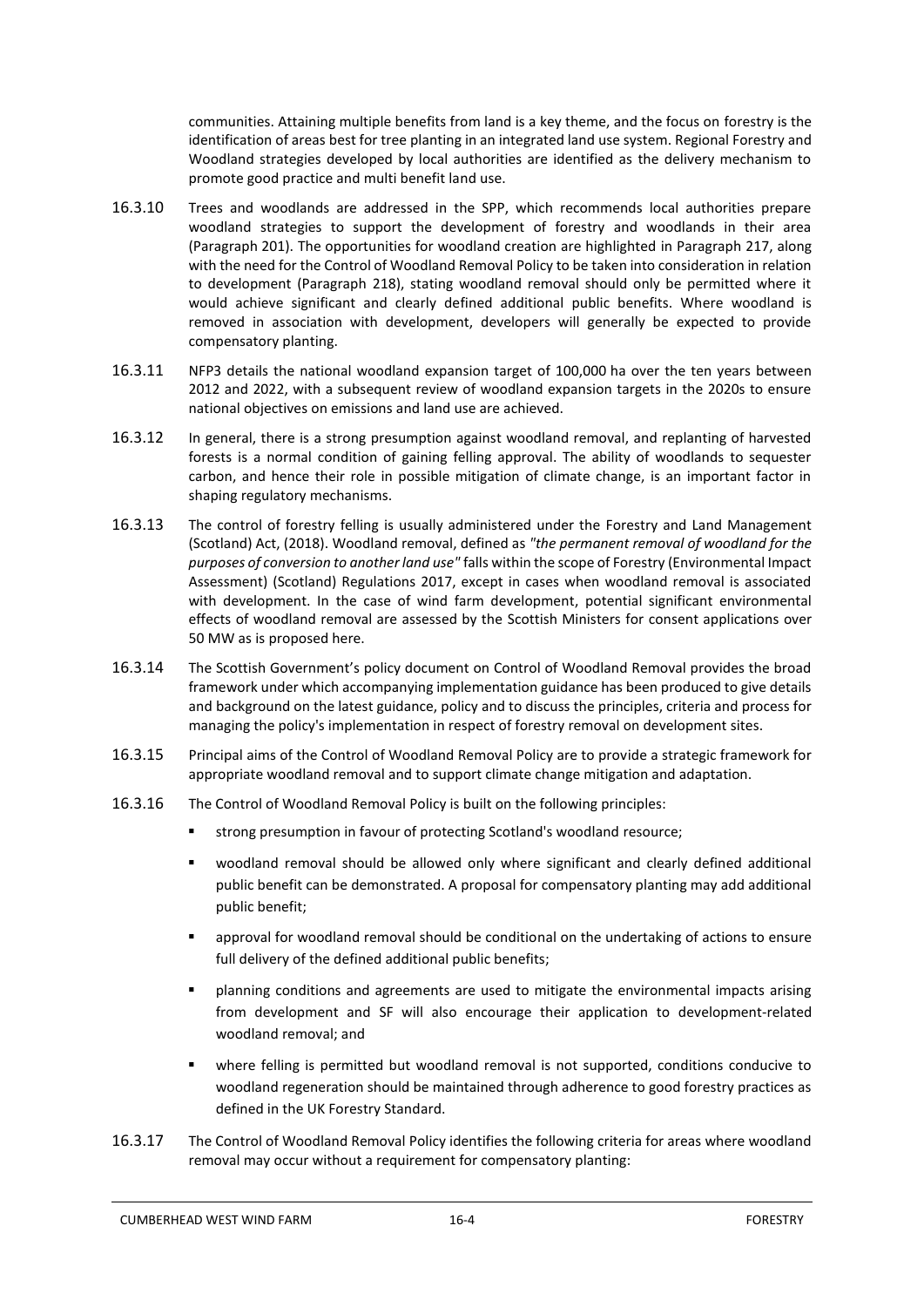- enhancing priority habitats and their connectivity;
- enhancing populations of priority species;
- enhancing nationally important landscapes, historic environment and geological Sites of Special Scientific Interest (SSSIs);
- improving conservation of water resources;
- **■** improving conservation of soil resources; and
- public safety.
- 16.3.18 The requirements raised in the policy may be addressed by implementing changes to forest design, adapting design and/or undertaking compensatory planting.
- 16.3.19 In relation to the Proposed Development, the Control of Woodland Removal Policy (FCS, 2009) has been taken into account with woodland removal being restricted to areas essential for operational requirements as described in Chapter 3: Proposed Development, of the EIA Report as well as "keyholing" of turbines to reduce the need for felling. Where woodland removal is required, this has been identified and compensatory planting of an area equivalent to the public benefit loss of the woodland being removed has been allowed for. Due to the limitation of suitable open ground within Cumberhead Forest Complex, areas for compensatory planting are being explored out-with the site boundary, as detailed in the Compensatory Planting Plan in section 16.8.
- 16.3.20 In 2013 SEPA produced guidance on the Management of Forestry Waste in response to renewable energy developments on afforested land and more recently The Use of Trees Cleared to Facilitate Development on Afforested Land – Joint Position Statement and Guidance was produced by SEPA, SNH and FCS to complement this advice (Scottish Environment Protection Agency, Scottish Natural Heritage, FCS, 2014). The guidance notes do not apply to conventional forestry activities as no land use change is involved, there being exclusions under the EU Waste Framework Directive applicable to forestry (European Commission, 2008). Where trees are being removed for conversion to a nonforestry land use, the guidance note advises the following considerations:
- 16.3.21 Professional forester input to quantify the likely volumes, markets and economic uses of trees to be exported from the site:
	- Developer commitment to employ a professional forester (preferably the same one used to provide advice on the EIA Report) to implement and maximise the removal of timber and forest residue on site.
	- Quantify the likely volumes of material for which no economic off-site use can be found.
	- Identify if there are valid uses on site for material for which no economic off-site use can be found, using professional ecological consultant input where ecological uses are proposed, and using professional water quality expertise when material is to be retained on site. Boundaries of areas proposed for such uses should be set out on plans, and information on depth and size of material to be used for such uses provided, within the EIA Report.
- 16.3.22 In relation to the Proposed Development these issues have been addressed in Section 16.8.1 (Forest Residue Management Plan) and Section 16.8.28 (Compensatory Planting Plan) of this chapter and in Chapter 3: Proposed Development of this EIA Report.

#### *Regional Policy*

- 16.3.23 The Proposed Development falls within South Lanarkshire Council (SLC) which is covered by the South Lanarkshire Local Development Plan and supported by the Clydeplan Forest and Woodland Strategy (Glasgow and the Clyde Valley Strategic Development Planning Authority, 2015).
- 16.3.24 Clydeplan Forest and Woodland Strategy (the Strategy) aims to support and integrate national policies with all eight Local Authorities covered by the Strategy (including SLC), guiding forestry and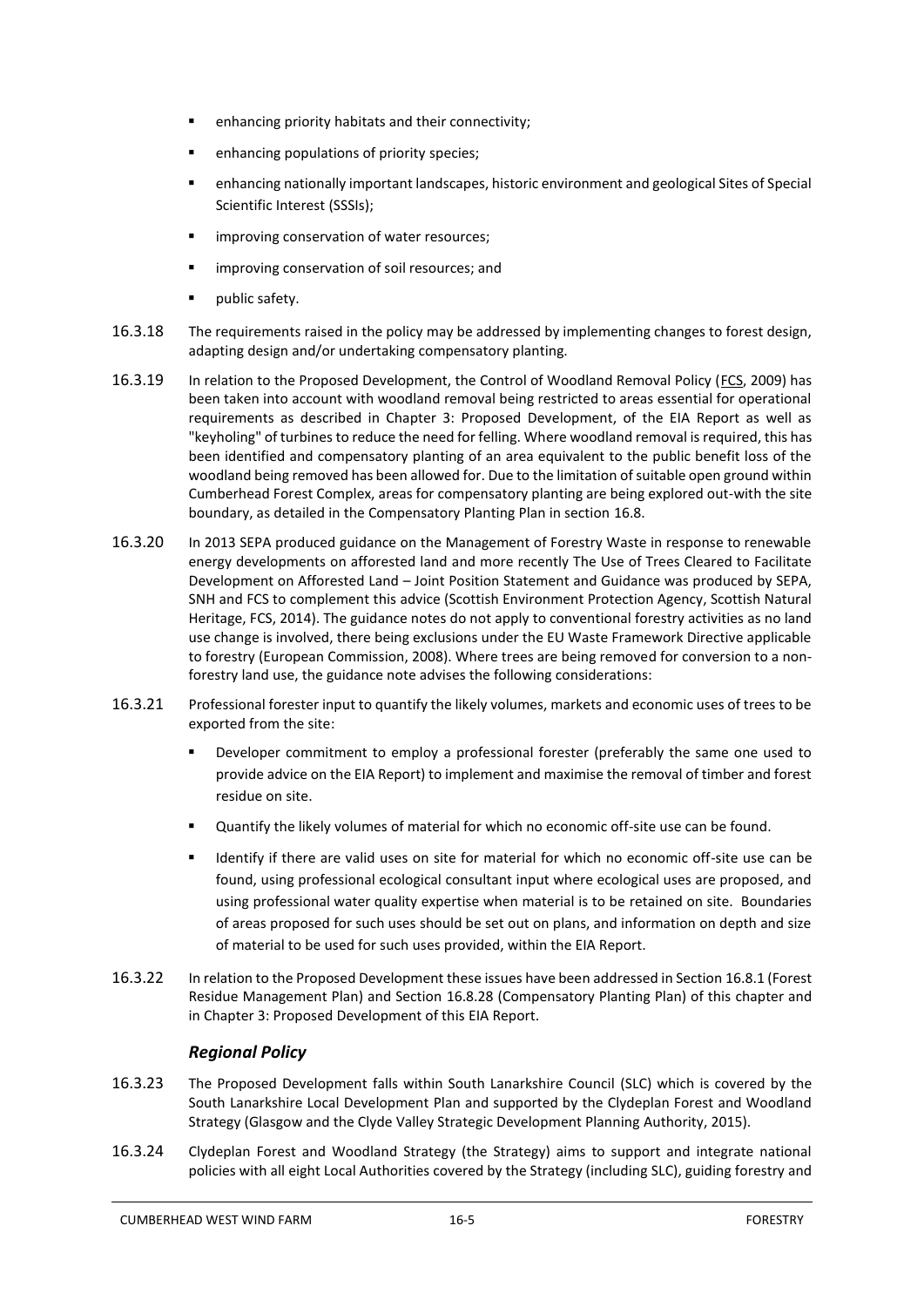woodland expansion in the region, providing a policy and spatial framework to maximise the contribution of woodland and forestry to the people, environment and economy of the region.

- 16.3.25 The Strategy is in line with national policy, emphasising a presumption against woodland removal. The facilitation of other forms of renewable energy development has been identified where it does not result in a net reduction of woodland cover.
- 16.3.26 Regional priorities for woodland expansion and management are detailed by spatial landscape zones, with the Proposed Development falling within the Plateau Moorlands zone. South Lanarkshire's Plateau Moorland zone is characterised by gently sloping moorland with a mixture of peatland, grassland and coniferous forests. The Strategy identifies the surrounding land as either preferred or sensitive to woodland expansion.
- 16.3.27 One of the key issues identified within this zone is the restructuring of commercial forests to retain commercial productivity while improving their landscape and ecological value, as well as having potential for a significant increase in new woodland cover including:
	- productive commercial woodlands with suitable access:
	- mixed and energy woodlands close to communities or associated with mineral working to provide screening and forming part of site restoration when extraction is complete; and
	- native woodland expansion to contribute to habitat networks along river valleys.
- 16.3.28 The Proposed Development is close to the border with East Ayrshire which is covered by the Ayrshire and Arran Forestry and Woodland Strategy (East Ayrshire Council, 2014). The neighbouring landscape zone within this Strategy is the Muirkirk Upland Zone, much of which is open moorland covered by the Muirkirk and North Lowther Uplands Special Protection Area (SPA) and is identified as being "sensitive" to woodland expansion (new woodlands) or compensatory planting.

### <span id="page-7-0"></span>16.4 Consultation

- 16.4.1 Table 16.1 Summarises the responses from the Scoping process and additional post-scoping comments received relevant to forestry and how these have been addressed in the EIA Report.
- 16.4.2 In addition to the formal Scoping process, pre-application consultation was undertaken with FCS, with a site meeting to review and discuss the Wind Farm Forest Plan proposals.

| <b>Consultee</b> | <b>Scoping Response</b>                                                                                                                                                                                                                                                                                                                                                   | <b>Consultee Response</b>                                                                                                                                                                                                       |
|------------------|---------------------------------------------------------------------------------------------------------------------------------------------------------------------------------------------------------------------------------------------------------------------------------------------------------------------------------------------------------------------------|---------------------------------------------------------------------------------------------------------------------------------------------------------------------------------------------------------------------------------|
| <b>SF</b>        | Having reviewed the proposal and participated in<br>pre-scoping site consultation, Scottish Forestry<br>were pleased to see the approach proposed in<br>the scoping report, offering confidence that<br>deforestation mitigation measures required as a<br>result of the development are being<br>acknowledged and will be addressed as part of<br>the complete proposal. | This forestry chapter has<br>been prepared by a suitably<br>qualified professional and<br>supported by all necessary<br>data and maps.<br>Pre-application consultation<br>and site meetings were<br>conducted with FCS to agree |
|                  | Scottish Forestry were pleased to see the<br>following areas were being acknowledged and<br>would wish to see them reflected in the EIA<br>Forestry Chapter and conditioned as part of any<br>development approval;<br>That an amendment to the current Forest design<br>plan will be sought from Scottish Forestry to                                                    | proposals before use in this<br>report.<br>Detailed Baseline and Forest<br>Plans are provided with an<br>assessment of changes<br>relating to the timing and<br>scale of changes between the<br>two plans including felling     |

**Table 16.1 - Summary of Forestry related Consultation Responses**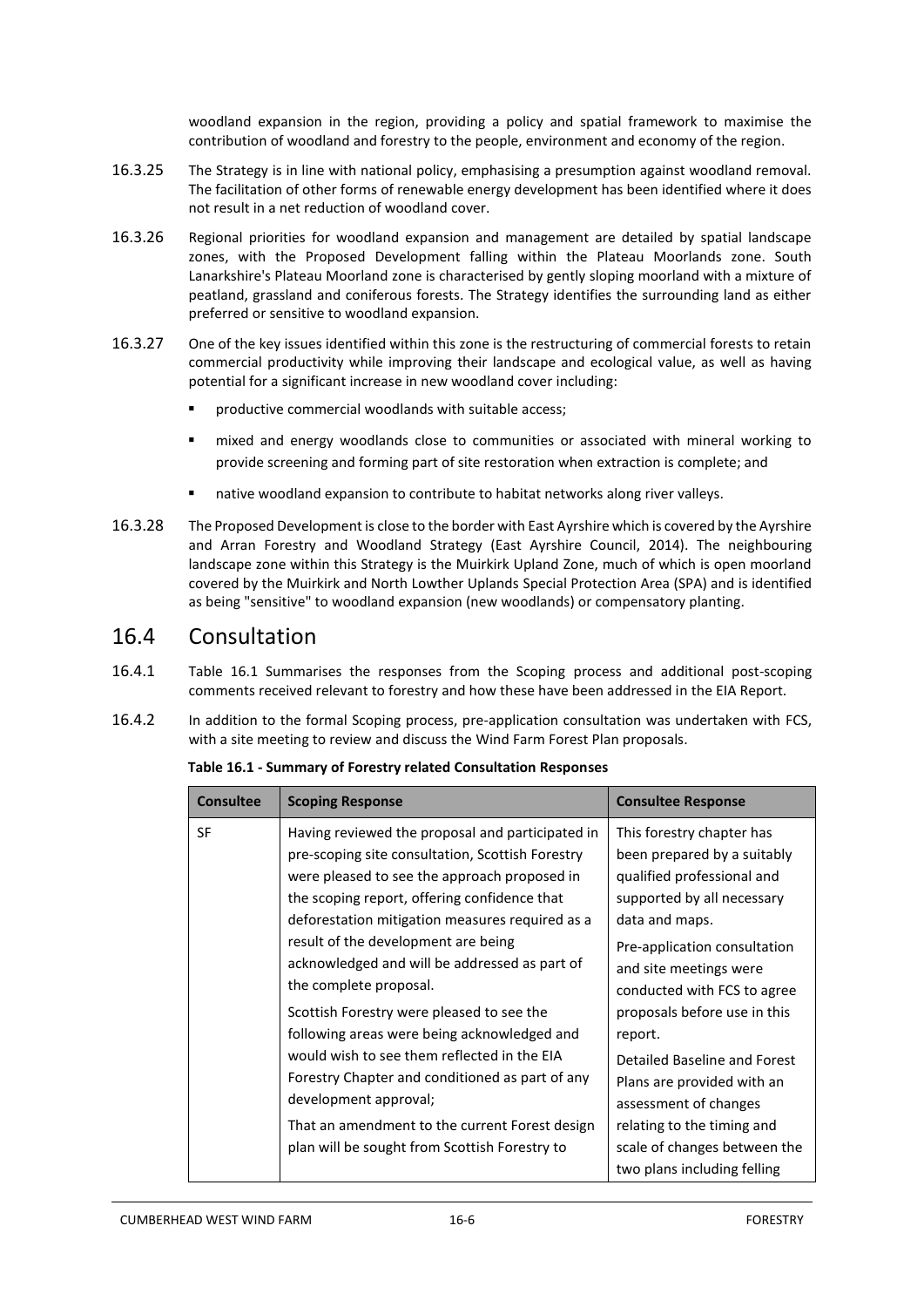|             | remove the development's footprint from the<br>Forest Plan.<br>That the keyhole method of siting wind turbines<br>within the forest environ is utilised as a point of<br>best practice, ensuring that the development can<br>be achieved whilst still complying with the UK<br>Forestry Standard.<br>A suitable Compensatory Planting Plan will be<br>provided subject to agreement by Scottish<br>Forestry that addresses the amount of<br>deforestation required to accommodate the<br>windfarms infrastructure.<br>That the area identified land for compensatory<br>planting is able to support woodland creation<br>with the same productive potential as that being<br>removed.<br>The compensatory planting plan needs to be<br>compliant with the UK Forestry Standard in<br>terms of species, design, ground preparation, | programmes, timber<br>production, haulage, species<br>composition and age<br>structure.<br>Cumulative impacts of wind<br>farm developments are<br>detailed in this chapter<br>(Section 16.10).<br>Mitigation measures relating<br>to replanting and<br>compensatory planting are<br>detailed in the report (Section<br>$16.8$ ).<br>A commitment to deliver all<br>forestry operations to UKFS<br>and UKWAS standards is<br>included in the forestry<br>chapter along with a<br>compensatory planting plan<br>(refer to Figure 16.6). |
|-------------|------------------------------------------------------------------------------------------------------------------------------------------------------------------------------------------------------------------------------------------------------------------------------------------------------------------------------------------------------------------------------------------------------------------------------------------------------------------------------------------------------------------------------------------------------------------------------------------------------------------------------------------------------------------------------------------------------------------------------------------------------------------------------------------------------------------------------------|---------------------------------------------------------------------------------------------------------------------------------------------------------------------------------------------------------------------------------------------------------------------------------------------------------------------------------------------------------------------------------------------------------------------------------------------------------------------------------------------------------------------------------------|
|             | protection and maintenance.                                                                                                                                                                                                                                                                                                                                                                                                                                                                                                                                                                                                                                                                                                                                                                                                        |                                                                                                                                                                                                                                                                                                                                                                                                                                                                                                                                       |
| <b>SEPA</b> | Require a map and table detailing forest<br>removal.                                                                                                                                                                                                                                                                                                                                                                                                                                                                                                                                                                                                                                                                                                                                                                               | Woodland removal is detailed<br>on Figure 16.5.                                                                                                                                                                                                                                                                                                                                                                                                                                                                                       |
| <b>SEPA</b> | Require the inclusion of a comprehensive<br>breakdown on all aspects of the 'forestry works'<br>planned at the site, including proposals for the<br>use of 'forestry by-products'.                                                                                                                                                                                                                                                                                                                                                                                                                                                                                                                                                                                                                                                 | A forest residue management<br>plan is provided in this<br>chapter (section 16.8).                                                                                                                                                                                                                                                                                                                                                                                                                                                    |

# <span id="page-8-0"></span>16.5 Assessment Methodology and Significance Criteria

- 16.5.1 This chapter follows the assessment methodology set out in the Guidance on Implementing the Scottish Government's Policy on Control of Woodland Removal – Annex 1 Environmental Statement (FCS 2015). This report also draws on the principals set out in *The Forestry (Environmental Impact Assessment) (Scotland) Regulation 2017* in assessing the overall significance of environmental effects (Scottish Government, 2017).
- 16.5.2 A number of parameters were taken into account in considering the felling requirements for the Proposed Development, including creating the following tree free areas:
	- 20 m wide corridors within which necessary access tracks would be located and around the substation, control room and energy storage facility;
	- 75 m radius centred around each turbine to establish bat protection buffer zones (as set by Bat Conservation Trust Good Practice Guidelines (BCT, 2016)) to be maintained as tree free for the life of the turbines; and
	- 10 m tree free buffer zone around crane pads, temporary construction compounds and borrow pits;
- 16.5.3 Permanent infrastructure areas and their associated buffers will be cleared and maintained as tree free while temporary infrastructure areas will be cleared, restored and replanted following construction.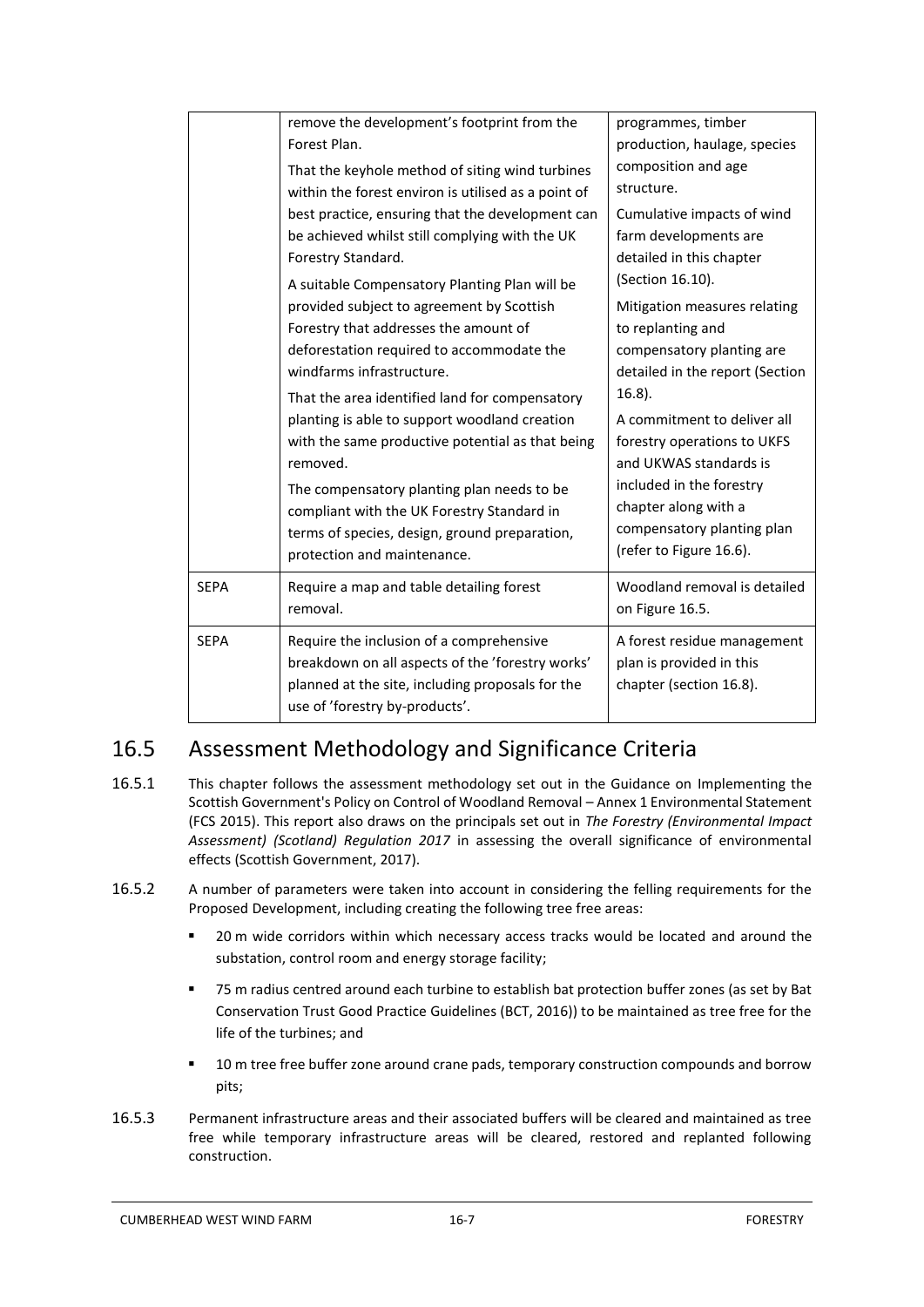- 16.5.4 Restored areas will be replanted but will be not be included in the replanting figures and will instead be included in the requirements for compensatory planting calculations due to concerns raised by SF over the suitability of restored sites for woodland post-restoration.
- 16.5.5 Forestry considerations associated with the eastern access route are detailed in Appendix 3.3.

#### *Desk Study*

16.5.6 Cumberhead Forest benefits from an existing Baseline Forest Plan (refer to Figure 16.1) and good base data relating to current tree species, planting years, Yield Class, Wind Hazard Class and LiDAR tree crop height data, combining to provide reliable information to support silvicultural decision making. This plan was reviewed, with data updated reflecting changes to species composition, ages and yield classes arising from the ongoing programme of harvesting and replanting as well as in response to observed growth rates within the forest. This review fed into a series of field surveys to verify and update the baseline forestry data.

#### *Site Visit*

16.5.7 Ground truthing of specific aspects of the forest was undertaken February to July 2020 to support the desk study and to provide quantitative validation for specific aspects of the Proposed Development, particularly those identified in pre-application consultation and site meetings with SF. Field survey validation was primarily in relation to tree canopy top heights and felling phasing in relation to the access road line between turbines 10 and 11, to inform the appropriateness of specific management proposals.

#### *Assessment of Potential Effect Significance*

#### **Forest Plans**

- 16.5.8 In 1919 the Forestry Commission was established and tasked with encouraging large-scale forest expansion, to provide a strategic timber reserve for the United Kingdom. Afforestation often took place in the uplands with a limited number of tree species capable of successful establishment. As these forests have matured and policy has changed, a move towards creating more diverse, multipurpose woodlands has developed.
- 16.5.9 Restructuring of even age, single species dominated forests to achieve a more diverse age and species structure is required through the UKFS and certification systems such as the UK Woodland Assurance Standard (UKWAS, 2018). Forest restructuring is approved through the forest planning process, usually in the form of a Forest Plan, which is assessed and authorised by SF as the Competent Authority.
- 16.5.10 Forest Plans can relate to individual forests or groups of woodlands and represent a strategic document describing forest operations such as harvesting, replanting and road building over a 20 year period, broken down into four, 5-year phases. Forest Plans bring together and attempt to balance management objectives, silvicultural prescriptions and other considerations relevant to the forest area such as landscape, access, biodiversity and the historic and water environments. Forest Plans describe how the management strategy will deliver these objectives, through the structures detailed within the UKFS and UKWAS requirements. Silvicultural prescriptions are underpinned by site specific conditions such as location, species, age structure of the woodlands and the risk of windblow damage to commercial conifer crops.
- 16.5.11 A Baseline Forest Plan is in place at Cumberhead Forest, which is due for renewal in 2026 and provides the basis upon which to compare and assess any impacts arising from the Proposed Development. The Cumberhead Farm Woodland was planted in 2017 as a UKFS compliant commercial farm woodland. As a young woodland there are no formal plans in place for felling or replanting and as such any additional felling associated with the Proposed Development has been detailed as "Outwith Plan Period" for reporting purposes. Similarly, for replanting and compensatory planting, there are no baseline plans, so as a UKFS compliant woodland, it has been assumed that any replanting would have been on a like-for-like basis.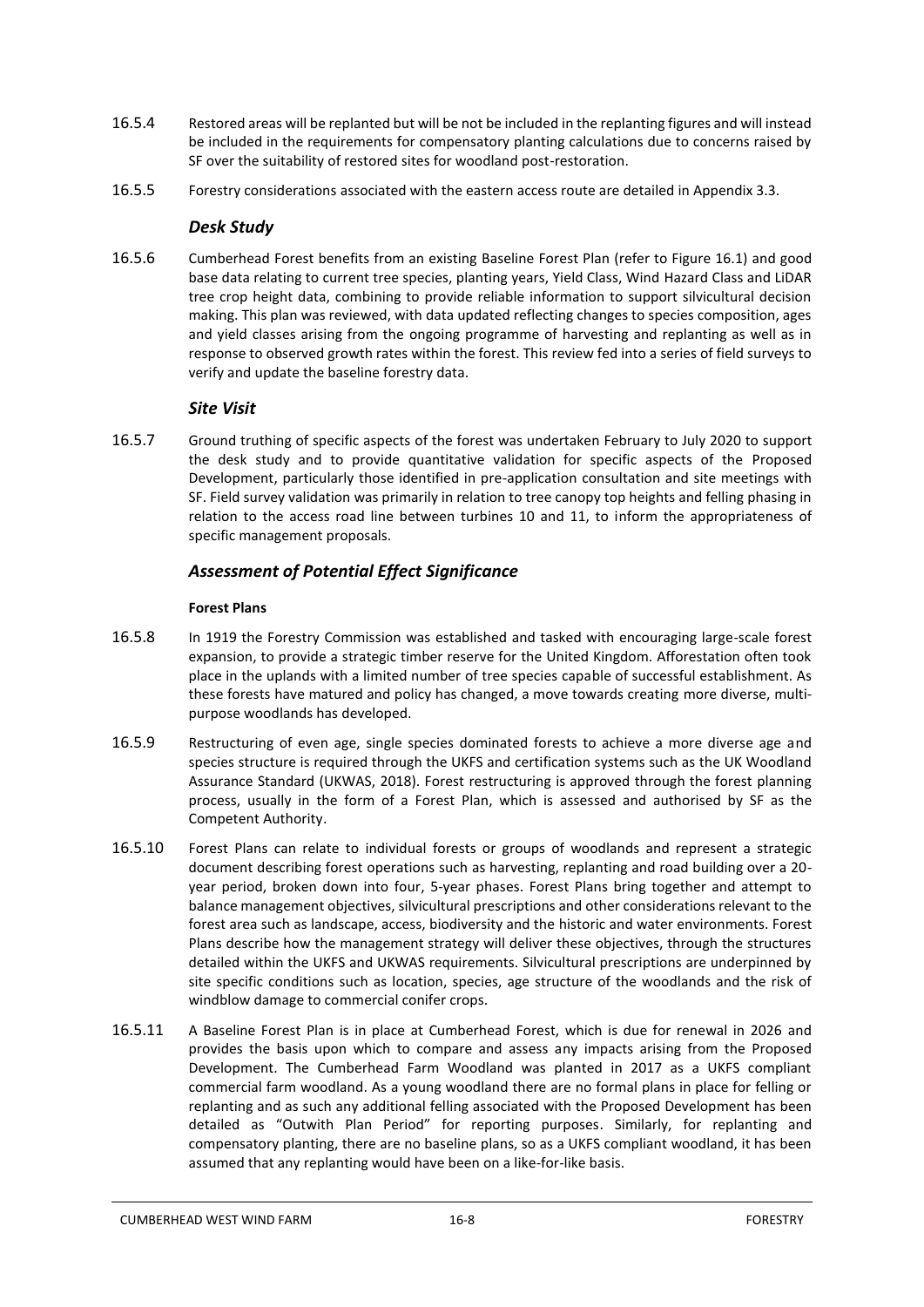- 16.5.12 As part of the EIA consultation process, proposed felling and restocking plans have been drafted in consultation with SF. Prior consultation and a site meeting were conducted with SF with the site meeting being held on 30 June 2020 to discuss and agree the principles of the felling and replanting plans for the Proposed Development. Revised plans were discussed and shared with SF in November 2020 along with agreeing the approach to the assessment of the Cumberhead Farm Woodland.
- 16.5.13 The Felling and Replanting Plans from the Baseline Forest Plan (including the Cumberhead Farm Woodland) are presented in Figures 16.1 and 16.2 along with the Felling and Replanting Plans for the Wind Farm Forest Plan which are detailed in Figures 16.3 and 16.4.
- 16.5.14 An assessment of potential significant effects on forestry can be achieved by comparing key comparable statistics for the Baseline Forest Plan and Wind Farm Forest Plan to quantify:
	- areas felled across the felling phases;
	- timber volumes to be felled over the course of the Forest Plan phases;
	- changes to species composition; and
	- requirements for compensatory planting.

#### **Design Methodology**

- 16.5.15 Initial proposals were scoped with FCS in 2019 and a site meeting was held in June 2020 to consider the potential impact of the proposed turbines. Following feedback from SF and other consultees a number of design iterations were undertaken in order to balance the impacts on forestry as well as ecology, landscape, peat environments and other considerations (refer to Chapter 2 Site Selection and Design).
- 16.5.16 In locating turbines for the Proposed Development, a range of factors were considered and balanced including detailed consultee feedback, tree height and crop age structure, felling and replanting plans in the Baseline Forest Plan as well as landscape and topography at individual turbine locations. This process involved looking at opportunities for:
	- Locating turbines in areas where the potential for woodland removal is minimised based on the Baseline Forest Plan restructuring design e.g. areas of open ground.
	- Locating near to existing forest roads and rides to reduce crop loss to infrastructure.
	- **•** Locating turbines where there would be least impact on the current forestry felling phases (in young crops or in compartments due to be felled).
	- Reducing keyhole requirements to the absolute minimum area required to accommodate turbines and associated bat protection zones.
- 16.5.17 The following section explores how the various elements of this design approach fed into the iterative Wind Farm design process, leading to the final design.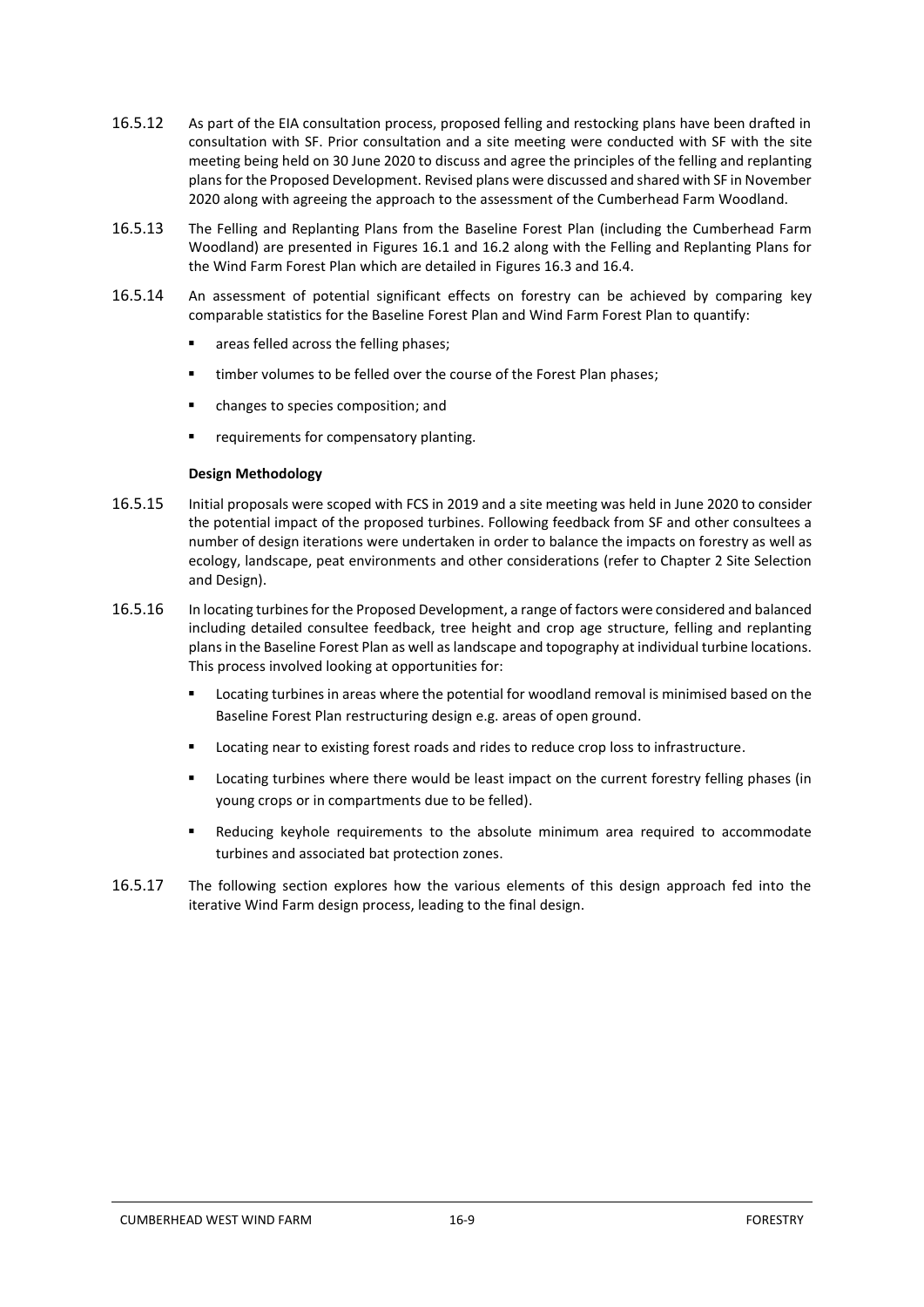#### **Cumberhead Forest Plan**

- 16.5.18 Cumberhead is a large commercial forest complex with a wide range of crop ages, from young, recently felled and replanted crops, through to mid rotation crops as well as mature crops ready for harvesting. This complexity is added to by the presence of Nutberry Hill Wind Farm located near the centre of the property, plus the consented Cumberhead Wind Farm either side of this and the proposed Douglas West Extension Wind Farm to east.
- 16.5.19 Age diversity at Cumberhead offers a number of opportunities when considered in the context of planning a wind farm development:
	- Existing Baseline Forest Plan; detailed forest management proposals balancing forest management objectives with key economic, social and environmental considerations and subject to full public consultation.
	- Good existing crop data and knowledge of the property by both the Forest Managers and SF staff.
	- Age class diversity across the site offers greater potential for siting turbines in young crops where there will be limited requirement for felling to wind-firm edges or for wind resource or felling areas outside the existing harvesting coupes and phases.
	- A greater number of wind-firm boundaries have been created through past harvesting and replanting operations with a greater understanding of site susceptibility to windblow.
- 16.5.20 Cumberhead Forest has been managed since planting as a commercial forest, with a strong focus on commercial production and has operated under an approved Forest Plan since 2006. One of the benefits of having a Baseline Forest Plan is as a benchmark for "normal" management against which the Proposed Development can be assessed.
- 16.5.21 Key issues for wind farm developments in relation to forestry often revolve around what felling and replanting would be acceptable under "normal" forestry operations against which an assessment of the wind farm forestry proposals can be assessed. In this instance the presence of a Baseline Forest Plan provides the baseline against which to compare the Proposed Development, while providing a vital tool for helping to prioritise turbine locations where there is greatest synergy with routine forest management.

#### **Keyholing**

- 16.5.22 The design concept has been to avoid woodland loss wherever possible and where this is not possible, to have the smallest possible keyhole and associated felling within afforested areas. The size of the keyhole is dependent on a number of factors relating to the crop, turbine selection and other factors such as the presence of protected species.
- 16.5.23 This design approach considered location, altitude, topography, soils, exposure, tree height, age and species which all influence the scale of keyholes and associated felling. Young crops require no additional felling to wind-firm boundaries, as there is very low risk of inducing windblow by "cookie cutting" the turbine keyhole into the existing crops. Mature crops may require more extensive felling to wind-firm boundaries before replanting the felled area back to the desired keyhole. Both approaches result in the same keyhole area, but the latter requires more initial felling.
- 16.5.24 Turbine selection also plays a significant role in the size of the keyhole area. In basic terms, the taller the hub height, the greater the potential to reduce keyhole sizes as the rotor blades will be higher above the forest canopy. This is also the preferred approach for wind resource, as the higher the turbines, the greater the wind resource and less interference from the forestry below. Limiting factors in this situation have been:
	- Rotor blade length this is the largest single component to be transported to site.
	- Landscape the need to ensure the selected turbines are appropriate to the scale and setting of the area and comparable in appearance to neighbouring wind farms.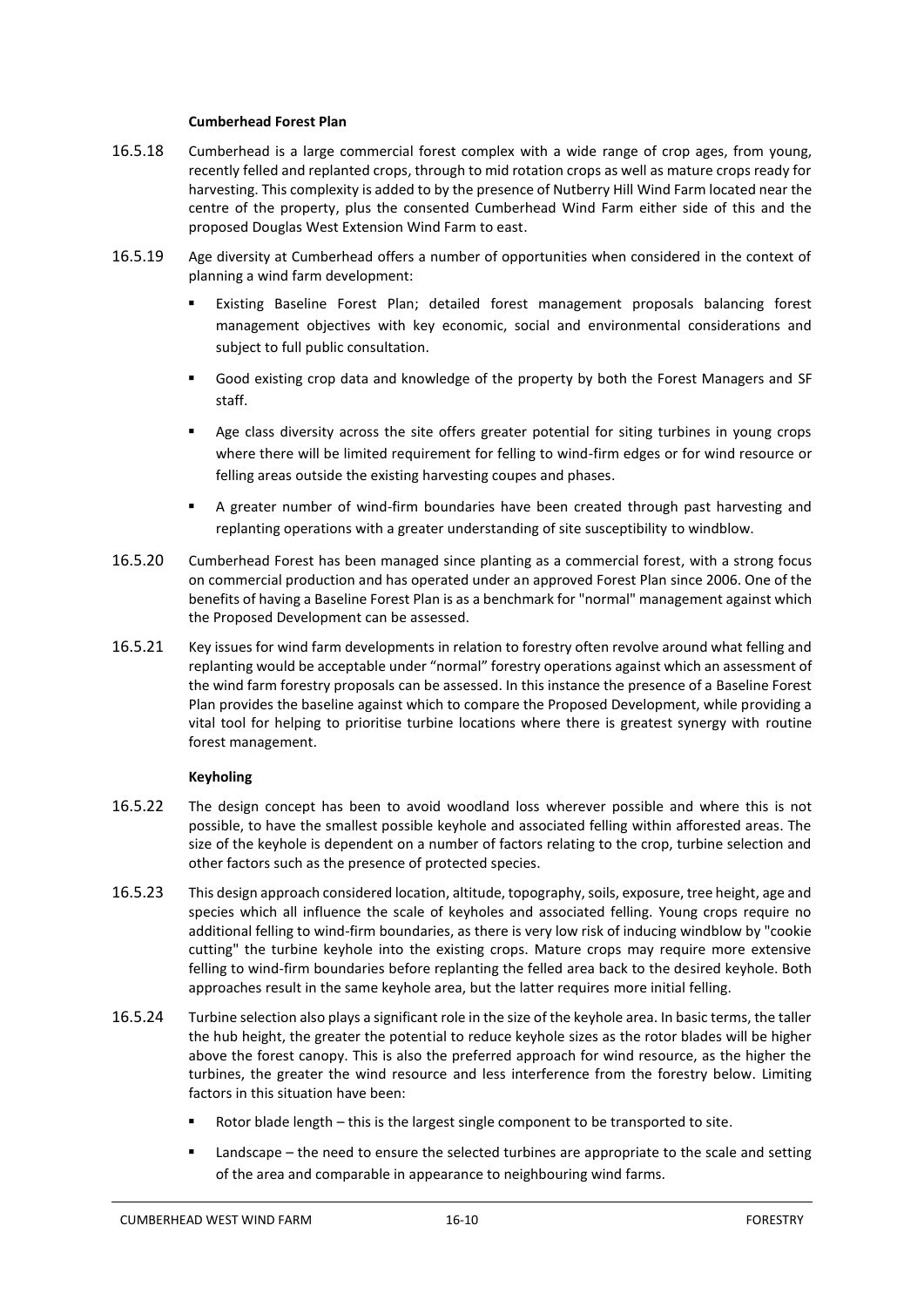- 16.5.25 Turbines with a tip height of 200 m have been selected for the Proposed Development in order to maximise potential for woodland retention and wind resource, while balancing other key considerations. The selected turbines would permit retained tree heights of 20 m adjacent to turbines minimising woodland removal.
- 16.5.26 A further important design consideration in keyhole size is the presence of bats, which are European Protected Species and require tree free stand-off zones between tree canopies and the swept edge of the turbine blades, as detailed in EIA Report (refer to Chapter 7: Ecology and Nature Conservation). In this design approach, a bat protection buffer zone has been the limiting factor in how close the tree edge can be to the base of turbines. For the turbines and rotor blades proposed, the bat protection buffer zone radius used for this assessment is 75 m.

#### **Wind Resource and Turbine Warranties**

- 16.5.27 Wind resource engineers and turbine manufacturers were engaged to determine the potential for an upper height limit for tree canopy retention directly adjacent to turbines. Initial feedback indicated (subject to turbine selection) a canopy height of 20 m. This figure was a compromise balancing retaining forestry to an economic height against crop loss for bat protection buffer zones, as the taller the crops, the larger the tree free buffer zone required and associated woodland removal around each turbine.
- 16.5.28 Windblow risk was assessed using a combination of past experience at Cumberhead Forest along with standard silvicultural Critical Height and Terminal Height figures for the Wind Hazard Classes (WHC) at each turbine location. The majority of the site is classified as WHC 5 with smaller areas of WHC 4 and 6. Critical Height is the height at which the onset of windblow can be expected and the Terminal Height is the height at which significant windblow can be expected (defined as 40% or more of the stand area). Table 16.2 details the age at which the yield classes of crop found within the Proposed Development area will reach Critical and Terminal Heights for WHC 5.

| <b>Yield Class (YC)</b> | <b>Critical Height (16m)</b> | <b>Terminal Height (19.5m)</b> |
|-------------------------|------------------------------|--------------------------------|
| 6                       | 60 years                     | 70 years                       |
| 8                       | 50 years                     | 65 years                       |
| 10                      | 42 years                     | 54 years                       |
| 12                      | 36 years                     | 46 years                       |
| 14                      | 34 years                     | 41 years                       |
| 16                      | 30 years                     | 37 years                       |
| 18                      | 24 years                     | 34 years                       |
| 20                      | 20 years                     | 31 years                       |

**Table 16.2 - Summary table for the ages at which yield class 6 to 20, unthinned Sitka spruce crops will reach Critical and Terminal Heights for Wind Hazard Class 5 sites.**

- 16.5.29 The table above broadly supports field observations at Cumberhead Forest which indicate unthinned crops of Sitka spruce between 18 m and 23 m in height will start to suffer significant windblow.
- 16.5.30 Yield classes across this section of the forest are moderate ranging from 4-20, with a weighted average yield class of 13 (rounded up to 14). The turbines will be located in coupes that will either be felled in-phase and replanted to key holes, or keyholed into young crops ranging in age from 1 to 13 years at point of construction.
- 16.5.31 For crops felled in-phased and replanted back to a keyhole, there is no risk that the replanted crops will achieve a canopy top height in excess of 20 m within 25 years of replanting, as can be seen from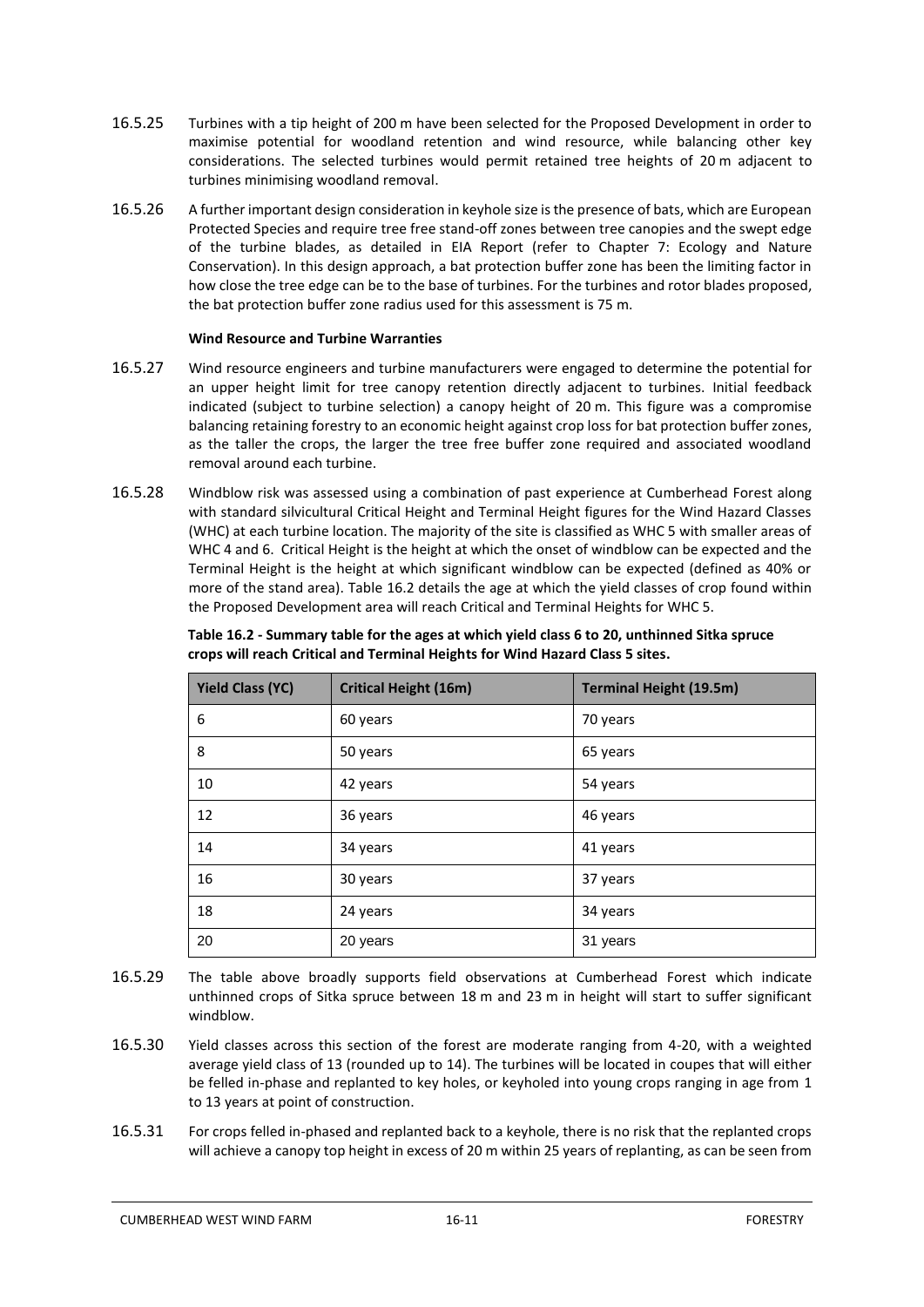table 16.2 above. This is also true of the existing young crops, where the oldest and most productive crops were planted in 2009 and are recorded as yield class 16.

- 16.5.32 Combining observational and theoretical evidence to assess tree canopy retention heights shows a good degree of overlap:
	- wind resource engineer and turbine warranty feedback: Canopy heights of 18 m to 24 m subject to bat protection buffer zone;
	- Critical Height and Terminal Height figures for WHC 5 sites: Canopy heights of 16 m to 19.5 m; and
	- field observations of windblow: Target harvesting height of 18 m to 23 m.
- 16.5.33 The reasonably flexible approach to tree heights adjacent to turbines adopted by the wind resource engineers, turbine manufactures in combination with the turbine and rotor blade selection introduces substantial flexibility for siting turbines in order to minimise woodland loss.

#### **Topography and Landscape**

- 16.5.34 A full landscape and visual assessment of the Proposed Development is provided in Chapter 6: Landscape and Visual and a landscape analysis is included as part of the Baseline Forest Plan. Forestry and landscape are considered here within the context of the Proposed Development and the existing Baseline Forest Plan which has been assessed against current forestry best practice under the UKFS and supporting documentation including the *UKFS Guidelines - Forests and Landscape* (Forestry Commission, 2017) and Forestry Commission Guidance Notes such as *Design Techniques for Forest Design Planning* (Forestry Commission, 2014).
- 16.5.35 It is important to note that the majority of the felling detailed in the Wind Farm Forest Plan will be approved by SF through the routine Forest Plan approval process, with only the felling required for the immediate infrastructure footprint and associated tree free buffer zones being applied for as part of the Proposed Development. As such, forestry harvesting coupe design, scale and acceptability for the majority of felling will fall under the assessment of SF as the Competent Authority.
- 16.5.36 The design approach was to adhere to the principles for the Baseline Forest Plan in relation to coupe design, scale and, as far as possible, existing felling phases and crop separation considerations.

#### **Timber Harvesting Volume Calculation Methodology**

- 16.5.37 Timber volumes are derived from Forestry Commission Yield Models using the age of the tree crops and estimated Yield Class (YC) based on LiDAR data and field verification.
- 16.5.38 The default yield model used was Sitka spruce, 2 m initial planting spacing, no thinning, as this reflects the dominant species and planting regime within the forest.
- 16.5.39 Net volumes have been used for the purposes of this assessment. These have been calculated by deducting 10% of the gross volume to account for drainage ditches, rides and small open spaces within the crop.
- 16.5.40 A standard conversion factor of 1.2 has been used to convert the net volume into tonnage and this was used to determine forecast timber volumes.

#### **Summary of Design Methodology**

- 16.5.41 Turbine locations were assessed against the Baseline Forest Plan and forecast crop heights in 2021 with compartments assessed to highlight the level of fit with the Baseline Forest Plan. This assessment formed the basis of a more detailed pre-application consultation and site visit with FCS to explore appropriate approaches to design and mitigation to limit forestry impacts.
- 16.5.42 The result of this process should be a Wind Farm Forest Plan design with an acceptable fit with the Baseline Forest Plan and associated felling and replanting designs, resulting in the smallest possible impact on the overall forest when considered in the context of felling areas, harvesting volumes or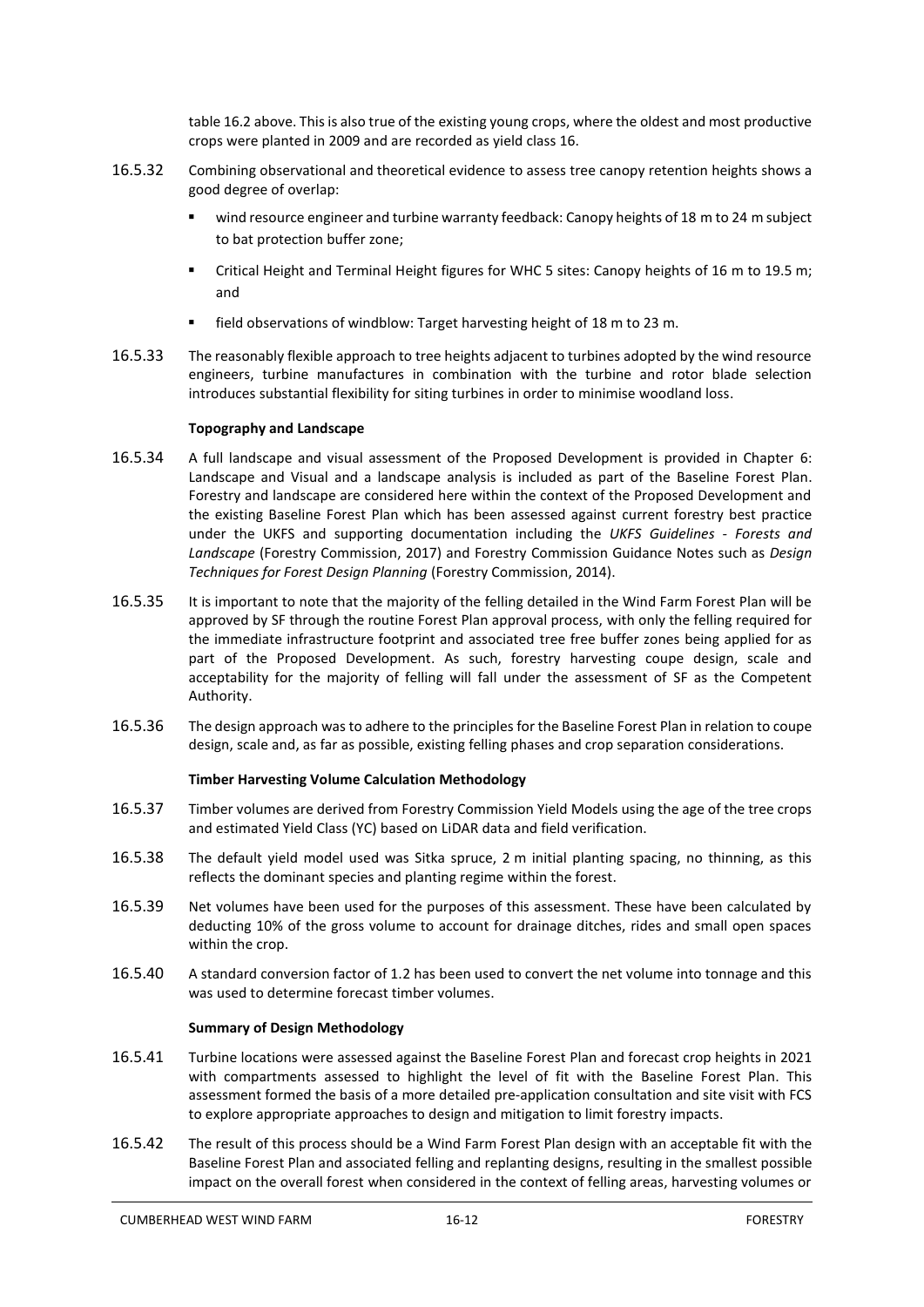replanting design. The key test of the success of this approach should be a Wind Farm Forest Plan that is capable of being supported by SF following the pre-application site visit and subsequent submission.

#### *Requirements for Mitigation*

- 16.5.43 Where woodland removal is an unavoidable consequence of land use change, compensatory planting will need to be delivered in accordance with the Implementation Guidelines for the Control of Woodland Removal Policy (Scottish Government, 2019), with the details for delivery set out in a compensatory planting plan.
- 16.5.44 Where felling and replanting are not being carried out as part of routine forestry operations, there is the scope for the production of non-forestry residues. In such cases a forest residues management plan will need to be produced.

#### *Assessment of Residual Effect Significance*

16.5.45 Comparable forest statistics will be produced for the Baseline Forest Plan and the Wind Farm Forest Plan in order to assess the scale, magnitude and speed of changes proposed between the two Forest Plans as well as their delivery against UKFS and UKWAS standards.

#### *Limitations to Assessment*

16.5.46 The precise scale of borrow pits is not yet known, however it is anticipated that these will be relatively small in extent and will not extend to the full borrow pit search areas shown. A worst-case approach has been taken in relation to the calculation compensatory planting, assuming all areas will be required.

### <span id="page-14-0"></span>16.6 Baseline Forest Plan

- 16.6.1 Forest Plans are a critical tool in strategic forest management, designed to balance the objectives of the owner with site specific considerations such as landscape, biodiversity, protection of soils and water, archaeology and public access, i.e. balancing the social, economic and environmental aspects of the forest.
- 16.6.2 The Baseline Forest Plan at Cumberhead runs from 2016 to 2035, with detailed approvals for felling and replanting covering the first ten-year period (leading up to 2025) and indicative felling phases for the second ten-year period (2026 to 2035).
- 16.6.3 Key site factors assessed in the Cumberhead Baseline Forest Plan are summarised below.

#### *Social*

- 16.6.4 Community engagement and Scoping was carried out as part of the Forest Planning process. Through this process the key actions identified by local residents were:
	- Improved access (installation of gates) on the tracks leading into Cumberhead from South Cumberhead Farm and Stockhill Farm; and
	- **•** Opening up of a historic footpath running through the eastern corner of the property through the eastern-most section of Hagshaw Hill.
- 16.6.5 An archaeological survey was commissioned as part of the Baseline Forest Plan, which revealed no Scheduled Ancient Monuments within Cumberhead Forest but identified 21 archaeological or potential archaeological features (none of which are located within the Proposed Development Area). Most features related to past agricultural use such as sheepfolds, enclosures and dykes as well as some disused mines and associated infrastructure.
- 16.6.6 All identified archaeological features have been mapped and recorded for forest management purposes, to ensure they will be marked on site prior to felling and protected from harvesting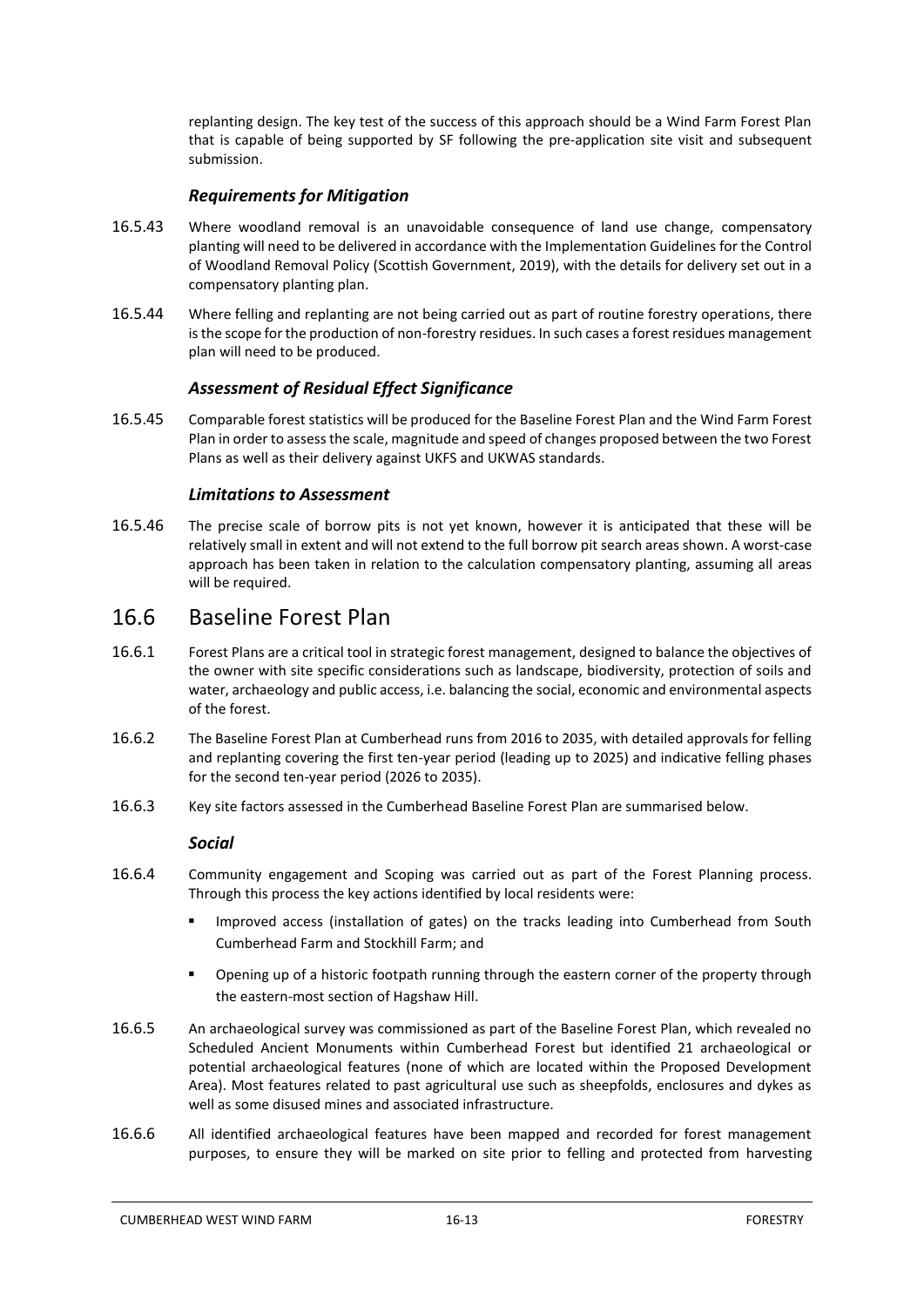operations, with 20 m unplanted buffers around major features and 10 m open ground buffers around minor features.

- 16.6.7 This large area of mid to late rotation forest has been planted on land that can be characterised as extensive plateau moorland, dominated by large, gently sloping areas of forest that rise sharply onto the slopes of the hills to the south. Wedder Hill (465 m), Hagshaw Hill (470 m), Common Hill (488 m), Burnt Rig (441 m) and Arkney Hill (375 m) form a ridge to the south, which act as a topographic screen from potential viewpoints to the south-west through to the south-east.
- 16.6.8 To the west and northwest, Cumberhead Forests extends over the Law (419 m), Black Hill (360 m) and Tod Law (380 m), screening views into the Hagshaw Hill landscape unit. From the north, views into the forest are extremely distant with intervening topography, obscuring all but the upper margins of the forest from Lesmahagow, located 5.5 km to the north, on the far side of the former opencast workings.
- 16.6.9 Views from the east and northeast have the greatest number of potential vantage points and visual receptors, most of which are relatively distant, at oblique angles, with only the upper margins of the forest visible. Coalburn is located 1.5 km north-east of Cumberhead Forest but sits relatively low in the landscape with the lower village sitting in the valley and the upper village partially screened by the former opencast workings and intervening woodlands. Where the forest is visible from the top of Coalburn Road and Bellfield Road, only the eastern-most section of the forest is visible, with considerable foreshortening of lower and mid-slope woodlands as a result of the gentle gradient. More distant views from the northeast are taken from the main north-south transport corridor along the B7078 and the M74 corridor ranging from 3.5 km to 5.5 km distant.
- 16.6.10 Views from the village of Douglas, just over 2.5 km to the east, are extremely limited as the forest is over the brow of the hill, with the village sitting down on the lower slopes of the Douglas Water valley, topographically screened by the escarpment running from Douglas West to Curly Brae upon which Long Plantation is located.
- 16.6.11 Views from the minor public road to the north and north-east are the most prominent in relation to the Todlaw Hill area of Cumberhead Forest, however distance and intervening topography mean the majority of the forest is screened from external views and as such the sensitivity of the Todlaw Hill section of Cumberhead Forest in terms of coupe scale and design is considered to be low.
- 16.6.12 A landscape character assessment was carried out for the Baseline Forest Plan which was supported by viewpoint images, which recorded most areas as having low or moderate landscape sensitivity. The greatest landscape design considerations in relation to the Todlaw Hill landscape unit are considered to be the north-eastern most margins of the forest. In designing felling coupes, consideration was given to their scale and fit within the landscape, ensuring coupes are proportional to the relatively large scale of the forest unit and relatively low sensitivity of the landscape setting.
- 16.6.13 The resulting coupe size and design had relatively large coupe sizes to reflect the scale of the landscape and the need to fell to existing wind-firm boundaries given the risk of windblow, while replanting design was used to improve future forest design. Coupe size varied from 10 ha to in excess of 100 ha over the four felling phases, with the first ten-year period detailing 798 ha of felling, with average coupe sizes between 50 ha to 70 ha.

#### *Economic*

- 16.6.14 One of the key management objectives identified in the Baseline Forest Plan is to maximise the financial return from growing timber through the sound practice of silviculture in balance with other site considerations. Cumberhead Forest is owned by a pension fund, with a requirement for steady, predictable annual income. This regular and reliable production of timber also helps to supply and support considerable regional rural economic benefits associated with both in-forest and downstream industries.
- 16.6.15 This objective was delivered through the Baseline Forest Plan by developing felling coupes that allowed for regular harvesting on an economic scale and replanting plans that maximised future timber production from the most suitable ground (the right tree in the right place). Replanting plans were designed to be both UKFS and UKWAS compliant while retaining the optimum area for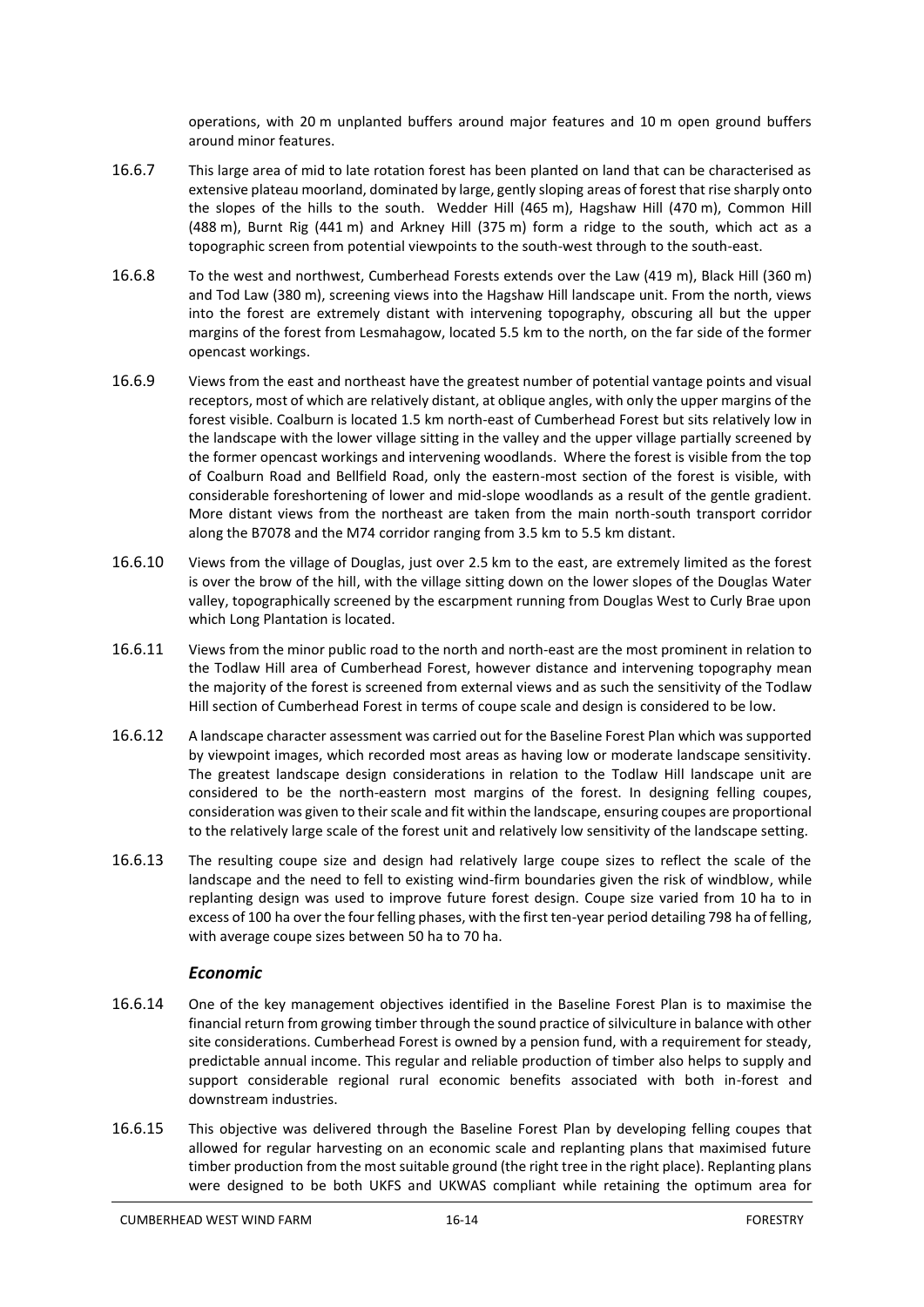commercial forestry using improved site preparation, drainage and improved planting stock to enhance productivity of second rotation crops. These proposals were balanced with other sitespecific considerations, with areas of less suitable ground removed from production to deliver other benefits such as creation of riparian corridors as natural buffer zones and habitat networks as well as including designed open ground associated with hill tops, access routes and archaeological features.

#### *Environmental*

- 16.6.16 As part of the Baseline Forest Plan and UKWAS certification an ecological audit was commissioned to identify significant features and inform recommendations for future management. Recognising the importance of the Muirkirk and Lowther Uplands SPA/Muirkirk Uplands SSSI and a geological SSSI on the northern boundary, NatureScot (formerly SNH) was consulted as part of this process.
- 16.6.17 As well as statutory designations, a number of additional datasets were assessed including the Ancient Woodland Inventory and deep peat deposits database to check for the presence of these features. This was supported by desk-top and site surveys which recorded past and present use of the area associated with Nutberry Hill by black grouse (*Tetrao tetrix*) and notable populations of cloudberry (*Rubus Chamaemorous*) as well as small areas of semi-natural woodlands.
- 16.6.18 The Baseline Forest Plan was designed to reflect the natural characteristics of the site, with generous use of designed open ground in the upper reaches of the riparian corridors, narrowing where the watercourses become incised, using native broadleaves to emphasis this design, especially in the lower sections of the property.
- 16.6.19 Where the forest borders the SSSI/SPA, greater areas of open ground and lower density stocking of Sitka spruce and native broadleaves were included to create a mosaic of open ground and scattered sheltered woodland to be kept as natural reserves to provide valuable shelter and a food source for black grouse.
- 16.6.20 Reflecting the records of high elevation deep peat associated with Priesthill Heights and to improve the linkage between the SSSI/SPA and open ground habitats of Nutberry Hill, replanting was designed to be held back in these areas. This design was supported by creating long term retentions and natural reserves in crops on the lower elevations of Nutberry Hill in the west and to the north of the Birkenhead Burn.
- 16.6.21 Areas of very low yield class crops to the west of Standingstone Hill were identified for reversion to open ground habitats and low-density native woodlands, while also helping to redesign the long, linear crop boundaries at high elevations in this section of the forest.
- 16.6.22 High elevation planting boundaries, where crop growth has been limited by poor soils and exposure were designed to bring the treeline down the hill while creating a more natural feature in the landscape. Similarly, poor, waterlogged soils at lower elevations in compartments associated with the Pockmuir Burn flood plain were designed to create areas of open ground in the centre of the forest.
- 16.6.23 In 2011/12 the six turbine, Nutberry Wind Farm was consented and built on The Law in the centre of the property. This development was accommodated within the forest through an amendment to the Forest Plan, which saw these compartments felled to wind-firm boundaries before being replanted back to 100 m keyholes around the six turbines with delayed restocking by five years.

#### *Baseline Forest Plan*

- 16.6.24 The Baseline Forest Plan can be used as a benchmark against which to assess the changes associated with the Wind Farm Forest Plan. By using comparable forest statistics relating to the composition of the forest (felling and replanting plans) it is possible to accurately quantify and assess the potential impact of the Proposed Development.
- 16.6.25 For the purpose of this report, summary statistics for the area of forest being felled within each of the felling phases has been used, along with timber production forecasts, haulage requirements, replanting areas, species and proportions and benchmarked against both UKFS and UKWAS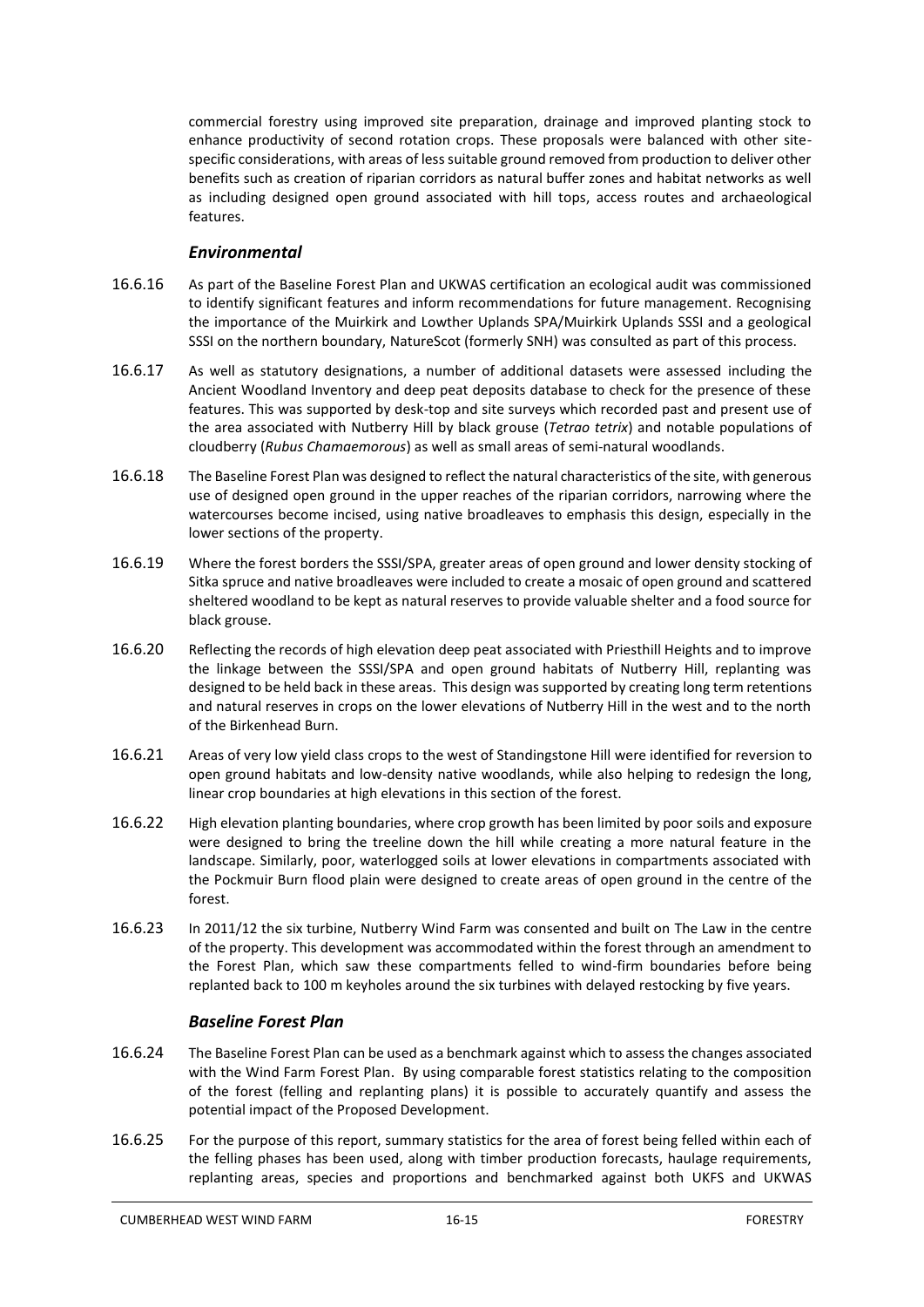requirements. Statistics will be replicated for both the Baseline Felling and Replanting Plans and the Wind Farm Felling and Replanting Plans.

# <span id="page-17-0"></span>16.7 Potential Effects – Wind Farm Forest Plan

- 16.7.1 As set out above in Section 16.6, the premise for designing the Proposed Development in relation to forestry reflected both the Landowner's management objectives and Scottish Government Policy in terms of minimising impact on the Baseline Forest Plan. In doing so, the resulting Proposed Development maintains the social, economic and environmental aspects set out in the Baseline Forest Plan, while including sustainable energy production into the forest planning process.
- 16.7.2 A discussion and assessment of the impacts of the Wind Farm Forest Plan in relation to the social, economic and environmental aspects of the forest detailed in the Baseline Forest Plan follows.

#### *Social*

- 16.7.3 Access considerations identified in the Baseline Forest Plan Scoping are being delivered; The access gates leading to South Cumberhead and Stockhill Farm have been installed and the opening up of the historic footpath following harvesting in the far eastern section of the forest is planned when this area becomes due for felling and replanting over the next five years.
- 16.7.4 There are no identified archaeological features within the areas proposed for forestry operations as part of the Proposed Development. A single archaeological feature, Canmore ID 45559, is recorded within the forest boundary of the Proposed Development. This relates to a former standing stone (after which the hill is named) but was removed before 1858. This feature is located on the summit of Standingstone Hill, where no harvesting is planned as part of the Proposed Development.
- 16.7.5 Any known or newly discovered archaeological features will continue to be marked on site prior to felling and protected from operations, with 20 m unplanted buffers around major features and 10 m open ground buffers around minor features.
- 16.7.6 Further discussion of archaeological aspect in relation to the Proposed Development is covered in Chapter 10, Cultural Heritage, which sets out full details of the consideration and potential impact of the Proposed Development on archaeology and Cultural Heritage.
- 16.7.7 The approach to coupe design reflecting the relative landscape sensitivity, landscape character assessment and topography in the Baseline Forest Plan has been adopted in the Wind Farm Forest Plan. Phasing of coupes has been based on LiDAR yield class data and supported with ground truthing of tree heights. Coupe structures in the western Todlaw Hill section of the forest reflect the scale and setting of the landscape to create interlocking coupes of varying sizes. Draft coupe design and phasing for the Wind Farm Forest Plan were consulted upon and agreed with SF before use in this report and remain the same as the Baseline Felling Plan.
- 16.7.8 Twenty-one turbines are proposed in the western most section of Cumberhead Forest, known as Todlaw Hill. This is the oldest section of the forest planted over a four-year period between 1976 and 1979 and represents approximately 46 % of the total forest. A phased programme of harvesting and replanting commenced in this section of the forest in 2007, restructuring the forest in 14 coupes, 10 of which are phased for felling between 2016 and 2030 (represented by the phase 1 and 2 areas on Figures 16.1). The context of the Proposed Development in the landscape in relation to existing, consented and proposed wind farm developments is considered in full in Chapter 6: Landscape and Visuals of the EIA Report.
- 16.7.9 General Forestry Practice Guideline 15, of the UKFS (Forestry Commission, 2017) states *"In forests characterised by a lack of diversity due to extensive areas of even-aged trees, retain stands adjoining felled areas until the restocking of the first coupe has reached a minimum height of 2m; for planning purposes this is likely to be between 5 and 15 years depending on establishment success and growth rates"*.
- 16.7.10 UKFS recognisesthat this is not always possible and as such this is a guideline and not a requirement, however, the aim should be to minimise separation issues between coupes. In order to assess potential separation issues, the objective of the guidelines needs to be considered in the context of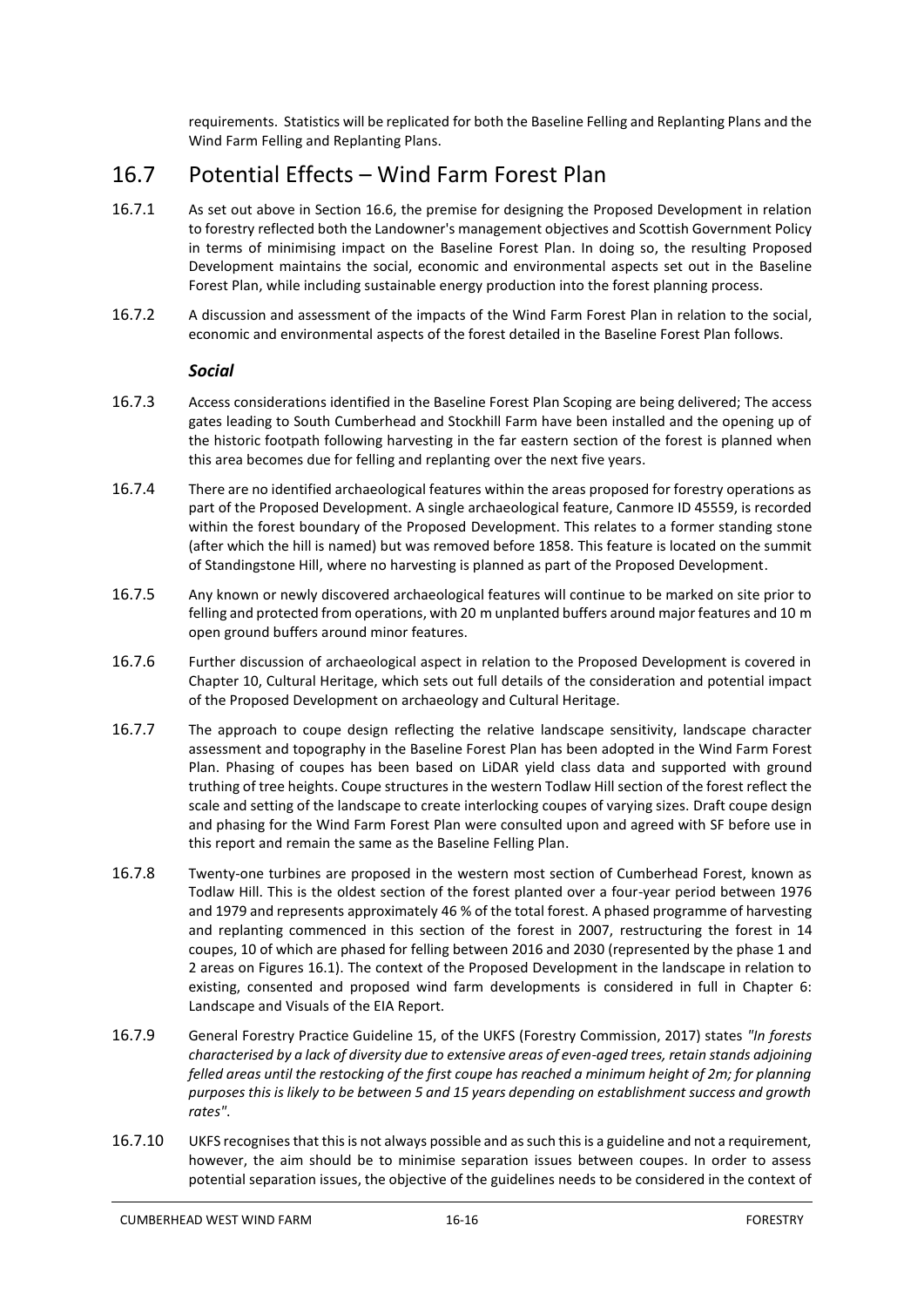the forest property. The objective of the guideline is to encourage age class diversity into even aged plantations while minimising visual impacts of harvesting operations.

- 16.7.11 Cumberhead was part of the first cohort of forest properties in Scotland to be managed under a Forest Plan when these were first widely introduced under the Scottish Forestry Grant Scheme. The Forest Plan has seen the property restructure from 13 original planting years when harvesting started in 2006, to 27 planting years at time of writing, with further age diversity forecast to be introduced steadily over the next 20 years of the Forest Plan. By the time restructuring of all first rotations crops is complete the age range will be in excess of 40 years, with no single coupe accounting for more than 5% of the forest area. Cumberhead will be in a state of near continuous sustainable timber production.
- 16.7.12 Restructuring has already occurred over approximately half of the Proposed Development area. Under the Baseline Forest Plan most of the remaining area will be felled in Phase 2 (2021-2025) with a small area planned for felling in Phase 3 (2026-2030). Construction felling is planned to commence in 2021 allowing most of the felling to occur in phase. Where turbines are proposed in areas containing mature conifer crops, replanting following felling will need to be to infrastructure keyholes. Where turbines are located within young, replanted crops, infrastructure can be directly keyholed into these crops.
- 16.7.13 Under the Wind Farm Forest Plan felling areas, age structure and species diversity do not change significantly, with the tree free buffers around the base of the turbines being sufficiently small to be screened by the proximity of adjacent trees, therefore, having a **negligible** effect on the forestry landscape.
- 16.7.14 The coupe and replanting designs in the Baseline Forest Plan reflect site specific considerations, using existing wind-firm boundaries for the felling coupes with interlocking designs of varying sizes, appropriate to the scale of the landscape and the low to moderate landscape sensitivity of the forest. This approach is carried through to the Wind Farm Forest Plan coupe design and was a key feature of the pre-application consultation with Forestry Commission.
- 16.7.15 The Todlaw section of Cumberhead Forest associated with the Proposed Development is topographically well screened from the main potential visual receptors. Viewpoints from the north and east are obscured by undulating topography containing shelterbelts and woodlands associated with Chapelhill and Tod Law screening direct views into the core of this area of the forest. The extensive and undeveloped Muirkirk SSSI/SPA lies to the north and west, with limited visual receptors.
- 16.7.16 Under the Wind Farm Felling Plan the core of the coupe design, scale, structure and phasing remain the same, with little observable difference from key viewpoints. The single Phase 3 coupe in the centre of the Proposed Development area requires an amendment to facilitate the insertion of turbine 10 and an access track between turbines 10 and 11 (refer to Figure 16.3). Crop productivity in this Phase 3 felling coupe is generally very poor, with crop heights at the point of construction estimated at between 8 m and 15 m and low stocking levels from historic browsing damage. Reflecting the height, age, low stocking and wind hazard class (5) and critical height for unthinned crops (16 m), keyholing is considered possible without undue risk of inducing catastrophic windblow by keyholing. The crop height, stability along with the scale and design are all considered appropriate to the setting and are not visible from key external or internal viewpoints and allows the retention of the wider coupe.
- 16.7.17 In considering the felling coupe for these turbines, key considerations were to:
	- minimise the area required for the turbines;
	- maximise fit with Baseline Forest Plan;
	- use of existing wind-firm boundaries; and
	- appropriate scale and fit within the landscape.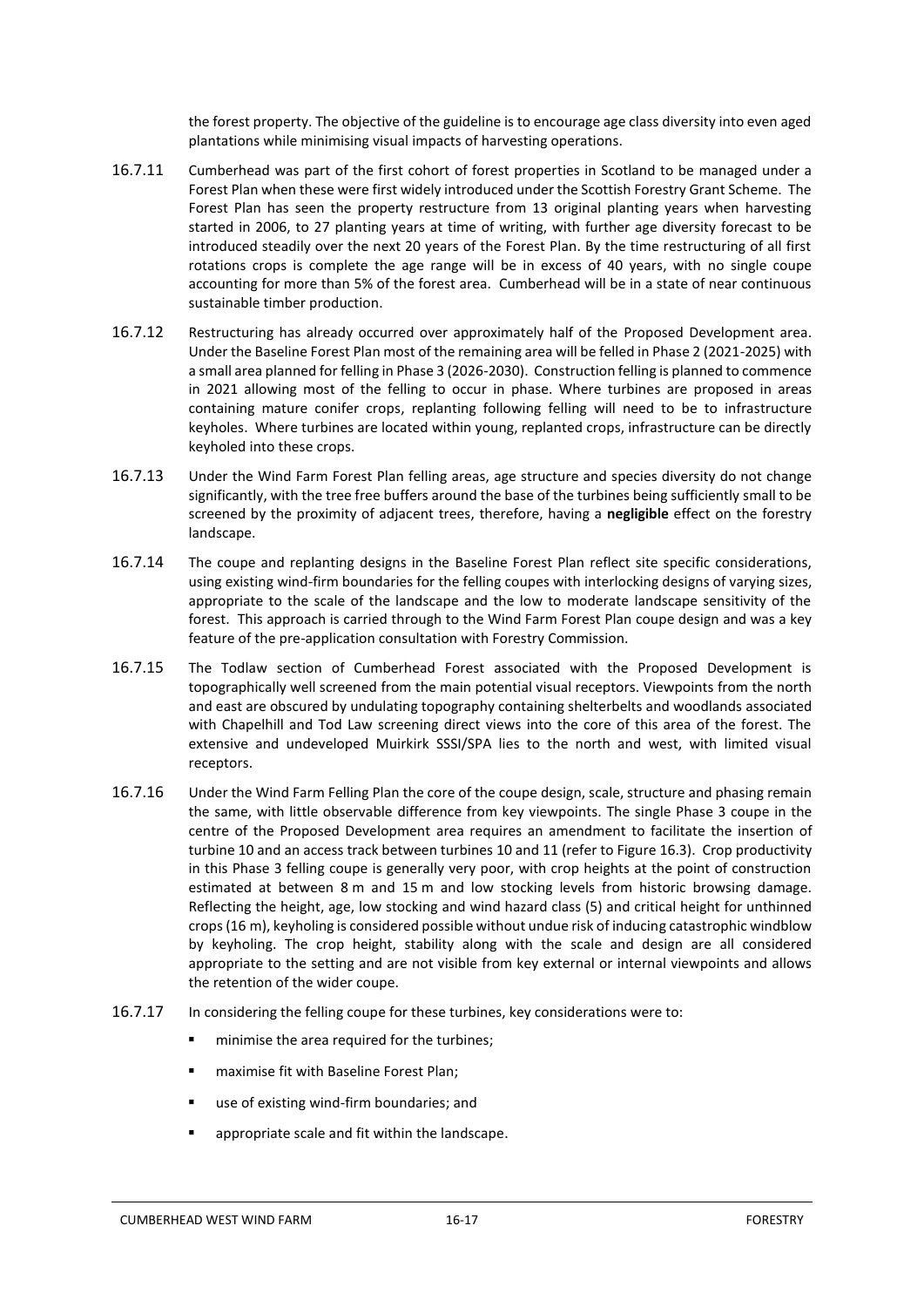- 16.7.18 This approach resulted in a coupe design mirroring the Baseline design and in-line with the average coupe size across the forest, suitably reflecting the scale of the landscape setting, with interlocking coupes addressing separation with adjacent coupes.
- 16.7.19 The Baseline replanting design breaks up geometric patterns from first rotation crops, with generous use of native broadleaf woodlands along the riparian corridors and introducing feathered edges adjacent to the Muirkirk SSSI/SPA. This design creates a more natural visual linkage and longterm landscape framework between low ground and open hill above the forest, especially when combined with greater species diversity on the lower ground and long riparian corridors.

#### **Summary of Potential Social Effects**

16.7.20 The Wind Farm Forest Plan has followed the design principles set out in the Baseline Forest Plan. Key access and archaeological considerations and deliverables remain unchanged from the Baseline Forest Plan. The scale, design and timing of harvesting coupes in the western-most Todlaw section of the forest, has relatively low landscape sensitivity, and remains unchanged, beyond the access track through the phase 3 coupe. The keyhole areas associated with each turbine will be sufficiently small so as to screen any additional open ground by the proximity of adjacent trees as they grow, as well as having mature trees crops retained downslope providing further visual screening. The appropriate scale and design of the proposed windfarm felling coupes and the retention of the Baseline Replanting Plan (minus the smallest possible keyhole) combine to create a **negligible** effect on the forestry landscape compared to the Baseline Forest Plan. Overall, there can be considered to be a **negligible** effect on the social benefits delivered by Cumberhead Forest as a result of the Proposed Development.

#### *Economic*

16.7.21 This objective continues to be delivered through the Wind Farm Forest Plan by retaining the balanced approach to harvesting set out in the Baseline Forest Plan allowing for regular harvesting on an economic scale and replanting plans maximising production from the most suitable ground. Inclusion of 3.0 % of additional open ground across the forest to accommodate the Proposed Development does not significantly adversely impact the forest's ability to deliver sustainable, economic production of timber or the support this provides to the rural economy in terms of inforest and downstream industry employment. These potential impacts are further mitigated through the local delivery of compensatory planting, ensuring no net loss of woodland related benefits. The economic benefits of the Proposed Development also contribute to delivering this objective, with the benefits in this case, shared between the local community, the developer, the local farmer, and the pensioners within the large national pension scheme (the majority landowner).

#### **Summary of Potential Economic Effects**

16.7.22 As a result of diversification of the forestry asset to include renewable energy generation and the increased revenue generation, there is considered to be a **beneficial** effect on the economic benefits delivered by Cumberhead Forest as a result of the Proposed Development.

#### *Environmental*

- 16.7.23 As the Wind Farm Forest Plan differs very little in scope, scale and timing from the Baseline Forest Plan, the original environmental considerations will continue to be managed and delivered under the Proposed Development. The good existing internal road infrastructure results in a limited impact from new roading on woodland areas. Areas felled to accommodate the Proposed Development will be replanted back to the bat protection buffer zones around each turbine. Any loss of woodland cover is mitigated through the delivery of a local compensatory planting programme of equivalent area.
- 16.7.24 Closely following the Baseline Forest Plan in relation to the areas, timing and volumes of timber to be harvested means standard forestry harvesting practice and guidelines can be used, generating little additional timber traffic and non-forestry residues.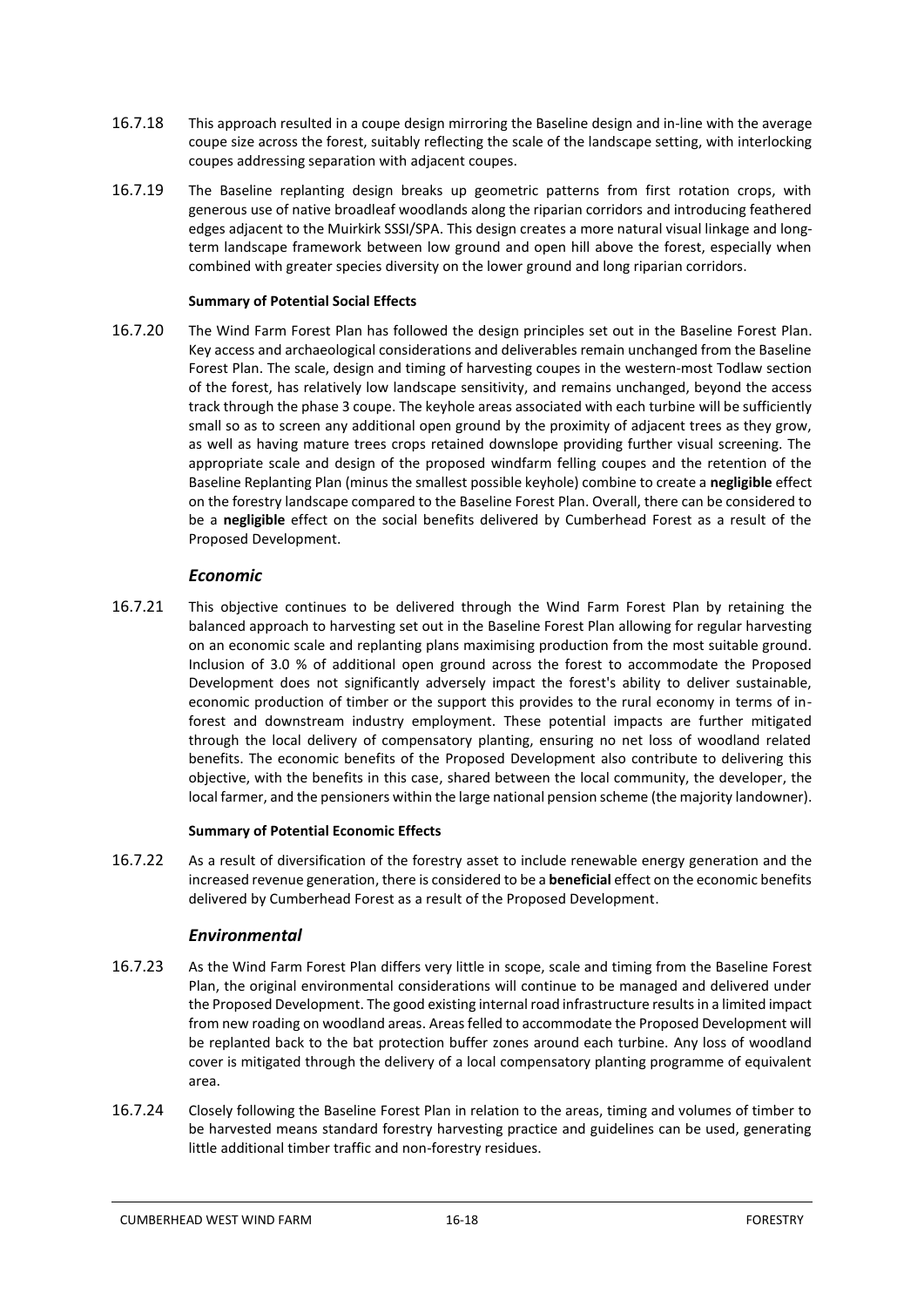#### **Summary of Potential Environmental Effects**

16.7.25 The minimal reduction in overall planted area of 61.96 ha which is being converted from commercial forestry to open ground, is being mitigated through the delivery of compensatory planting. When combined with the significant renewable energy generation and carbon reduction benefits arising from the Proposed Development, overall, there is considered to be a **beneficial** effect on the environmental benefits delivered by Cumberhead Forest as a result of the Proposed Development.

#### *Summary of Differences between the Baseline and Wind Farm Forest Plans*

#### **Felling Plans**

- 16.7.26 In order to assess the potential impacts of the Proposed Development in a forestry context, it is necessary to consider the Baseline and Wind Farm Forest Plans using comparable statistics.
- 16.7.27 Table 16.3 provides a comparison between the Baseline and Wind Farm Felling Plans.

| <b>Felling Phase</b> | <b>Baseline Forest</b><br>Plan (ha) | <b>Wind Farm Forest</b><br>Plan (ha) | Variance (ha) | Change (%) |
|----------------------|-------------------------------------|--------------------------------------|---------------|------------|
| Phase 1              | 359.39                              | 359.39                               | 0.0           | 0%         |
| (2016 to 2020)       |                                     |                                      |               |            |
| Phase 2              | 437.84                              | 471.41                               | 33.57         | 7.7%       |
| (2021 to 2025)       |                                     |                                      |               |            |
| Phase 3              | 177.48                              | 174.28                               | $-3.20$       | $-1.8%$    |
| (2026 to 2030)       |                                     |                                      |               |            |
| Phase 4              | 134.35                              | 134.32                               | $-0.03$       | $-50.1%$   |
| (2031 to 2035)       |                                     |                                      |               |            |
| Outwith Plan         | 905.56                              | 875.22                               | $-30.34$      | $-3.4%$    |
| Period               |                                     |                                      |               |            |
| <b>Total</b>         | 2014.62                             | 2014.62                              | 0             | 0          |

**Table 16.3 - Comparison of Cumberhead Forest Baseline and Wind Farm Felling Plans**

- 16.7.28 Phase 1 (2016 to 2020) felling will be complete before any wind farm felling takes place.
- 16.7.29 In Phase 2 (2021 to 2025) an additional 33.57 ha of felling is required to accommodate the felling for the Proposed Development. This 7.7 % increase across the five-year felling phase is not considered significant, especially when considered in the context of the Forest extending to 2,014.62 ha.
- 16.7.30 Changes to the areas recorded in Phases 3 and 4 are relatively minor, with the phase 2 felling relating to the insertion of turbine 10 and the access road to turbine 11, with the 0.03ha change in Phase 4 corresponding to minor widening of corners along the road line.
- 16.7.31 The treatment of borrow pits in relation to felling, replanting and compensatory planting is addressed in Section 16.8.
- 16.7.32 The majority of additional felling, 33.57 ha, is associated with extremely young, replanted crops, represented as Outwith Plan Period or Phase 1 Felling in the Baseline Felling Plan. In these areas turbines and associated infrastructure can be keyholed into the young, wind-firm crops without the risk of windblow or the requirement for any additional management felling.
- 16.7.33 In summary, the core of the felling phases remains unchanged from the Baseline Felling Plan, with an additional 33.57 ha of felling, or some 1.7 % of the total forest area represented by very young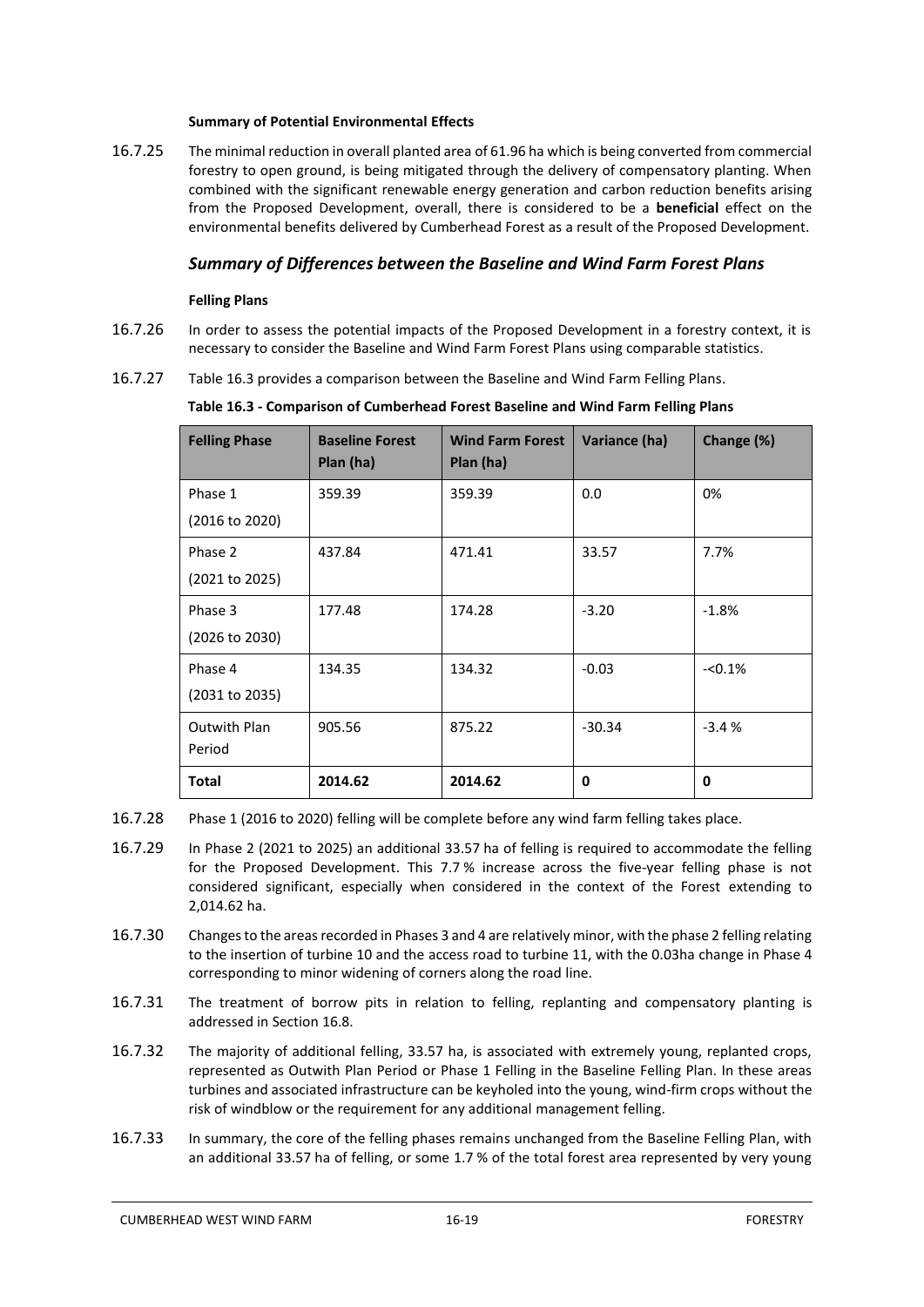crops with minimal impact on the wider coupes. The Proposed Development is therefore not considered to be a significant change from the Baseline Felling Plan.

16.7.34 As the Cumberhead Farm Woodland is a young, recently planted woodland, no felling and replanting plans are in place, so it has been assumed that any future harvesting would see the whole area harvested as a single coupe and as a UKFS compliant woodland, replanting would be on a directly like-for-like basis. Working on these assumptions would see 3.74 ha of Sitka spruce crop lost to accommodate turbines 20 and 21 plus their associated access infrastructure. Taken across the combined Cumberhead Forest and Cumberhead Farm woodland area of 2054.11ha, there would be an additional 37.31ha of felling or 1.8% of the combined forest area.

#### **Timber Harvesting and Production**

16.7.35 Table 16.4 shows timber production associated with the Baseline and Wind Farm Felling Plans.

**Table 16.4 - Comparison of Cumberhead Forest Baseline and Wind Farm Felling Plan Timber Harvesting Tonnage**

| <b>Felling Phase</b>      | <b>Baseline Felling</b><br>Tonnage (T) | <b>Wind Farm Felling</b><br>Tonnage (T) | Variance (T) | Change (%) |
|---------------------------|----------------------------------------|-----------------------------------------|--------------|------------|
| Phase 1<br>(2016 to 2020) | N/A                                    | N/A                                     | N/A          | N/A        |
| Phase 2<br>(2021 to 2025) | 160,504                                | 157,333                                 | $-3,171$     | $-2.0%$    |
| Phase 3<br>(2026 to 2030) | 61,451                                 | 60,463                                  | -988         | $-1.6%$    |
| Phase 4<br>(2031 to 2035) | 58,599                                 | 58,590                                  | -9           | 0 %        |
| Total                     | 280,554                                | 276,386                                 | -4168        | $-1.5%$    |

- 16.7.36 The decrease in felling tonnage in Phase 2 associated the Proposed Development results from felling taking place in the first year of Phase 2 (2021), as opposed to the Baseline Felling where timber would be felled sequentially over the 5 years of the phase. Therefore, despite the increase in felled area from 437.84 ha to 471.41 ha between the Baseline and Wind Farm Felling Plans, the additional years of loss of growth associated with the mature crops is larger than the extra volume gained from harvesting a larger area, as much of the additional area is comprised of young crops. The relatively small difference between the increase in area being felled and the difference in tonnage of timber reflects that the majority of the felling under the Wind Farm Forest Plan is either being felled as per the Baseline Felling Plan or close to the original phasing.
- 16.7.37 The majority of harvesting associated with the Proposed Development can be considered routine in relation to coupe area and crop size and as such, will be harvested using conventional forestry practices and associated guidelines. All timber harvested from site as part of the Proposed Development will be transported to conventional timber markets via the existing forestry access road to Station Road at Douglas West. There will be no requirement for felling to waste or mulching.

#### **Timber Haulage**

16.7.38 Chapter 12: Traffic and Transport details the considerations associated with the Proposed Development in more detail. Changes to felling programmes associated with the Proposed Development have potential implications for traffic and transport in relation to timber haulage. The number of timber lorry round trips has been assessed for both the Baseline and Wind Farm Forest Plans on the basis of 25 tonnes of timber per loaded lorry. Table 16.5 provides a comparison of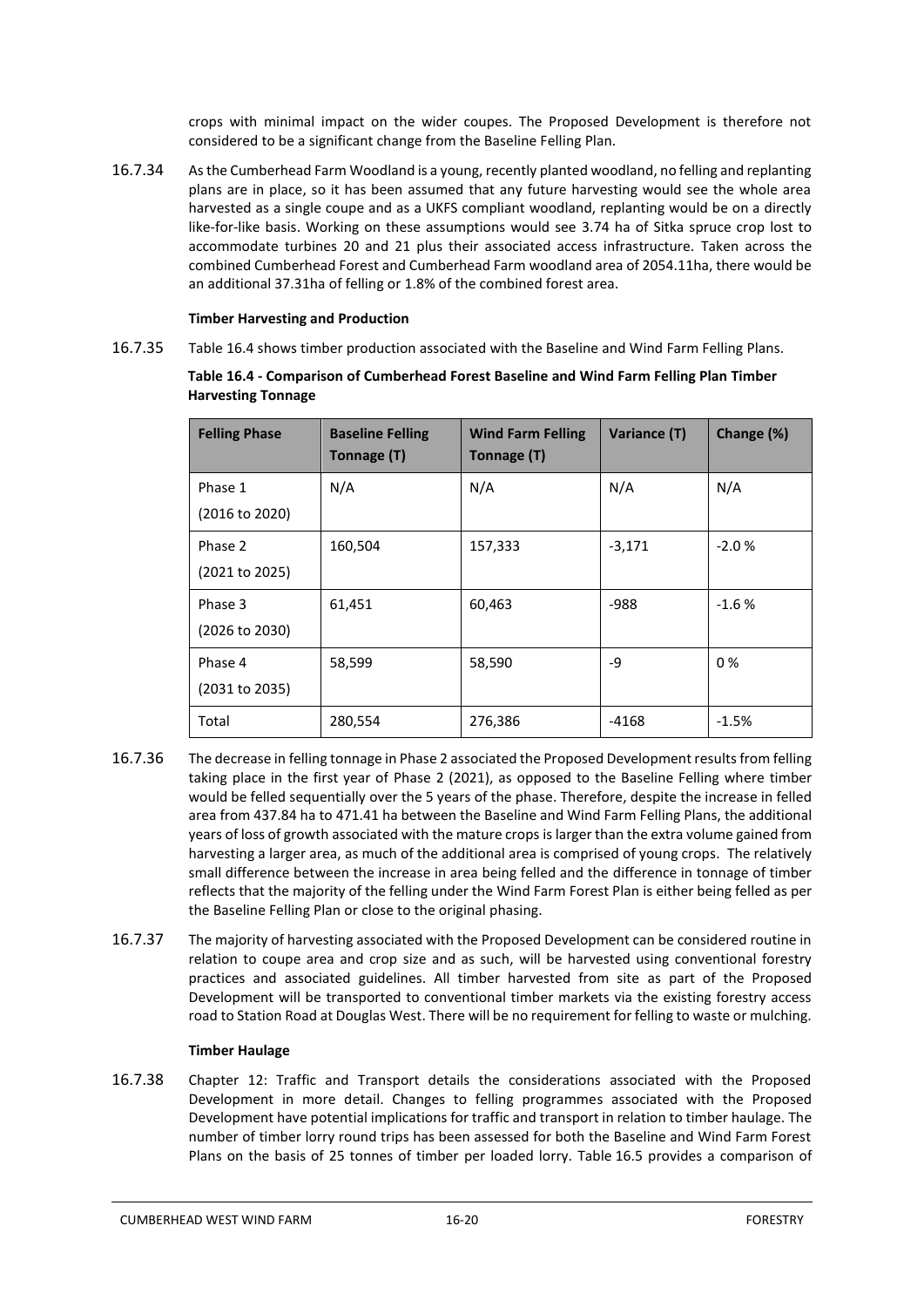timber haulage over the 20-year Forest Plan period for both the Baseline and Wind Farm Forest Plans.

| <b>Felling Phase</b> | <b>Baseline Felling</b><br><b>No. of Timber</b><br><b>Lorries</b> | <b>Wind Farm Felling</b><br><b>No. of Timber</b><br><b>Lorries</b> | Variance (T) | Change (%) |
|----------------------|-------------------------------------------------------------------|--------------------------------------------------------------------|--------------|------------|
| Phase 1              | N/A                                                               | N/A                                                                | 0            | 0.0%       |
| (2016 to 2020)       |                                                                   |                                                                    |              |            |
| Phase 2              | 6,420                                                             | 6,293                                                              | $-73$        | $-1.1%$    |
| (2021 to 2025)       |                                                                   |                                                                    |              |            |
| Phase 3              | 2,458                                                             | 2,419                                                              | -39          | $-1.6%$    |
| (2026 to 2030)       |                                                                   |                                                                    |              |            |
| Phase 4              | 2,344                                                             | 2,343                                                              | $-1$         | 0%         |
| (2031 to 2035)       |                                                                   |                                                                    |              |            |
| <b>Total</b>         | 11,222                                                            | 11,055                                                             | -167         | $-1.5%$    |

**Table 16.5 - Comparison of Baseline and Wind Farm Forest Plan Timber Haulage (lorry loads)**

- 16.7.39 Over the 20-year operational period of the Forest Plan, timber haulage decreases by 1.5 % (or 167 fewer loaded lorry movements) as a result of the Proposed Development, which can be considered a **negligible** effect. The table above does not include brash recovery from harvesting sites, which is detailed in section 16.8.
- 16.7.40 Coupes to be felled to accommodate the Proposed Development will be harvested in 2021 ahead of the main construction operations, with all timber being transported to conventional timber markets via the existing forestry access road.

#### **Replanting Plans**

16.7.41 Forestry is a long-term industry and the long-term forest structure based on the Baseline and Wind Farm Replanting Plans for Cumberhead Forest requires 58.22 ha of additional open ground, or 3.0% of the total forest area, to accommodate the Proposed Development. The majority of change is in areas of conifer crop (52.65 ha) with the remainder being a combination of young broadleaf woodland and areas planned to be established with broadleaves after the current crop of Sitka spruce is felled. On this basis, it can be considered that there is a **negligible** long-term impact on the forest environment arising from the Proposed Development.

|  | Table 16.6 - Comparison of Baseline and Wind Farm Long Term Replanting Plans |
|--|------------------------------------------------------------------------------|
|--|------------------------------------------------------------------------------|

| <b>Species</b>                    | <b>Baseline Forest</b><br>Plan (ha) | <b>Wind Farm Forest</b><br>Plan (ha) | Variance (ha) | Change (%) |
|-----------------------------------|-------------------------------------|--------------------------------------|---------------|------------|
|                                   |                                     | <b>Cumberhead Forest</b>             |               |            |
| Sitka spruce                      | 1128.17                             | 1,087.94                             | $-40.22$      | $-3.6%$    |
| Sitka spruce/Larch                | 76.34                               | 73.61                                | $-2.73$       | $-3.6%$    |
| Sitka<br>spruce/Lodgepole<br>pine | 43.26                               | 43.26                                | 0.00          | 0.0%       |
| Norway spruce                     | 48.39                               | 46.99                                | $-1.40$       | $-2.9%$    |
| Scots pine                        | 0.35                                | 0.35                                 | 0.00          | 0.0%       |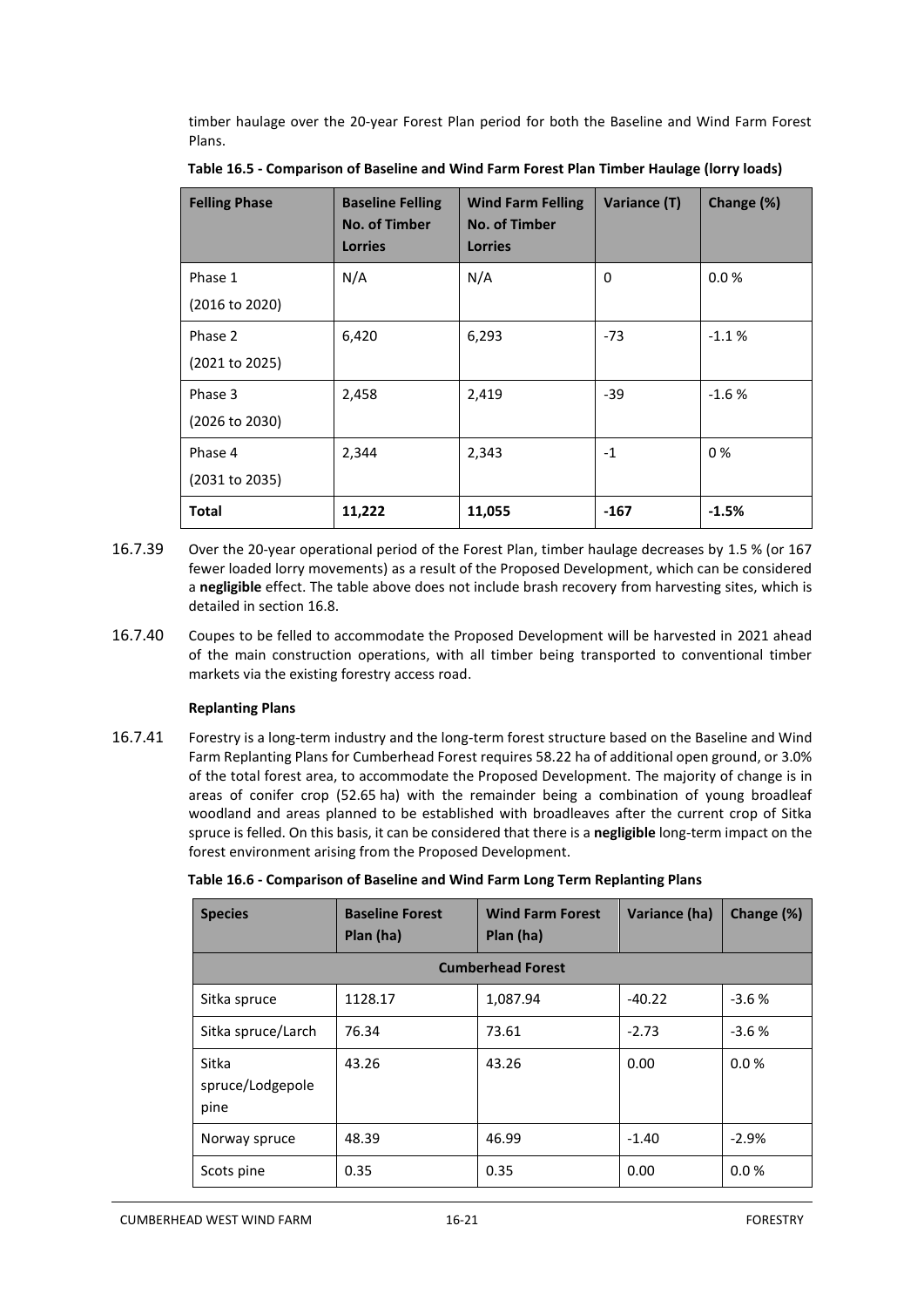| <b>Species</b>                              | <b>Baseline Forest</b><br>Plan (ha) | <b>Wind Farm Forest</b><br>Plan (ha) | Variance (ha) | Change (%) |
|---------------------------------------------|-------------------------------------|--------------------------------------|---------------|------------|
| <b>Native Broadleaves</b>                   | 52.96                               | 50.82                                | $-2.14$       | $-4.0%$    |
| <b>Native</b><br>Broadleaves/Open<br>ground | 94.85                               | 91.43                                | $-3.42$       | 3.6%       |
| Mixed<br>Conifer/Open<br>Ground             | 34.70                               | 32.22                                | $-2.48$       | $-7.1%$    |
| Open ground                                 | 437.59                              | 495.81                               | 58.22         | 13.3%      |
| Long-Term<br>Retentions                     | 72.83                               | 69.77                                | $-3.05$       | $-4.2%$    |
| <b>Natural Reserves</b>                     | 18.10                               | 15.32                                | $-2.77$       | $-15.3%$   |
| SSSI                                        | 7.09                                | 7.09                                 | 0.00          | 0.0%       |
| <b>Total</b>                                | 2,014.62                            | 2,014.62                             | 0.00          |            |
|                                             |                                     | <b>Cumberhead Farm Woodland</b>      |               |            |
| Sitka spruce                                | 29.48                               | 25.74                                | $-3.74$       | $-12.7%$   |
| Norway spruce                               | 4.00                                | 4.00                                 | 0.00          | 0%         |
| Native Broadleaves                          | 2.00                                | 2.00                                 | 0.00          | 0%         |
| Open ground                                 | 4.01                                | 7.75                                 | 3.74          | 93.3%      |
| <b>Total</b>                                | 39.49                               | 39.49                                | 0.00          |            |

- 16.7.42 This modest change in replanting across the total Cumberhead Forest area reflects the close alignment between the Baseline and Wind Farm Forest Plans due to the design approach adopted. It should be noted that the figures above do not include ground to be re-instated and replanted after construction (borrow pits, construction compounds etc), as it has been agreed with SF that these areas will be included in the compensatory planting requirement calculation in this report.
- 16.7.43 As the Cumberhead Farm Woodland is a young, recently planted woodland, no felling and replanting plans are in place, so it has been assumed that as a UKFS compliant woodland, replanting would be on a directly like-for-like basis, which would see 3.74 ha of Sitka spruce crop lost to accommodate turbines 20 and 21 plus their associated access infrastructure. The combined woodland removal requirement based on the Baseline Replanting Plans for the combined area of Cumberhead Forest and Cumberhead Farm Woodland is 61.96 ha.
- 16.7.44 Guidelines under the UKFS recommend owners diversify forest composition so that no more than 75 % of the forest management unit is allocated to a single species and a minimum of the following are incorporated:
	- 10 % open space;
	- 10 % of other species or ground managed for environmental objectives; and
	- 5 % native broadleaved trees or shrubs.
- 16.7.45 Table 16.7 demonstrates how both the Baseline Forest Plan and the Wind Farm Forest Plan deliver against these guidelines.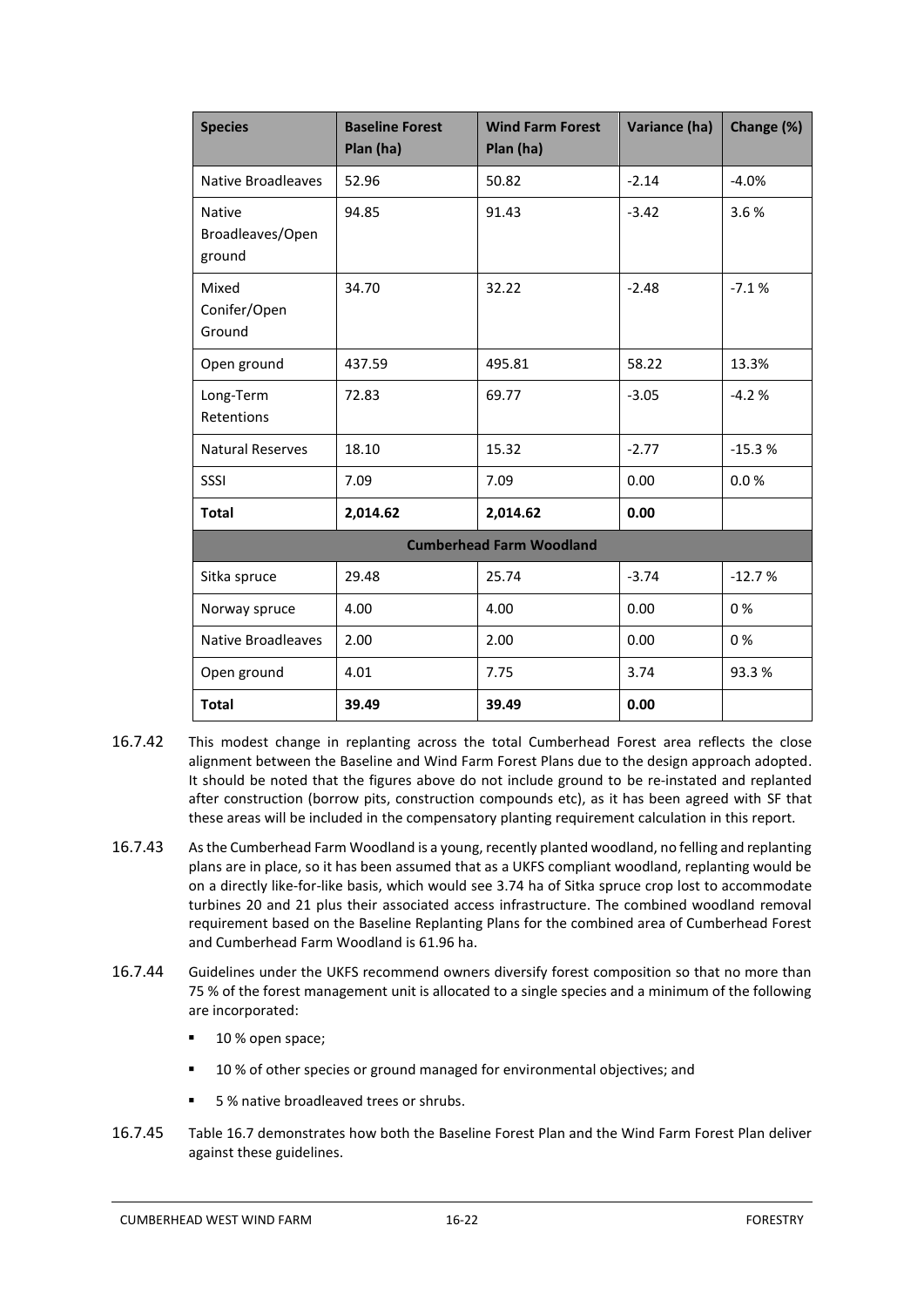| <b>Species</b>                      | <b>Baseline</b><br>Area (ha) | <b>Baseline</b><br>Percentage | <b>Wind Farm</b><br><b>Forest Plan</b><br>(ha) | <b>Wind Farm</b><br><b>Forest Plan</b><br>Percentage | Change (%) |
|-------------------------------------|------------------------------|-------------------------------|------------------------------------------------|------------------------------------------------------|------------|
|                                     |                              |                               | <b>Cumberhead Forest</b>                       |                                                      |            |
| Sitka spruce<br>dominated<br>crops  | 1,247.77                     | 61.9%                         | 1,204.82                                       | 59.8%                                                | $-2.1%$    |
| Diverse Conifer                     | 48.74                        | 2.4 %                         | 47.64                                          | 2.3 %                                                | $-0.1%$    |
| <b>Native</b><br><b>Broadleaves</b> | 147.81                       | 7.3%                          | 142.25                                         | 7.1%                                                 | $-0.3%$    |
| Open Ground                         | 437.59                       | 21.7%                         | 495.81                                         | 24.6%                                                | 2.9%       |
| Long-Term<br>Retentions             | 72.83                        | 3.6%                          | 69.77                                          | 3.5%                                                 | $-0.2%$    |
| Natural<br>Reserves/SSSI            | 59.88                        | 3.0%                          | 54.63                                          | 2.7%                                                 | $-0.3%$    |
| <b>Total</b>                        | 2,014.62                     | 100 %                         | 2,014.61                                       | 100 %                                                |            |
|                                     |                              |                               | <b>Cumberhead Farm Woodland</b>                |                                                      |            |
| Sitka spruce                        | 29.48                        | 74.6%                         | 25.74                                          | 62.9%                                                | $-12.7%$   |
| Diverse Conifer                     | 4.00                         | 10.1%                         | 4.00                                           | 10.1%                                                | 0.0%       |
| <b>Native</b><br><b>Broadleaves</b> | 2.00                         | 5.1%                          | 2.00                                           | 5.1%                                                 | 0.0 %      |
| Open Ground                         | 4.01                         | 10.2%                         | 7.68                                           | 21.9%                                                | 11.7%      |
| <b>Total</b>                        | 39.49                        | 100 %                         | 39.49                                          | 100 %                                                |            |

#### **Table 16.7 - Baseline and Wind Farm Forest Plan Compliance with UKFS Species Diversity Guidelines.**

- 16.7.46 Both the Cumberhead Forest Baseline and Wind Farm Forest Plans have less than 75 % of the forest management unit allocated to a single species. The Baseline Forest Plan has 21.7 % open ground, with the Wind Farm Forest Plan having a corresponding additional 2.9 % (representing the Proposed Development infrastructure).
- 16.7.47 Site suitability limits species choice for a greater diversity of conifer species with the best ground identified for replanting with Norway spruce. The requirement for 10 % other species or ground managed for environmental objectives is delivered through a combination of Norway spruce, Long-Term Retentions, Natural Reserves (primarily established adjacent to the SSSI and SPA) and additional native broadleaf planting over and above the 5 % minimum area, taking both Plans to 11.3 % and 10.6 % respectively. Both the Baseline and Wind Farm Forest Plans can demonstrate compliance with the requirements of UKFS in relation to diversity.
- 16.7.48 As all areas will continue to be managed as part of a UKWAS certified commercial forest, current UKFS and industry best practice will continue to be followed for the replanting of all felled areas. Replanting methodology will vary depending on whether commercial conifers or native broadleaves are being replanted, however both methods will follow UKFS and UKWAS guidelines and best practice.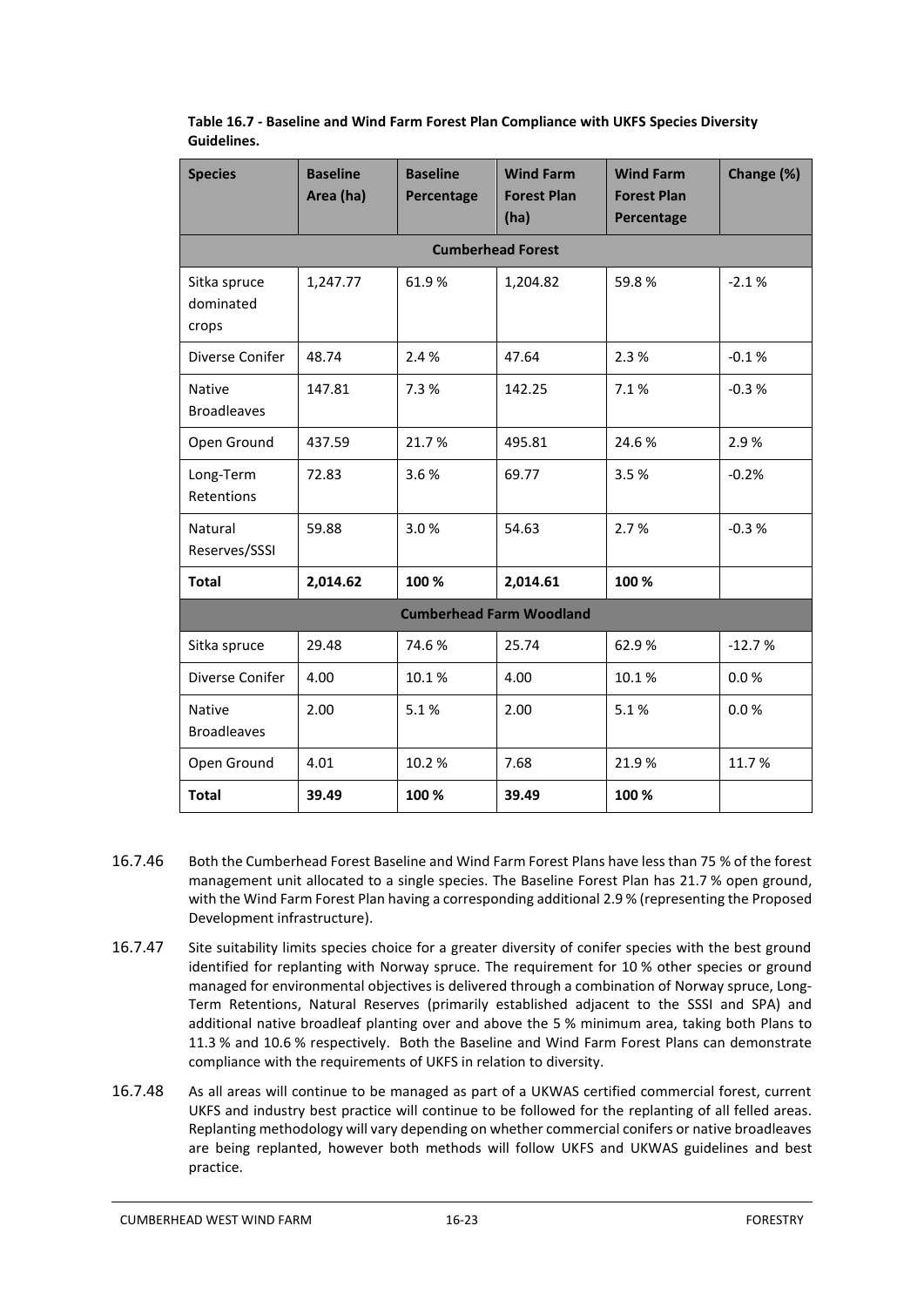- 16.7.49 Commercial conifer replanting methodology:
	- Site preparation by machine mounding and drainage:
	- Manual planting at a minimum density of 2,700 stems per hectare; and
	- Ongoing establishment maintenance such as the replacement of failed trees, weed control and pest protection as necessary to ensure satisfactory establishment.
- 16.7.50 Native broadleaved replanting methodology:
	- Site preparation by machine mounding and drainage where necessary;
	- Manual planting at a minimum density of 1,700 stems per hectare using native, local provenance tree species most appropriate to the site;
	- Trees and shrubs protected in 1.2 m or 0.6 m staked tubes according to species; and
	- **•** Ongoing establishment maintenance such as the replacement of failed trees, weed control and pest protection as necessary to ensure satisfactory establishment.
- 16.7.51 Replanted areas will form part of the existing and on-going crop establishment work at Cumberhead Forest which has seen the successful establishment of both conifer and broadleaf replanting programmes. Crop establishment will include protection against browsing damage from wild animals (deer, hare, rabbit, weevil) and domestic stock, as well as drainage and weed maintenance to ensure crop establishment. Replanted areas will be protected and insured against fire in common with the rest of the property.

#### *Construction*

- 16.7.52 Harvesting of timber crops will continue as detailed in the Forest Plan, with felling to accommodate the Proposed Development due to start in 2021 ahead of the main phase of construction. All timber will be harvested following standard forest practices:
	- Harvesting coupes will be identified and agreed with SF and approved for felling through the formal Forest Plan approval mechanism.
	- Coupes will be marketed before harvesting using conventional wheeled machinery, with no requirement for specialist equipment.
	- All felled material will be cut into product specific lengths, forwarded to the forest road for uplift and haulage to conventional local timber markets. There will be no requirement to fell to waste or mulching of crops.
	- Timber will be hauled via the existing forest road network to the public road via Douglas West.
	- Subject to site suitability, brash will be recovered from parts of the site and sold into biomass markets.
- 16.7.53 From a forestry perspective, the scale and timing of forestry operations is relatively unchanged from the Baseline Forest Plan, with the majority of forestry operations directly associated with the Proposed Development occurring ahead of the main construction phase.

#### *Operation*

16.7.54 There will be no operational effects on forestry resources or operations as a result of the Proposed Development.

#### *Decommissioning*

16.7.55 There are no effects on forestry resources or operations associated with the decommissioning of the Proposed Development.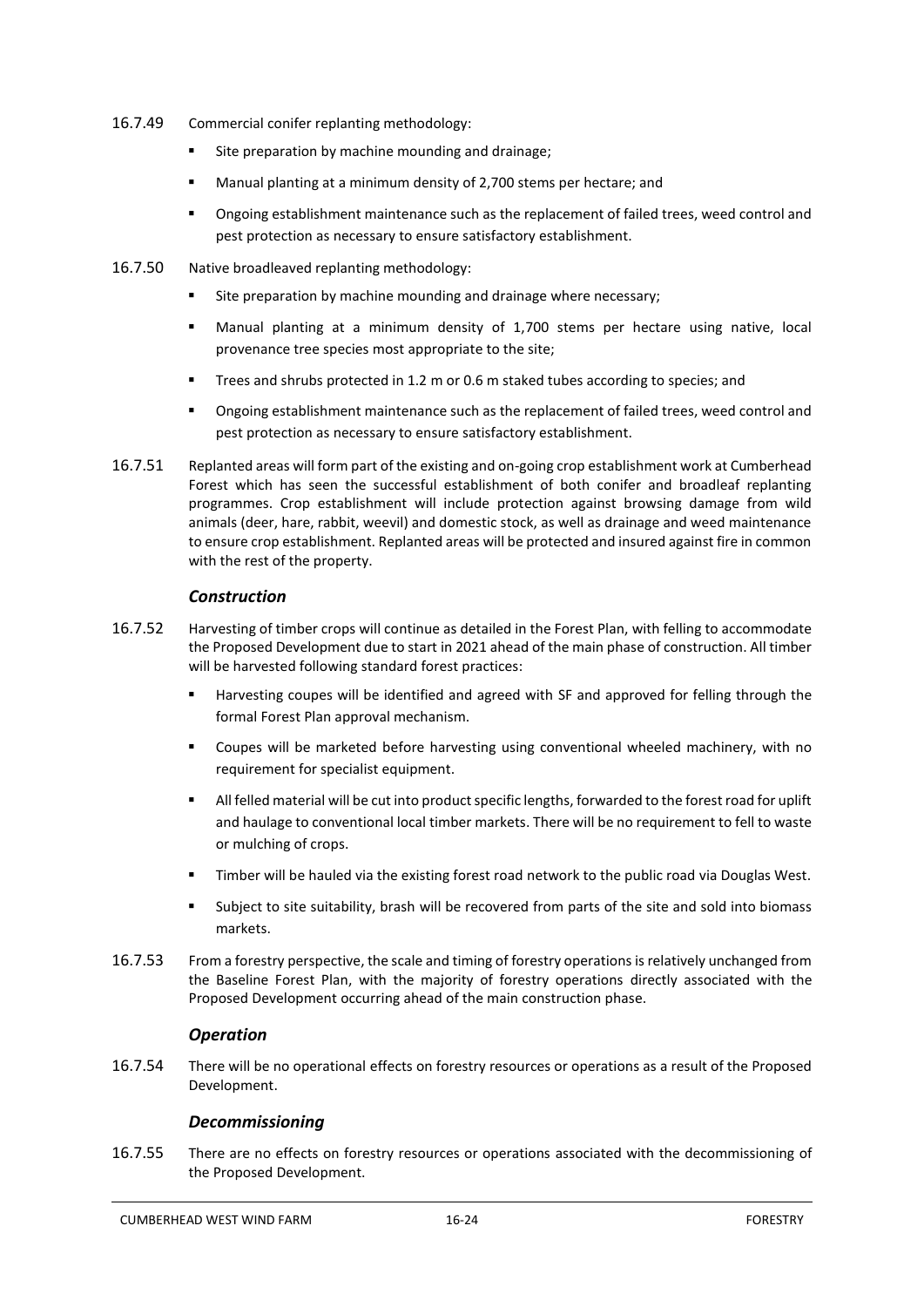### <span id="page-26-0"></span>16.8 Mitigation

#### *Forest Residue Management Plan*

- 16.8.1 Consideration has been given to the production of non-forestry residues in line with the *Management of Forestry Waste WST-G-027 version 3* (SEPA, 2017) and the accompanying *Use of Trees Cleared to Facilitate Development on Afforested Land – Joint Position Statement and Guidance* (SNH, SEPA, FCS 2014).
- 16.8.2 These policies require consideration of unmerchantable timber, residual brash and stumps produced by tree harvesting to facilitate developments where standard forestry replanting is not being undertaken.
- 16.8.3 In the context of the Proposed Development, this relates to previously afforested areas associated with:
	- 75 m radii tree free bat protection buffers around turbines (brash);
	- 20 m radii hard standing areas around turbine bases and substation (brash and stumps);
	- 20 m wide tree free road corridors (brash);
	- 6 m wide road construction corridor (within the 20m tree free road corridor) (brash and stumps);
	- **•** Temporary construction compounds and control buildings (brash and stumps); and
	- Borrow pits (brash and stumps).
- 16.8.4 The following Forest Residue Management Plan (FRMP) has been produced to address the areas of forest where trees will be harvested and not replanted in order to accommodate the Proposed Development, detailing the amount and management of unmerchantable trees, brash and stumps generated.

#### **Ground Conditions**

- 16.8.5 A high proportion of the turbines and associated infrastructure are located in elevated and exposed locations on gley, peaty-gley or peat dominated soils. Wet, infertile, peat dominated ground result in tree crops with poor, checked growth. Such soils are at risk of being damaged as part of forestry operations, regardless of being associated with routine forestry or renewables developments.
- 16.8.6 The passage of forestry machinery used for felling, processing and extraction of timber can result in rutting, compaction and soil erosion unless appropriate ground protection measures are employed as detailed under the Section 16.8.25 in this FRMP. Further details of ground conditions across the Proposed Development site, including details of peat distribution and condition, are provided in Chapter 11: Hydrology, Hydrogeology and Geology.

#### **Access**

16.8.7 The existing forestry access via Douglas West onto the A70 will be used for all forestry purposes and will therefore be entirely separate from the Proposed Development construction access, with harvesting planned to take place in late 2021, a year ahead of the main construction phase of the Proposed Development.

#### **Timber Markets**

16.8.8 At the time of writing timber markets are buoyant, with strong demand and Cumberhead Forest is well located to take advantage of major sawlog, wood panel and pulp mills located in the region. As well as traditional timber markets (saw log, pallet wood, pulp and chip wood) the emerging biomass market has grown steadily in recent years, with the FCS *Woodfuel Demand and Usage in Scotland Report* (Forestry Commission, 2013) predicting continued growth. The closest facility is the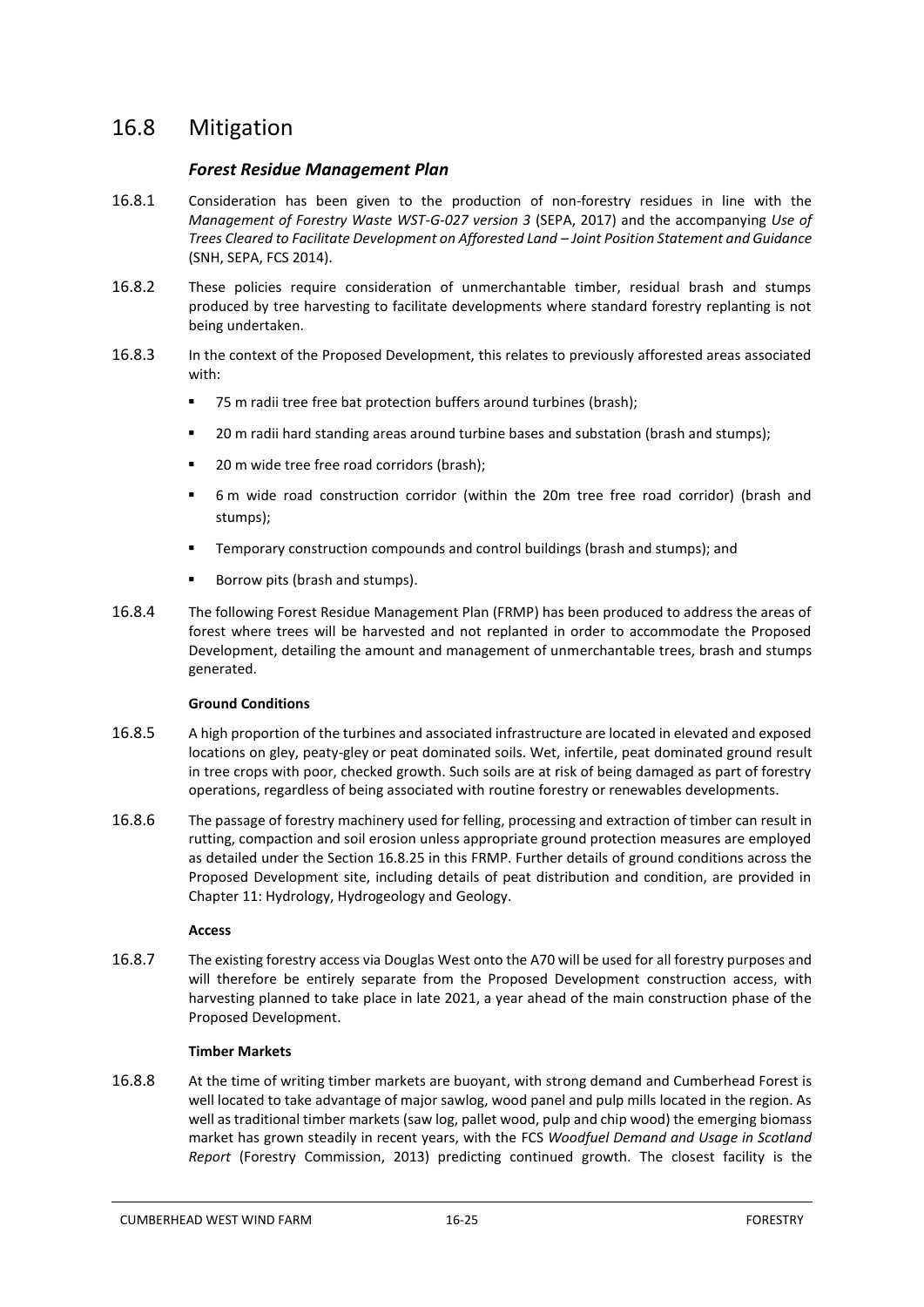Dalquhandy CHP plant located approximately 1 km from Cumberhead Forest, which is owned and operated by 3R Energy.

#### *Materials Generated*

- 16.8.9 For the purpose of quantifying the various materials generated, the Proposed Development footprint and associated tree free buffers can be broken down as follows:
	- Mature crops being felled and not replanted (37.66 ha) Merchantable material to be sold into conventional markets, brash and an element of stump removal to be sold into biomass markets;
	- Young crops being felled and not replanted (21.72 ha) Young crops to be whole tree harvested and sold into biomass markets;
	- **Feature Area (ha) FRMP** Considerations Mature crops being felled and not replanted 37.66 Merchantable, Brash and an element of Stump removal Young Crops being felled and not replanted 21.72 Young crop brash Existing Open Ground 39.26 **Total Infrastructure and Buffer Footprint 98.64**
	- Existing open ground (39.26 ha)

#### **Merchantable Timber**

- 16.8.10 Of the mature crops to be harvested to accommodate the Proposed Development, 37.66 ha constitutes crops which will be felled and not be replanted. This mature conifer crop carries merchantable timber, defined as having a diameter greater than 7 cm, over bark, as detailed in SEPA's *Guidance Note on the Use of Trees Cleared to Facilitate Development on Afforested Land* (SEPA, 2014).
- 16.8.11 These areas will be conventionally harvested, as part of a routine planned phased felling programme, using standard forestry timber harvesting and forwarding machinery, with merchantable material stacked by product at roadside ready for onward haulage to market. A critical part of the harvesting approach at Cumberhead will be the use of brash mats to support harvesting and extraction machinery and to protect underlying soils from rutting, compaction and erosion.
- 16.8.12 Based on an average production of 460 cubic metres ( $m<sup>3</sup>$ ) or 383 tonnes per hectare over the 37.66 ha of ground to be felled and not replanted,  $17,324 \text{ m}^3$  of merchantable timber, weighing approximately 14,436 T and requiring 577 loaded lorry movements will be generated.

#### **Brash Generation**

- 16.8.13 Unlike timber volumes and tonnages, there is an absence of published research data regarding volumes and tonnages of brash and stumps produced per hectare of commercial conifer crop. For the purposes of this report an industry rule has been used based on evidence from harvesting managers who have been at the forefront of forest residue recovery. It has been assumed that the tonnage of brash and stumps produced is equal to the tonnage of standing merchantable timber, with equal amounts of brash and stumps. Therefore, a tree crop of 402 T of standing timber per hectare should produce 201 T of brash and 201 T of stumps per hectare.
- 16.8.14 Brash will be generated from the infrastructure footprint and associated tree free buffer areas, where mature crops and felled and not replanted and from young trees.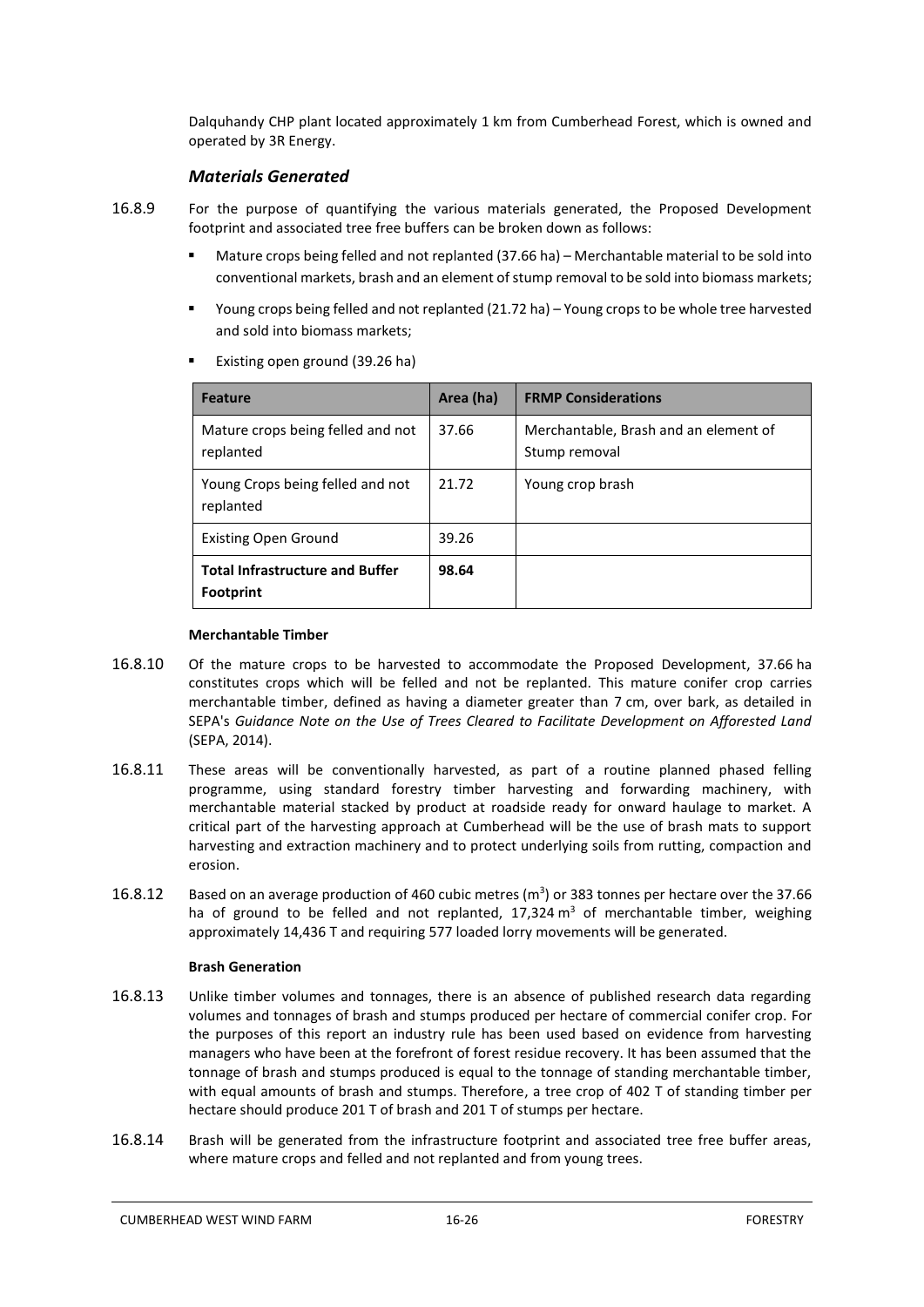16.8.15 On this basis, calculating brash generation is achieved by multiplying the area of merchantable crops being felled and not replanted (37.66 ha) by half the average timber production per hectare (460  $m<sup>3</sup>$ or 383T per hectare):

#### **Brash Production = 37.66 ha x 230 m<sup>3</sup> /ha = 8,662 m<sup>3</sup> (7,218 T)**

16.8.16 Brash generated for trees younger than 15 years of age are not old enough to be measured using conventional forest yield models. Trees less than 5 years old (2.09 ha) are assumed to have no measurable volume. Trees aged 5-9 (6.96 ha) have an assumed volume of 30 m<sup>3</sup>/ha and trees aged 10-14 (8.09 ha) have an assumed volume of 55  $m^3/ha$ .

#### **Young Tree Brash Production:**

#### **Trees aged 5-9: 6.96 ha x 30 m<sup>3</sup> /ha = 209 m<sup>3</sup> (174 T)**

#### **Trees aged 10-14: 8.09 ha x 55 m<sup>3</sup> /ha = 445 m<sup>3</sup> (371 T)**

#### **Total: 654 m<sup>3</sup> (545 T)**

#### **Stump Generation**

- 16.8.17 Stump removal will only be carried out where required for the physical infrastructure footprint. This relates to:
	- 20 m radii hard standing areas around turbine bases and crane pads;
	- 6 m wide road construction corridor (within the 20m tree free road corridor); and
	- temporary construction compounds and substation/control building.
- 16.8.18 Reflecting the smaller area associated with the infrastructure footprint where stump removal is required, stump generation is calculated in much the same way as for brash using the revised area of 15.34 ha:

#### **Stump Production = 15.34 ha x 230 m<sup>3</sup> /ha = 3,528 m<sup>3</sup> (2,940 T)**

16.8.19 A summary of forecast brash and stumps production is provided in Table 16.8.

#### **Table 16.8 - Summary of Brash and Stump Production from the Proposed Development**

| <b>Feature</b>                                            | Area (ha) | Volume $(m^3)$      | Tonnage (T) |
|-----------------------------------------------------------|-----------|---------------------|-------------|
| Brash from mature crops felled and not<br>replanted       | 37.66     | 8,662 $m3$          | 7,218 T     |
| Brash from young crops felled and not<br>replanted        | 15.05     | 654 $m3$            | 545 T       |
| Stumps from areas cleared for<br>infrastructure footprint | 15.34     | 3,528m <sup>3</sup> | 2,940 T     |
| <b>Total</b>                                              |           | 12,844 $m3$         | 10,703 T    |

16.8.20 A total of 12,844 m<sup>3</sup> or 10,703 T of brash and stump forest residues are estimated to be generated from the Proposed Development.

#### **Destination of Forestry Material**

16.8.21 The following section details the use and destination of the various forestry materials resulting from felling associated with the Proposed Development.

#### **Merchantable Timber**

16.8.22 Merchantable materials will be sold into existing markets, which for sawlogs are likely to include BSW at Dalbeattie, James Jones & Son at Lockerbie and Forest Garden at Lockerbie. Small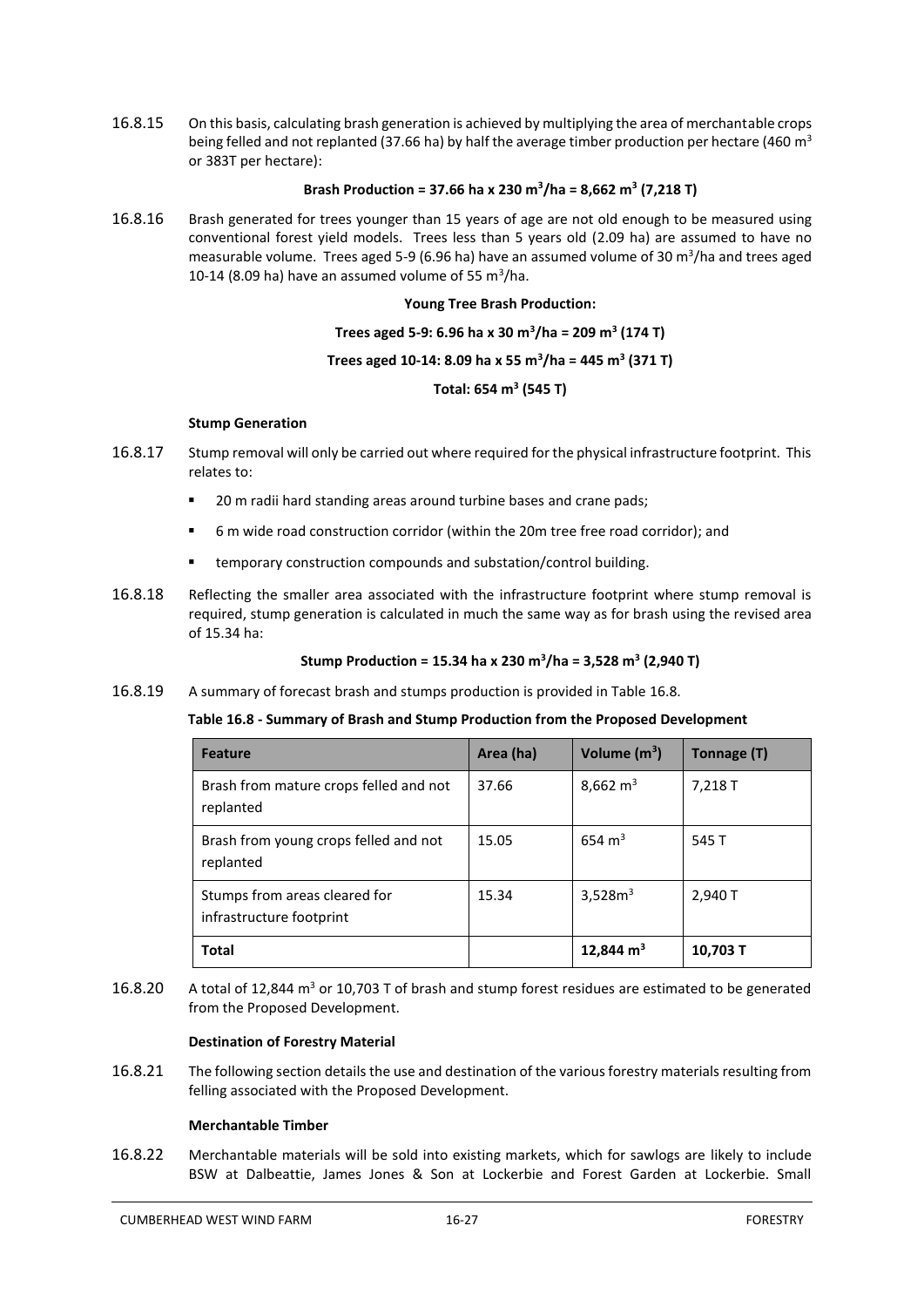roundwood markets are likely to include Egger at Barony (Cumnock), UPM Caledonian at Irvine and Iggesund at Workington.

#### **Brash and Stumps**

- 16.8.23 As trees are felled the branches and tips of the trees are removed to leave clean tree trunks, which are cut into product specification lengths, forming the merchantable material. The remaining branches and "lop and top" form the brash, which are collected up to form brash lanes/brash mats to protect the soil by helping support the weight of harvester and forwarder movements across the site. This results in brash lanes across the harvesting site approximately every 10-15 m, with the intervening areas being relatively free from brash.
- 16.8.24 The use of brash mats is particularly important on wet, peaty soils characteristic of those found over much of Cumberhead and following industry best practice, the use of brash mats is considered essential as part of routine harvesting. As the brash mats break down and drop needles the brash mats will be renewed using fresh material generated from harvesting. As brash mats degrade in service, they become embedded in the soft, wet ground. It is proposed brash mats are left in-situ within keyhole areas and areas where there is no infrastructure post-harvesting, as the ground disturbance associated with digging out brash material from the ground is considered to be greater than leaving it in place. It is estimated that some 7,890  $m<sup>3</sup>$  of brash will, however, be removed from the area of ground associated with the infrastructure footprint and tree free buffers.
- 16.8.25 Due to the risk of soil erosion associated with stump removal on peaty soils on elevated sites, tree stumps in areas to be harvested and maintained as tree free will remain in-situ and allowed to degrade naturally along with the brash as per standard forestry practice for areas reverting to open ground habitats in forests. Only areas required for the physical construction footprint of the Proposed Development will have stumps removed. On this basis, it is estimated 3,528 m<sup>3</sup> of stumps will be generated.
- 16.8.26 The combined brash and stump production associated with the Proposed Development is therefore forecast to be 12,844 m<sup>3</sup>. Brash recovery for use in the biomass market is now a routine part of forestry operations with operators such as Jenkinson's, 3R Energy, Land Energy and Estover Energy all competing in this market. The intention would be to sell the brash and stumps generated from the Proposed Development into this market along with material from the surrounding coupe ground being felled under Forest Plan approval, most likely into the Dalquhandy CHP which would be possible without using public roads.

#### **Conclusions**

16.8.27 This FRMP demonstrates that all forestry materials generated as a result of felling to construct the Proposed Development can be sold into existing timber markets. On this basis there will be no requirement for mulching or spreading of crops across the site.

#### *Compensatory Planting*

- 16.8.28 In accordance with best practice, and as agreed with SF in pre-application consultation, approval is only being sought for felling directly associated with the infrastructure footprint and tree free areas under this submission.
- 16.8.29 The infrastructure and tree free footprint is 98.64 ha, of which 59.38 ha is currently comprised of Sitka spruce dominated commercial forestry, with the remaining 39.26 ha represented by existing open ground (tracks, rides, riparian corridors etc.).
- 16.8.30 In the Baseline Replanting Plan the areas of current mature crop, once felled, are to be replanted predominantly with commercial Sitka spruce forestry while introducing native woodland and designed open space along the margins. Under the Baseline Plan, some areas within the Development area, which are currently open ground, were to be replanted with native broadleaves and some areas of commercial conifers were to become open ground, with the result being a net reduction in open ground from the current area of 39.26 ha to 36.68 ha following replanting.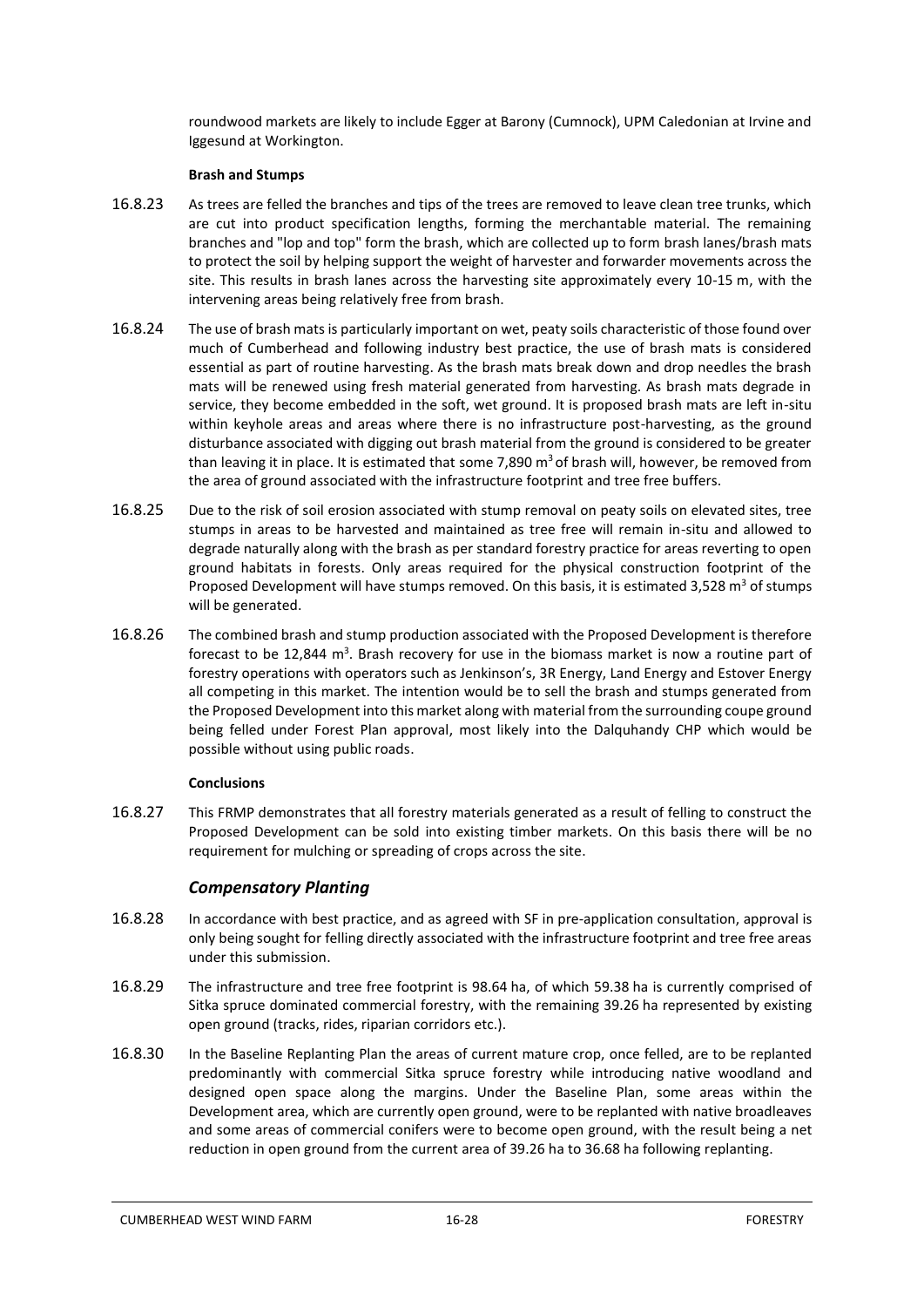- 16.8.31 Under the Baseline Replanting Plan 36.68 ha of the infrastructure and associated tree free footprint of 98.64 ha is detailed as open ground. Under the Wind Farm Forest Plan the balance of this area, 61.96 ha is required as additional open ground to accommodate turbines, bat protection buffer zones, infrastructure and associated tree free areas.
- 16.8.32 All other changes associated with felling phases and replanting plans will be subject to a Forest Plan amendment through SF in the event the Proposed Development is consented.
- 16.8.33 Using the most up to date (February 2019) *Scottish Governments' Policy on Control of Woodland Removal: implementation guidance*, compensatory planting areas have been calculated on the basis of a "hectare for hectare" replacement of woodland areas lost to development. The Baseline Forest Plan, in the absence of the Proposed Development has been taken into account, which would have restructured the woodland to conform with current best practice forest planning principles. No further reductions to compensatory planting requirements have been applied to account for the Proposed Development access tracks, as it is considered these would not have been required to serve the forest.
- 16.8.34 Table 16.9 summarises the considerations in arriving at the level of compensatory planting for addressing the Scottish Government's *Control of Woodland Removal Policy* in relation to the Proposed Development.

| <b>Feature</b>                                                        | Area (ha)   |
|-----------------------------------------------------------------------|-------------|
| Infrastructure and associated tree free area footprint                | 98.64 ha    |
| Less Designed Open Ground within Baseline Forest Plan                 | $-36.68$ ha |
| Area to be accounted for under the Control of Woodland Removal Policy | 61.96 ha    |

**Table 16.9 - Compensatory Planting Calculation associated with the Proposed Development**

16.8.35 An area of 61.96 ha has been identified as requiring compensatory planting under the *Control of Woodland Removal Policy*. As agreed with Forestry Commission in pre-application consultation, this area does not include areas of ground due to be restored and replanted post-construction.

#### **Compensatory Planting Plan**

- 16.8.36 It is proposed that the required area of compensatory planting, in line with the *Control of Woodland Removal*, will be delivered via a Planning Condition. Due to the lack of appropriate open ground within the Forest, it is not possible to deliver compensatory planting on site, however, suitable areas have been identified for the delivery of the Compensatory Planting Obligation.
- 16.8.37 Compensatory planting will therefore be delivered offsite, but within the locality. This ground will be subject to full consultation and associated EIA determination by SF under the *Forestry (Environmental Impact Assessment) (Scotland) Regulations 2017*.
- 16.8.38 Ground for compensatory planting will be secured via a lease over the identified ground to the Applicant, with the Applicant meeting all costs for planting, protection and establishment plus associated professional costs for monitoring and management.
- 16.8.39 Compensatory planting will be delivered in the first planting season following commencement of the Proposed Development with forestry reports submitted to SF in years 1, 5 and 10, detailing full stocking assessment, establishment and management recommendations.
- 16.8.40 All areas will be protected within a deer fence with rabbit netting with incursions shot out to ensure tree protection. Ground will be mounded where machine access is possible, with manual screef ground preparation on steeper ground where machine access is not possible. Mounding density should achieve 2,700 trees per hectare for commercial conifers, 1,700 trees per hectare for native woodland areas and 1,250 for W4 (wet woodland) areas, into which commercial conifers and native, local provenance trees appropriate to site will be planted.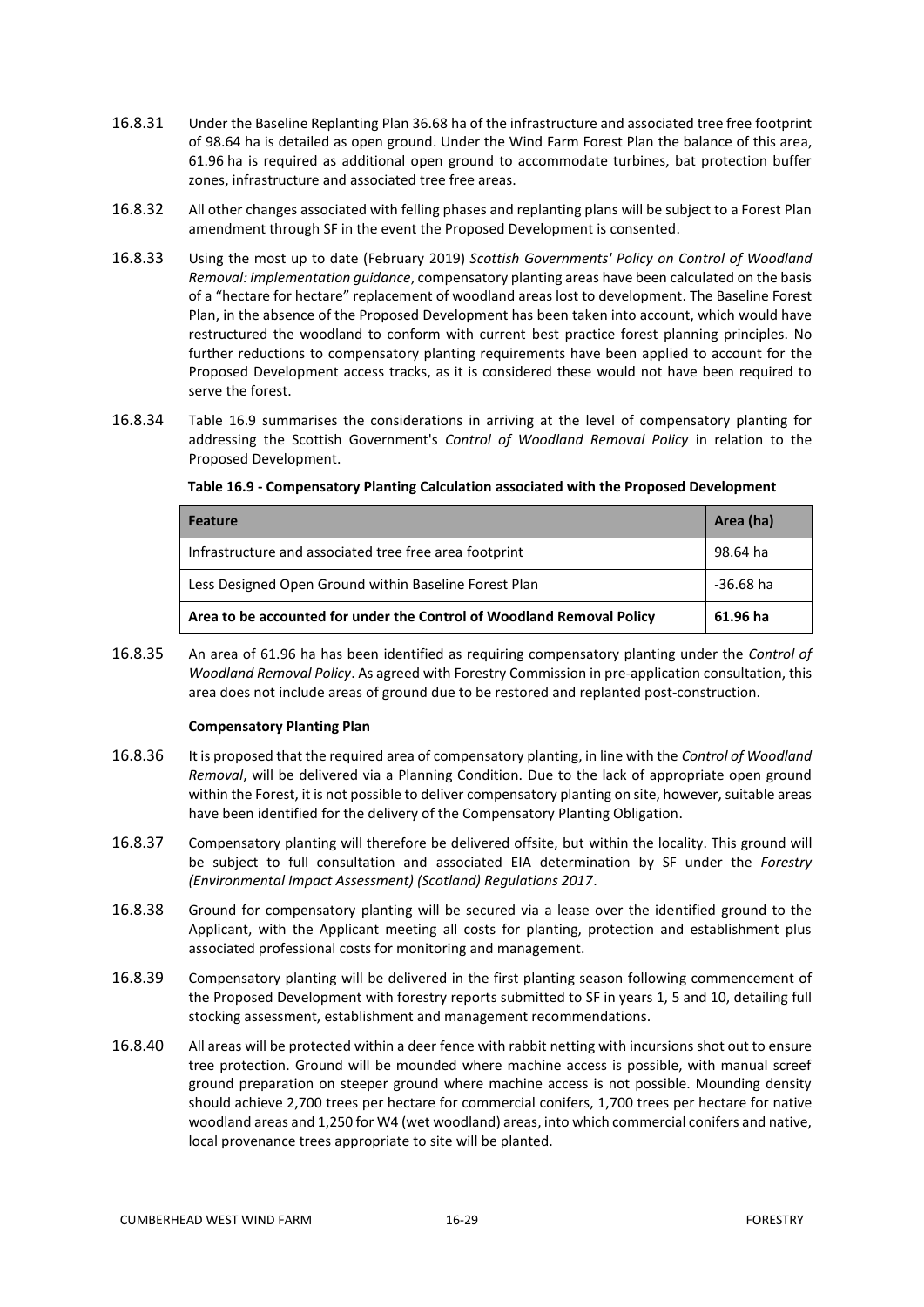- 16.8.41 Target stocking density will be to achieve no less than 2,500 stems per hectare for commercial conifers, 1,600 stems per hectare for native woodland areas and 1,200 stems per hectare for W4 areas at establishment, with trees capable of onward growth without significant additional management input.
- 16.8.42 Delivery of the planting, establishment and maintenance will be overseen by Bidwells on behalf of the Applicant, conducting regular inspections and producing annual silvicultural management recommendations to be delivered by the Applicant in order to ensure the delivery of successful and timely tree establishment. Maintenance will include protection against browsing damage from wild animals (deer, hare, rabbit, weevil) and domestic stock, as well as drainage and weed maintenance (as required) to ensure crop establishment. All compensatory planting areas will be protected and insured against fire by the Applicant.
- 16.8.43 Establishment will be defined as the point when the average tree height is 2.0 m or more with average stocking densities of 2,500 stems per hectare for conifers, 1,600 stems per hectare for native woodland areas and 1,200 stems per hectare for W4 areas. At this point SF will be invited to inspect the compensatory planting, before seeking agreement that the compensatory planting commitment has been delivered. It is anticipated establishment will take 5 to 10 years to achieve and the Applicant will retain the lease for this period, or such additional time as may be required to deliver establishment of the compensatory planting. After the area is agreed as being established the woodland will revert to the landowner.

## <span id="page-31-0"></span>16.9 Residual Effects

- 16.9.1 The Wind Farm Forest Plan would see minor changes to the Baseline Forest Plan in order to accommodate the turbines, infrastructure, bat protection buffer zones and open ground associated with the Proposed Development, as summarised below:
	- 33.57 ha increase in Phase 2 Felling (2021-2025), a 7.7 % increase against the Baseline Forest Plan for the same period but only 1.6 % increase over the total forest area. Young crops outside the infrastructure footprint and associated tree free areas will remain untouched, while mature crops felled outside of the infrastructure footprint and associated tree free areas will be replanted back to the keyhole as per the Baseline Forest Plan.
	- There will be a minor reduction of 3,171 T of Phase 2 Felling (2021-2025), a decrease of 2.0 % against Baseline Plans for the same period and an overall reduction of 4,168 T or 0.6 % over the twenty-year Forest Plan period.
	- 73 fewer loaded timber lorry movements in Phase 2 (2021-2025), a 1.1 % decrease against Baseline during the same period and an overall reduction of 167 loaded lorry movements or - 1.5 % over the twenty-year Forest Plan period.
	- Reduction in conifer area over the twenty-year Forest Plan Period of 56.39 ha against Baseline, representing a reduction of 4.0 % in conifer area or 2.7 % of the total forest area. The reduction in productive conifer area will be off-set by compensatory planting.
	- Increase in open ground over the twenty-year Forest Plan Period of 61.96 ha representing an increase of 14.0 % in open ground against Baseline, or 3.0 % across the total forest area. The reduction in productive area will be off-set by compensatory planting.

## <span id="page-31-1"></span>16.10 Cumulative Assessment

16.10.1 Table 16.10 provides a summary of the forestry related cumulative impacts on Cumberhead Forest based on existing and proposed developments in the area, followed by a brief assessment.

#### **Table 16.10 – Summary of Cumulative Forestry Impacts**

CUMBERHEAD WEST WIND FARM 16-30 FORESTRY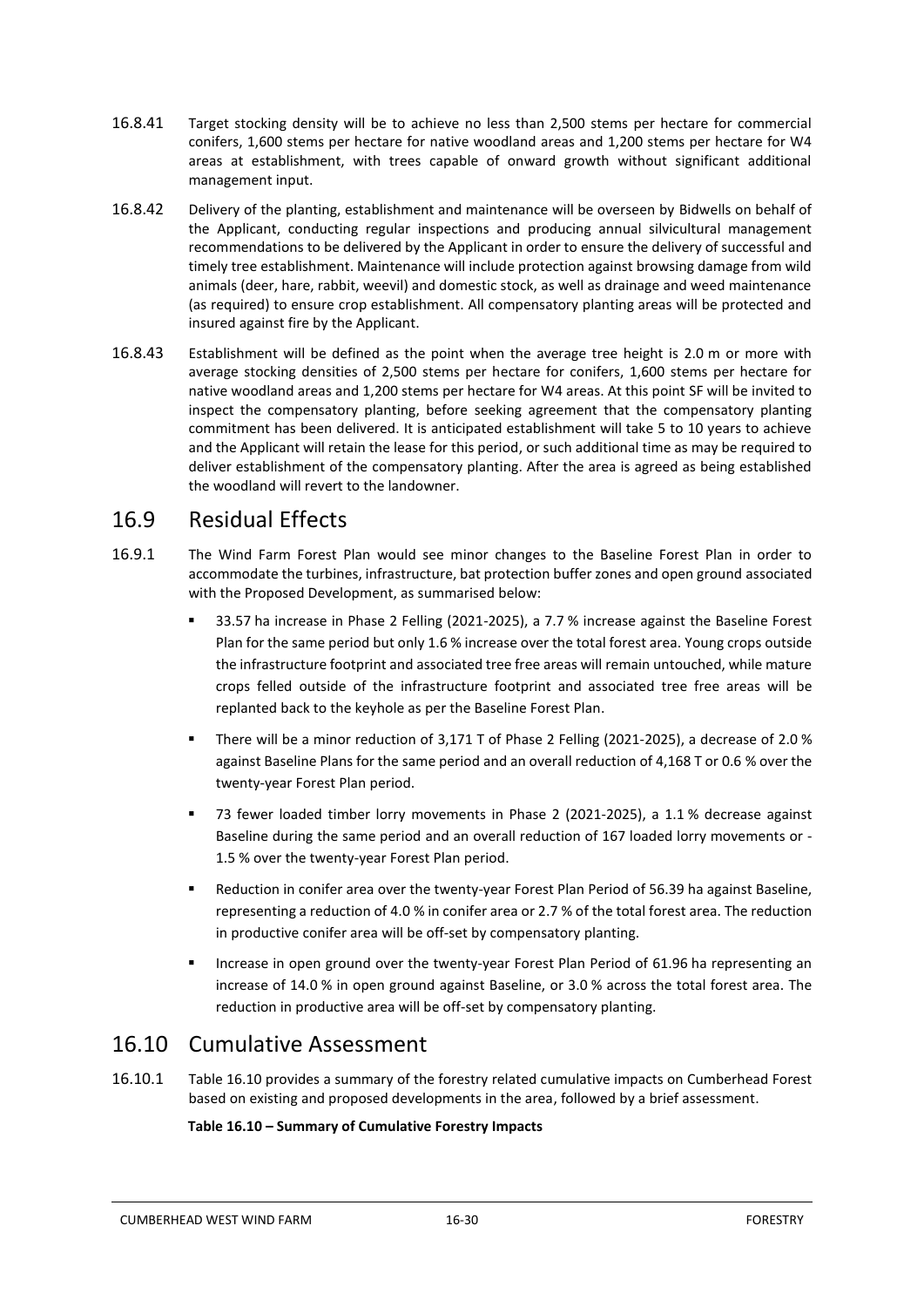| <b>Wind Farm</b>                                    | <b>Turbines</b> | <b>Output</b><br>(MW) | <b>Woodland</b><br>Removal<br>Area (ha) | <b>Proportion</b><br>of Forest<br>(%) | <b>Woodland Loss</b><br>(ha/MW) |
|-----------------------------------------------------|-----------------|-----------------------|-----------------------------------------|---------------------------------------|---------------------------------|
| <b>Nutberry Wind Farm</b>                           | 6               | 15                    | 27.30                                   | 1.4 %                                 | 1.82                            |
| Consented Cumberhead<br>Wind Farm                   | 14              | 50                    | 48.68                                   | 2.4 %                                 | 0.97                            |
| Proposed Douglas West<br><b>Extension Wind Farm</b> | 13              | 78                    | 33.08                                   | 1.6%                                  | 0.42                            |
| <b>Proposed Development</b>                         | 21              | 126                   | 61.96                                   | 3.0%                                  | 0.49                            |

- 16.10.2 In order to assess cumulative forestry impacts on Cumberhead Forest, woodland removal has been used as the principle indicator. As can be seen in the table above, the Proposed Development seeks to install 21 turbines with a generating capacity of around 6 MW into Cumberhead Forest, with an associated impact of 0.49 ha of woodland removal per megawatt, with the exception of the proposed Douglas West Extension Wind Farm, this is the lowest impact of any of the operational or consented wind farm developments within Cumberhead Forest.
- 16.10.3 The Proposed Development has adopted a similar approach to the other wind farms in relation to minimising woodland removal, taking advantage of advances in accepted approaches to turbine tip heights and enhanced generating capacity of the turbines. The use of up to 200 m tip heights and higher hub heights results in greater clearance between the swept edge of the rotor and tree canopy, significantly reducing the need for woodland removal. When combined with around 6 MW generators this significantly improves the ratio of woodland removal per megawatt and as such reduces the impact of the Proposed Development on Cumberhead Forest.
- 16.10.4 This proposal would see a total of 54 turbines, generating 269 MW of renewable energy located across Cumberhead Forest at a loss of 171.02 ha of Sitka spruce dominated woodland within the forest, representing 8.4 % of the total forest area.
- 16.10.5 It is important to note, the consented Cumberhead Wind Farm, the Proposed Douglas West Extension Wind Farm and the Proposed Development all will deliver compensatory planting to mitigate the loss of productive conifers and as such the actual loss of woodland related benefit is limited to the areas previously removed for Nutberry Wind Farm (which predated this policy).
- 16.10.6 The cumulative loss of 8.4 % of Cumberhead Forest is considered **minor** in the context of the property, especially when the losses come from generally lower yield class crops in the higher altitude locations, reducing the impact on loss of production. The Wind Farm Forest Plan demonstrates that Cumberhead Forest will remain a largescale, productive commercial forest, capable of longer-term sustainable production of good quality commercial timber. The positive renewable energy and carbon reduction benefits that would accrue from the wind farms within the forest are also noteworthy in this regard.

# <span id="page-32-0"></span>16.11 Summary

16.11.1 Following best practice detailed in the *Scottish Government's Policy on Control of Woodland Removal: implementation guidance* (February 2019), this chapter has focused on Cumberhead Forest and the Cumberhead Farm Woodland as a single forestry management unit. Cumberhead Forest will continue to be managed as a commercial forest under UKFS and UKWAS in the event the Proposed Development is consented with felling and replanting authorised under the Forestry and Land Management (Scotland) Act, 2018, overseen by SF as the Competent Authority.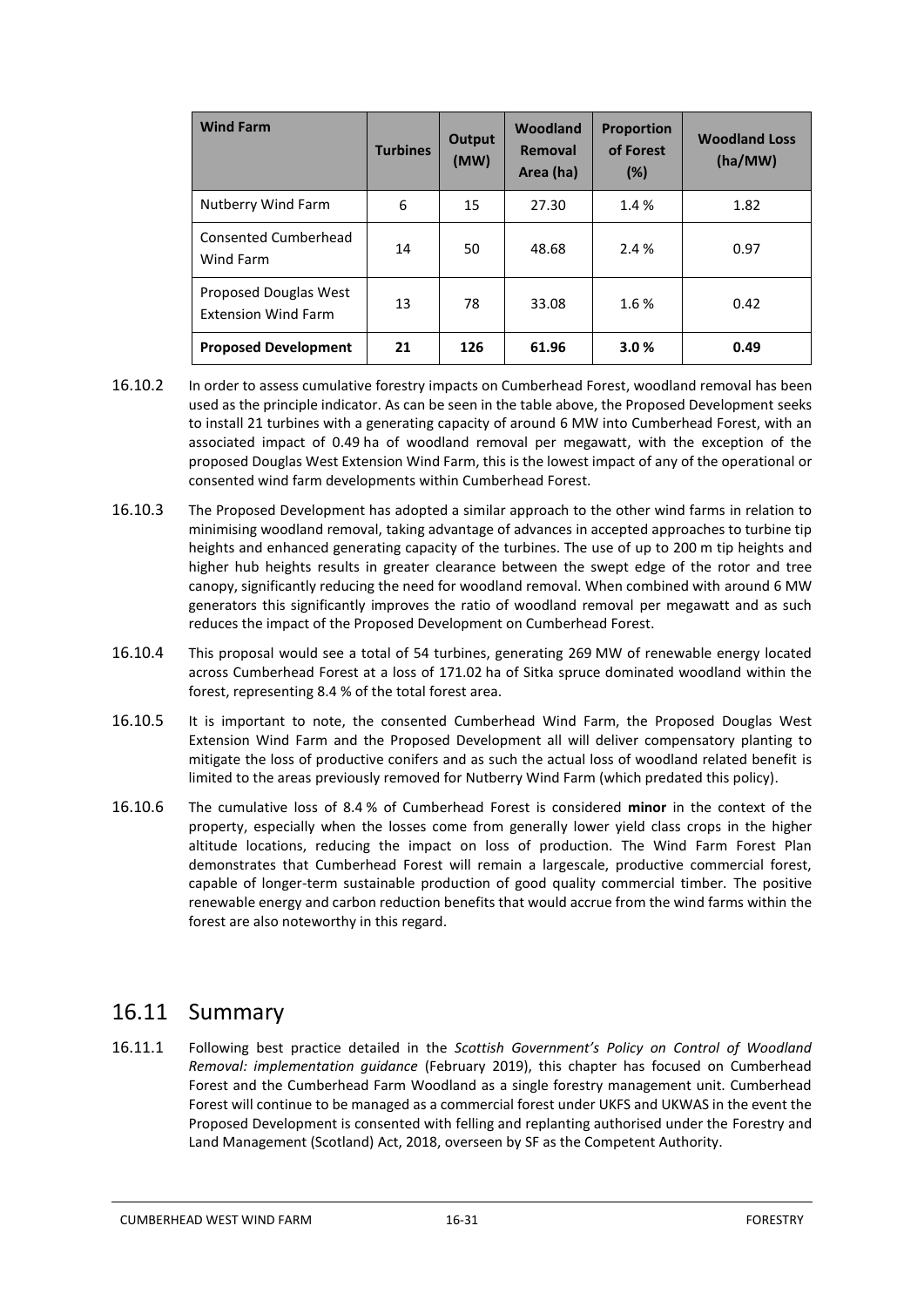- 16.11.2 The following is a summary of the areas of felling and replanting required to construct and operate the Proposed Development and for which permission is being sought from the Energy Consents Unit:
	- Felling approval for 59.38 ha of commercial forest to accommodate construction of the Proposed Development as detailed in the Wind Farm Felling Plan and detailed in Figure 16.5;
	- Delivery of the arising Compensatory Planting Obligation extending to 61.96 ha as detailed in the Compensatory Planting Plan (Section 16.8.36) and shown on Figure 16.6; and
	- On consent of the Proposed Development, a Forest Plan Amendment will be sought through the standard FS process to implement the Wind Farm Forest Plan.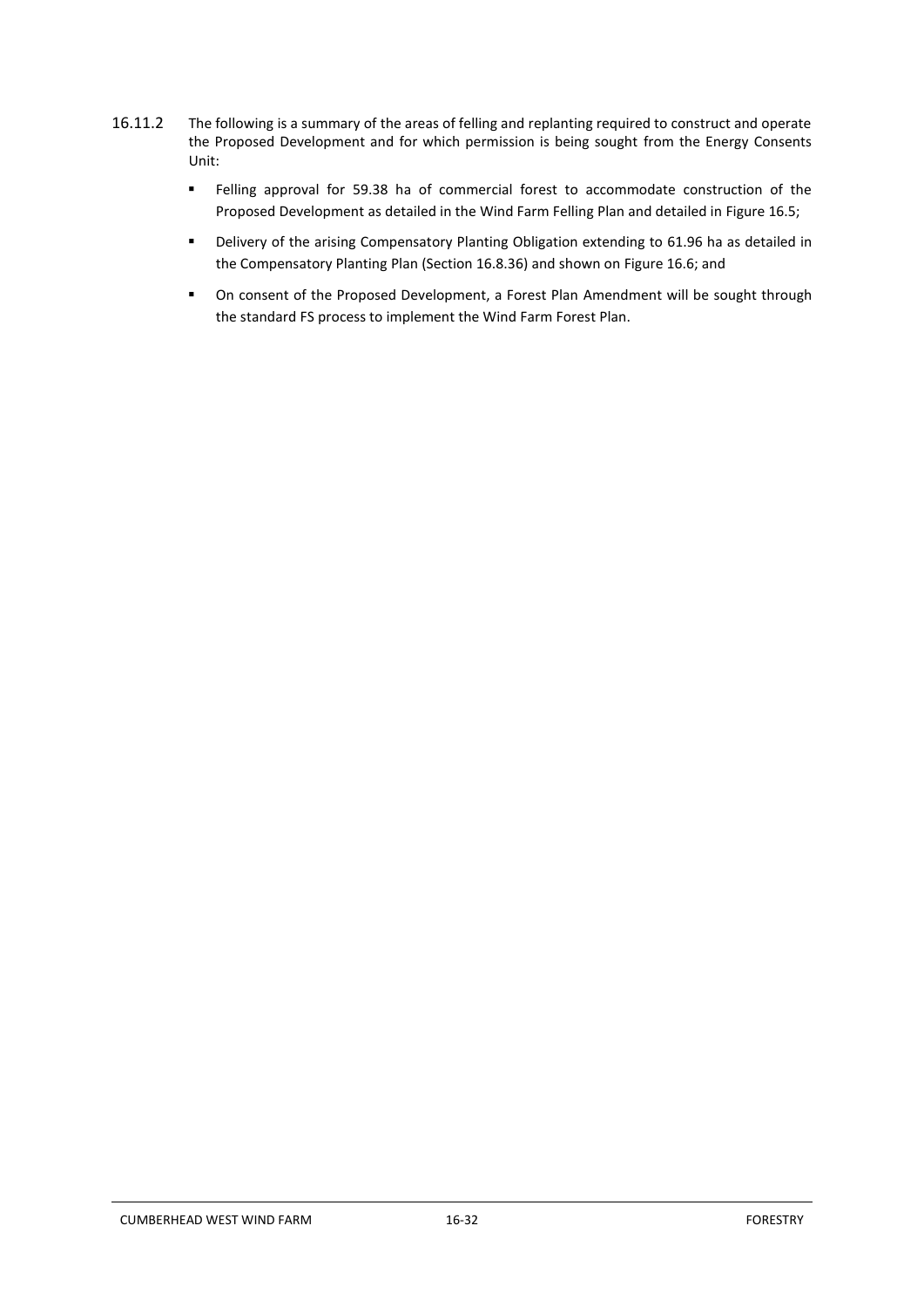#### **Table 16.11 – Summary Table**

| <b>Description of Effect</b>                                        | <b>Significance of Potential Effect</b> |                            | <b>Mitigation Measure</b>                                                                                                                                                                                                                                                                     | <b>Significance of Residual Effect</b> |                            |  |  |  |  |  |
|---------------------------------------------------------------------|-----------------------------------------|----------------------------|-----------------------------------------------------------------------------------------------------------------------------------------------------------------------------------------------------------------------------------------------------------------------------------------------|----------------------------------------|----------------------------|--|--|--|--|--|
|                                                                     | <b>Significance</b>                     | <b>Beneficial/ Adverse</b> |                                                                                                                                                                                                                                                                                               | <b>Significance</b>                    | <b>Beneficial/ Adverse</b> |  |  |  |  |  |
|                                                                     |                                         |                            |                                                                                                                                                                                                                                                                                               |                                        |                            |  |  |  |  |  |
| <b>During Construction &amp; Decommissioning</b>                    |                                         |                            |                                                                                                                                                                                                                                                                                               |                                        |                            |  |  |  |  |  |
| Social Benefits of the Wind Farm<br><b>Forest Plan</b>              | Negligible                              | Adverse                    | Implementation of Wind Farm Forest Plan - public<br>access, archaeological and landscape considerations<br>are materially changed from the baseline                                                                                                                                           | Neutral                                |                            |  |  |  |  |  |
| Economic Benefits of the Wind<br>Farm Forest Plan                   | Minor                                   | Beneficial                 | Implementation of Wind Farm Forest Plan and<br>Compensatory Planting to address reduced production<br>- the loss of 61.96 ha of commercial woodland does<br>not affect the economic viability of the forest or the<br>wider industry and is being mitigated through<br>compensatory planting. | Minor                                  | <b>Beneficial</b>          |  |  |  |  |  |
| <b>Environmental Benefits of the</b><br>Wind Farm Forest Plan       | Minor                                   | Beneficial                 | Implementation of Wind Farm Forest Plan and<br>Compensatory Planting to address woodland loss -<br>minimal loss of woodland cover (61.96 ha) which is<br>mitigated through compensatory planting and the<br>generation of 126 MW of renewable energy.                                         | Minor                                  | <b>Beneficial</b>          |  |  |  |  |  |
| <b>During Operation</b>                                             |                                         |                            |                                                                                                                                                                                                                                                                                               |                                        |                            |  |  |  |  |  |
| None                                                                |                                         |                            |                                                                                                                                                                                                                                                                                               |                                        |                            |  |  |  |  |  |
| <b>Cumulative Effects</b>                                           |                                         |                            |                                                                                                                                                                                                                                                                                               |                                        |                            |  |  |  |  |  |
| Potential cumulative reduction of<br>8.4% of Cumberhead Forest area | Minor                                   | Adverse                    | Delivery of Compensatory Planting and<br>Implementation of Wind Farm Forest Plan                                                                                                                                                                                                              | Neutral                                |                            |  |  |  |  |  |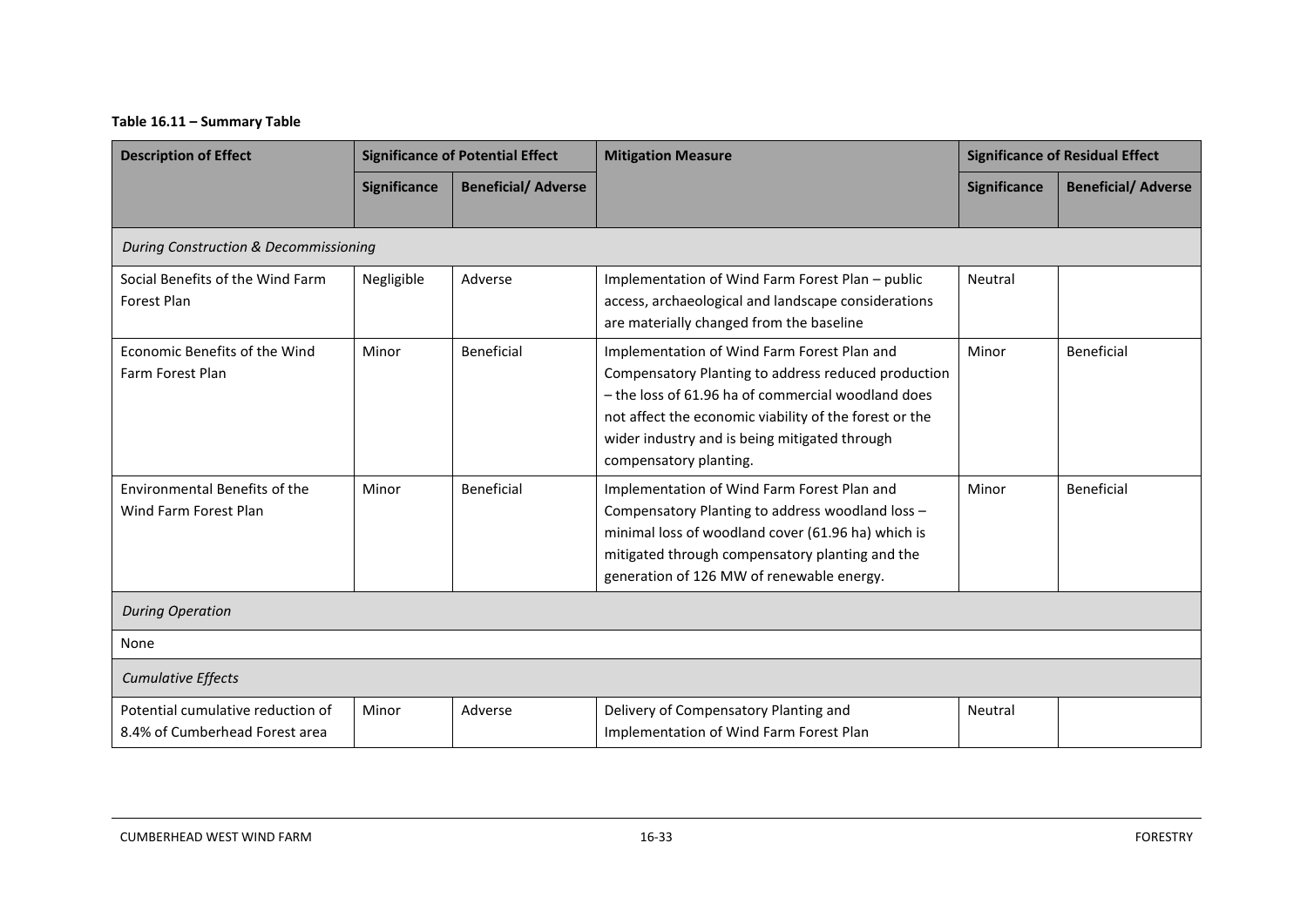## <span id="page-35-0"></span>16.12 References

Bat Conservation Trust (2014). *Bats and onshore wind turbines: Interim guidance. Natural England Technical Information Note TIN05, third edition*. Natural England.

East Ayrshire Council (2014). *Ayrshire and Arran Forestry and Woodland Strategy*. East Ayrshire Council.

Forestry Commission (2017). *The UK Forestry Standard: The Government's Approach to Sustainable Forestry*. Forestry Commission.

Forestry Commission (2017). *Forests and Historic Environment Guidelines*. Forestry Commission.

Forestry Commission (2017). *The UK Forestry Standard*. Forestry Commission.

Forestry Commission (2017). *Forests and Water Guidelines*. Forestry Commission.

Forestry Commission (2017). *Forests and Landscape Guidelines*. Forestry Commission.

FCS (2009). *Scottish Government Control of Woodland Removal Policy*. FCS.

FCS (2013). *Woodfuel Demand and Usage in Scotland Report 2013*. FCS.

Forestry Commission (2014). *Design techniques for Forest Design Planning*. Forestry Commission.

FCS (2014). *Supplementary guidance to support the FC Forests and Peatland Habitats Guideline Note* (2000). FCS.

FCS (2015). *Guidance to FCS staff on implementing the Scottish Government's Policy on Control of Woodland Removal*. FCS.

Glasgow and the Clyde Valley Strategic Development Planning Authority (2015). *Clydeplan Forest and Woodland Strategy*. Glasgow and the Clyde Valley Strategic Development Planning Authority.

Scottish Environmental Protection Agency (2013). *Management of Forestry Waste WST-G-027 version 3*. Scottish Environmental Protection Agency. December 2017.

Scottish Environment Protection Agency, Scottish Natural Heritage, FCS (2014). *Use of Trees Cleared to Facilitate Development on Afforested Land – Joint Position Statement and Guidance* (Draft). Scottish Environmental Protection Agency, Scottish Natural Heritage, FCS.

Scottish Government (2019). *Scotland's Forestry Strategy*. The Scottish Government.

Scottish Government (2011). *Scottish Land Use Strategy*. The Scottish Government.

Scottish Government (2017). T*own & Country Planning (Environmental Impact Assessment) (Scotland) Regulation 2017*. The Scottish Government.

Scottish Government (2014). *The National Planning Framework for Scotland 3*. The Scottish Government.

Scottish Government (2014). *Scottish Planning Policy*. The Scottish Government.